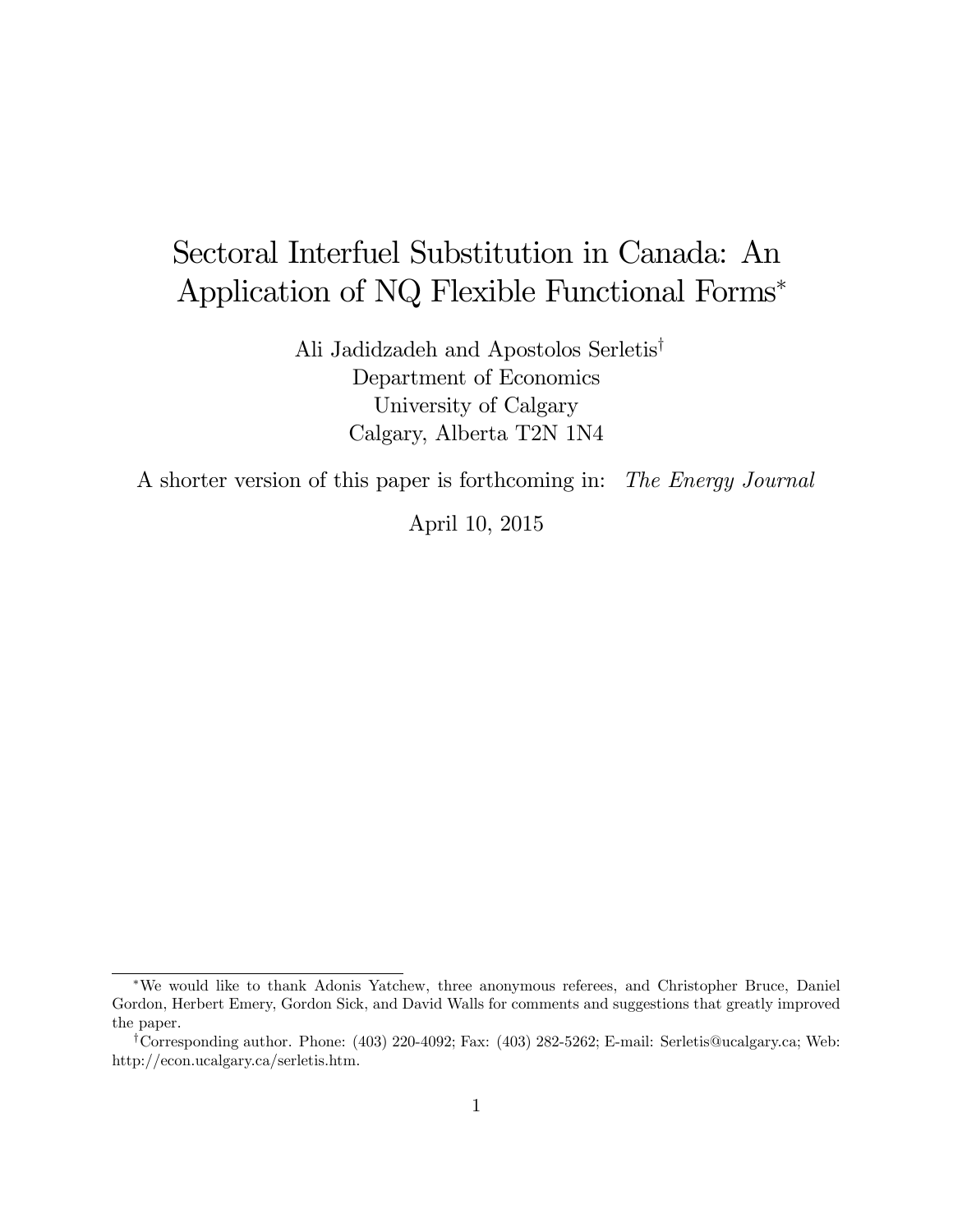#### Abstract:

This paper focuses on the aggregate demand for electricity, natural gas, and light fuel oil in Canada as a whole and six of its provinces  $-$  Quebec, Ontario, Manitoba, Saskatchewan, Alberta, and British Columbia  $\sim$  in the residential, commercial, and industrial sectors. We employ the locally flexible normalized quadratic  $(NQ)$  expenditure function (in the case of the residential sector) and the NQ cost function (in the case of the commercial and industrial sectors), treat the curvature property as a maintained hypothesis, and provide evidence consistent with neoclassical microeconomic theory. We find that the Morishima interfuel elasticities of substitution are in general positive and statistically significant. Our results indicate limited substitutability between electricity and natural gas, but strong substitutability between light fuel oil and each of electricity and natural gas in most cases.

#### JEL classification:  $C3$ ;  $Q3$ .

Keywords: Flexible functional forms; NQ expenditure function; NQ cost function; Global concavity.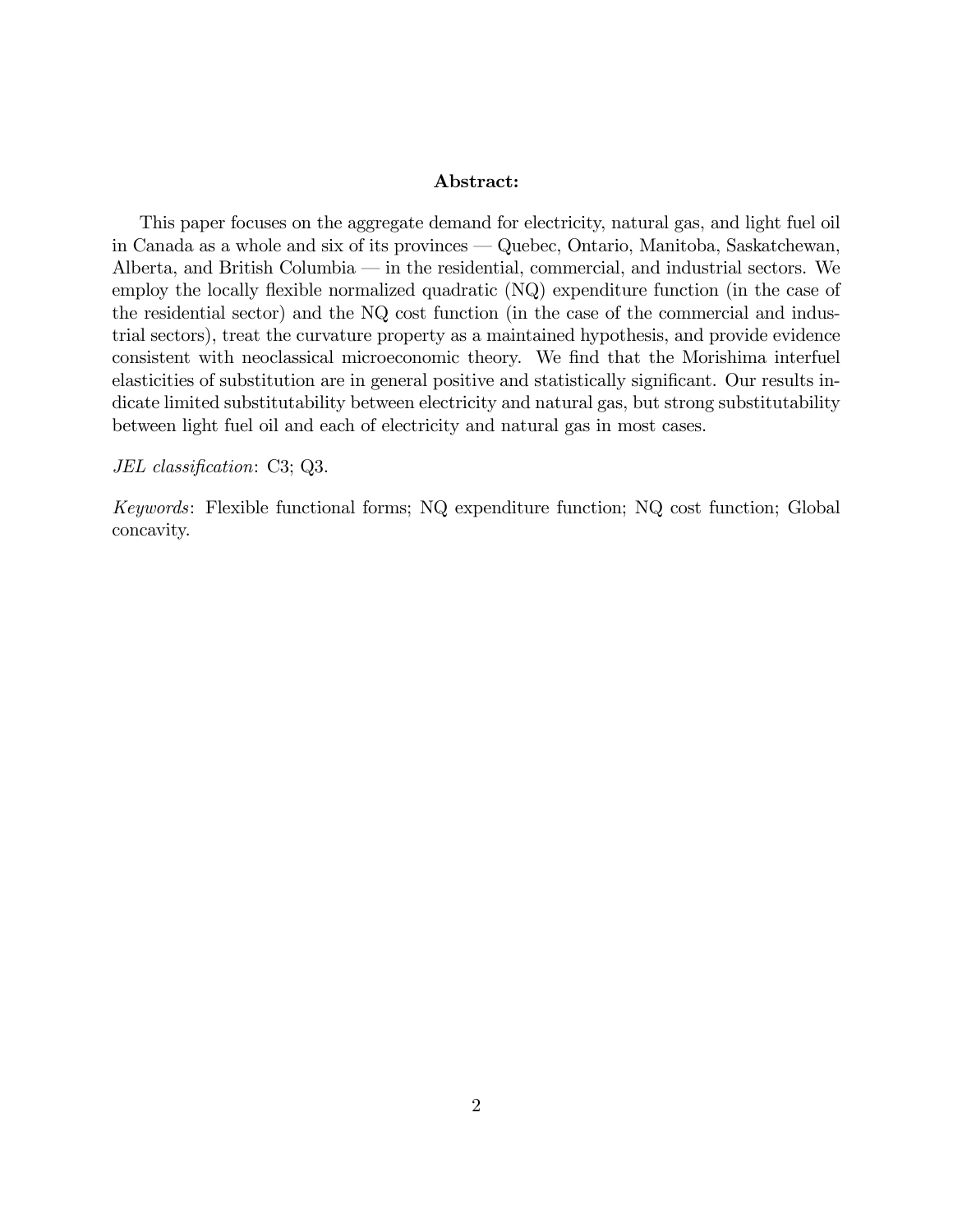## 1 Introduction

Over the years, there have been two major approaches to the investigation of interfuel substitution (energy elasticities) and the demand for energy. One approach uses cointegration techniques and error-correction models to estimate long-run and short-run demand elasticities, respectively. Although this approach deals with econometric regularity issues, it lacks proper microeconomic foundations  $\sim$  see, for example, Bentzen and Engsted (1993) and Hunt and Manning (1989). The other approach allows the estimation in a systems context assuming a áexible functional form for the aggregator function, based on the dual approach to demand system generation developed by Diewert (1974). Using recent methodological advances in microeconometrics, this approach allows us to achieve theoretical regularity (in terms of curvature, positivity, and monotonicity of neoclassical microeconomic theory). It is difficult, however, to simultaneously achieve econometric regularity (in terms of stationary equation errors), because the combination of nonstationary data and nonlinear estimation in large demand systems is an extremely difficult issue and has not yet been addressed in the literature.

The flexible functional forms approach was pioneered by Berndt and Wood (1975), Fuss (1977), and Pindyck (1979) in the context of interfactor and interfuel substitution. It involves the specification of a differentiable form for the cost function, the application of Shephard's (1953) lemma to derive the cost share equations, and the use of relevant data to estimate the parameters and compute the relevant elasticity measures like the income elasticities, the own- and cross-price elasticities, and the Allen and Morishima elasticities of substitution. However, the major contributions in this area are quite outdated by now, since their data incorporate observations before the 1970s. Moreover, most of these studies ignore the theoretical regularity conditions of neoclassical microeconomic theory or do not report the results of full regularity checks. An exception is a series of recent papers by Serletis et al. (2010, 2011) and Chang and Serletis (2014) which pay explicit attention to the theoretical regularity conditions and produce meaningful inference consistent with the theory.

In this paper we take the flexible functional forms approach to examine interfuel substitution possibilities in energy demand within the residential, commercial, and industrial sectors in Canada as a whole and six of its provinces  $\sim$  Quebec, Ontario, Manitoba, Saskatchewan, Alberta, and British Columbia  $\sim$  as data limitations make it impossible to deal with all provinces. We focus on electricity, natural gas, and light fuel oil, ignoring energy forms with low shares in total energy expenditure like heavy fuel oil, kerosene, wood, and lique-Öed natural gas. Our objective is to provide updated empirical work using methodological improvements of the past twenty years, and improve our understanding of how changing energy prices and incomes will influence interfuel substitution and the demand for energy in the future.

In order to achieve this, we use recent state-of-the art advances in microeconometrics. In particular, we use duality theory and the demand systems approach based on neoclassical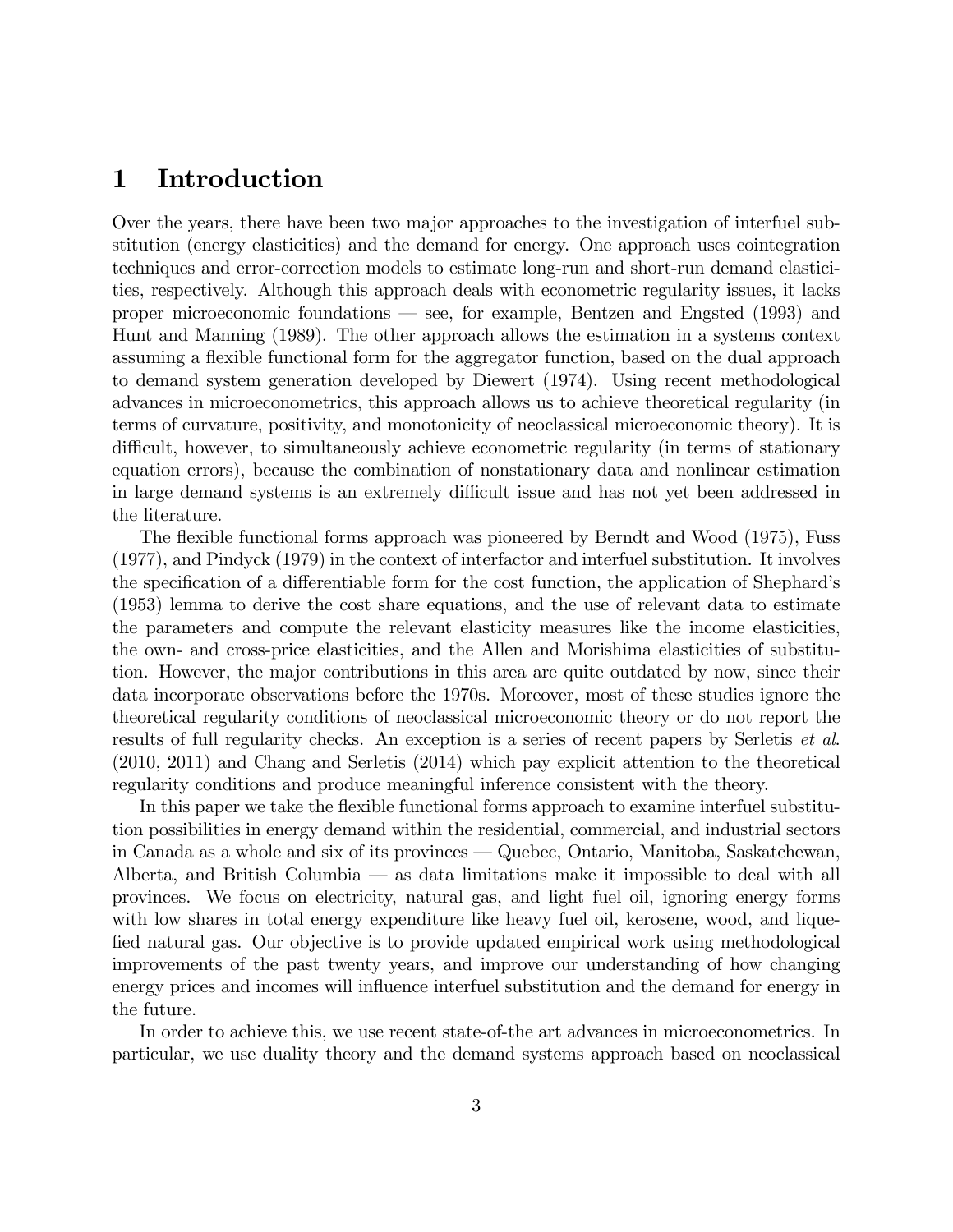consumer and firm theories which allows us to estimate the demand for electricity, natural gas, and light fuel oil in a systems framework. We also use a locally flexible demand system derived from the expenditure/cost function of the representative consumer/firm. Moreover, we are motivated by the widespread practice of ignoring the theoretical regularity conditions of neoclassical microeconomic theory and approximate the unknown underlying expenditure function using a áexible functional form that allows the imposition of global curvature without losing its flexibility property. In particular, in the case of the commercial and industrial sectors we use the normalized quadratic (NQ) cost function, introduced by Diewert and Wales (1987), and in the case of the residential sector energy demand we use the NQ expenditure function, introduced by Diewert and Wales (1988). The NQ cost function has also been used recently by Serletis et al. (2010, 2011), but the NQ expenditure function is (to our knowledge) used for the Örst time in the empirical energy demand literature. It is to be noted that McKitrick (1998) also used NQ functional forms to estimate consumer demand and producer input demand in the context of computable general equilibrium models in Canada.

The rest of the paper is organized as follows. Section 2 sketches out related neoclassical theory and applied consumption and production analyses. Section 3 presents the NQ expenditure and cost functions and derives the associated systems of consumer demand and input demand functions. Section 4 discusses related econometric issues, paying explicit attention to the singularity problem and the imposition of global concavity. Section 5 discusses the data and Section 6 presents the empirical results for each of the residential, commercial, and industrial sectors. Section 7 compares the reported results to those obtained in analyses performed by others, and the Önal section concludes the paper.

## 2 The Structure of Production and Preferences

Our econometric approach requires certain assumptions about the structure of production and preferences. We assume that the group of  $n$  energy inputs in the production context (or goods in the consumer context) is homothetically weakly separable from the non-energy forms in the underlying aggregator function  $f$  (production function in producer theory or utility function in utility theory). Therefore, the aggregator function  $f$  has the form

$$
Q = f(E(\boldsymbol{x}), \boldsymbol{M}) \tag{1}
$$

where Q is gross output (or utility, u),  $E(\cdot)$  is a homothetic aggregator function over the n energy inputs (or goods),  $x = (x_1, ..., x_n)$ , and M is a vector of non-energy inputs (or goods). The requirement of weak separability in  $x$  is that the marginal rate of substitution between any two components of  $x$  does not depend upon the value of  $M$ .

Under these assumptions and duality theorems [see Diewert (1974)], the corresponding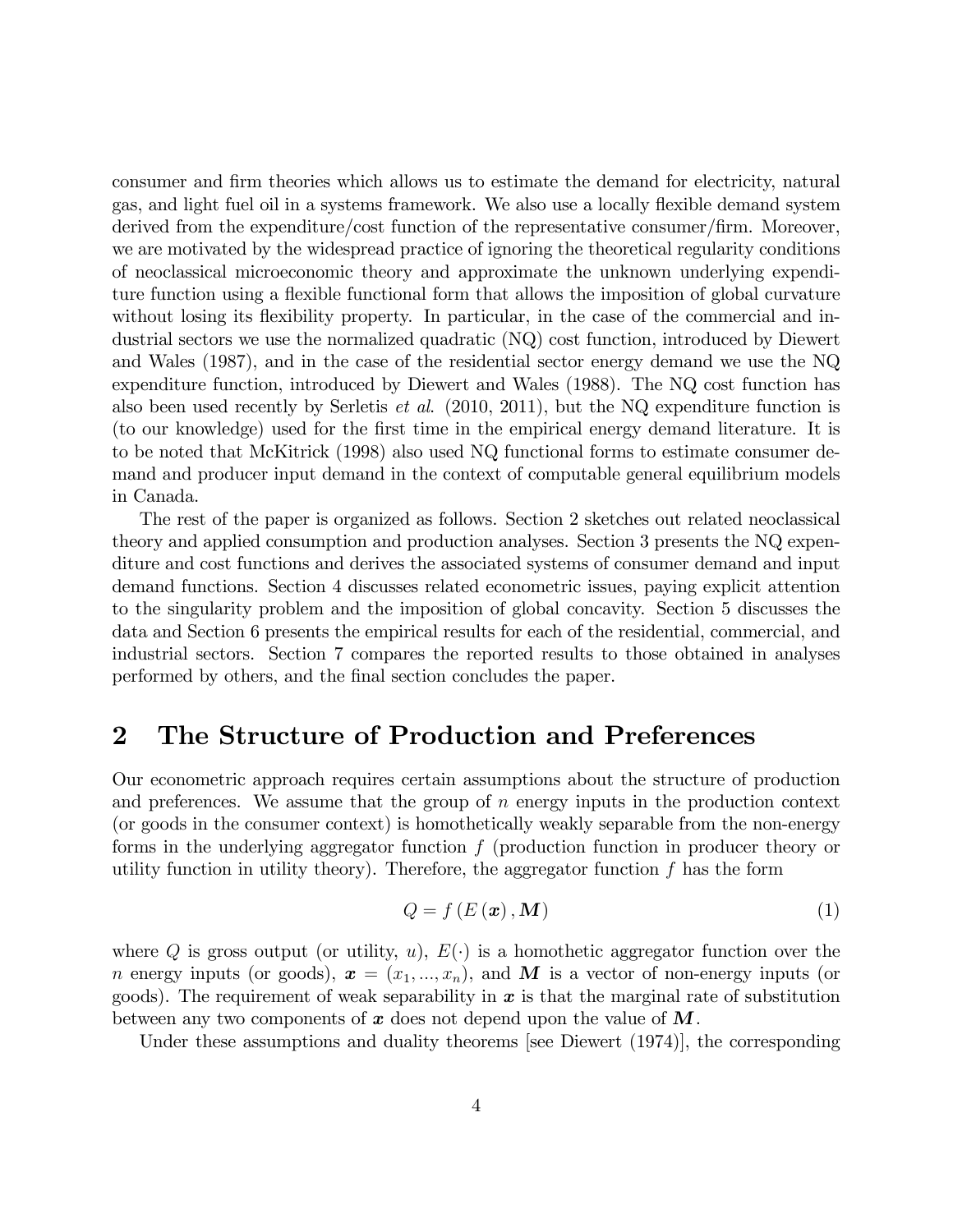cost function (or expenditure function in utility theory) can be written as

$$
C=g(P_E(\boldsymbol{p}),\boldsymbol{p}_M,Q)
$$

where  $p = (p_1, ..., p_n)$  is the corresponding price vector of the *n* forms of energy,  $p_M$  that of non-energy forms, and  $P_E(.)$  is an energy price aggregator function which is a homothetic function and can represented by a unit cost or expenditure function.

Our objective is to estimate a system of demand equations for the residential sector and a system of input demands for each of the commercial and industrial sectors and produce inference consistent with neoclassical microeconomic theory. In order to do so, we use flexible functional forms capable of approximating an arbitrary twice continuously differentiable function to the second order at an arbitrary point in the domain. Moreover, the flexible functional forms that we use allow for the imposition of global curvature without losing their flexibility property.

## 3 Normalized Quadratic Functional Forms

We use the NQ expenditure function, developed by Diewert and Wales (1988), to investigate interfuel substitution possibilities in energy demand within the residential sector and the NQ cost function, developed by Diewert and Wales (1987), to investigate interfuel substitution possibilities in energy demand within the commercial and industrial sectors. In what follows, we briefly derive the demand system for the NQ expenditure function and the input demand equations for the NQ cost function.

### 3.1 The NQ Expenditure Function

For a given utility level and vector of prices  $p$ , the NQ expenditure function is defined as

$$
C\left(\boldsymbol{p},u\right) = \sum_{i=1}^{n} \theta_i p_i + u \left(\sum_{i=1}^{n} b_i p_i\right) + \frac{1}{2} u \frac{\left(\sum_{i=1}^{n} \sum_{j=1}^{n} \beta_{ij} p_i p_j\right)}{\left(\sum_{i=1}^{n} \alpha_i p_i\right)}
$$
(2)

where  $\boldsymbol{\theta} = [\theta_1, \theta_2, \dots, \theta_n], \, \boldsymbol{b} = [b_1, b_2, \dots, b_n],$  and the elements of the  $n \times n$  matrix  $\mathbf{B} \equiv [\beta_{ij}]$ are the unknown parameters to be estimated.

The elements of the non-negative vector  $\alpha = [\alpha_1, \alpha_2, \ldots, \alpha_n]$  are predetermined. In fact, according to Diewert and Fox (2009), the  $\alpha$  vector can be either a vector of ones  $(\alpha = 1_n)$ or the sample mean of the observed commodity vector,  $\boldsymbol{\alpha} = (1/T) \sum_{t=1}^{T} x_t$ . In this paper we use the former.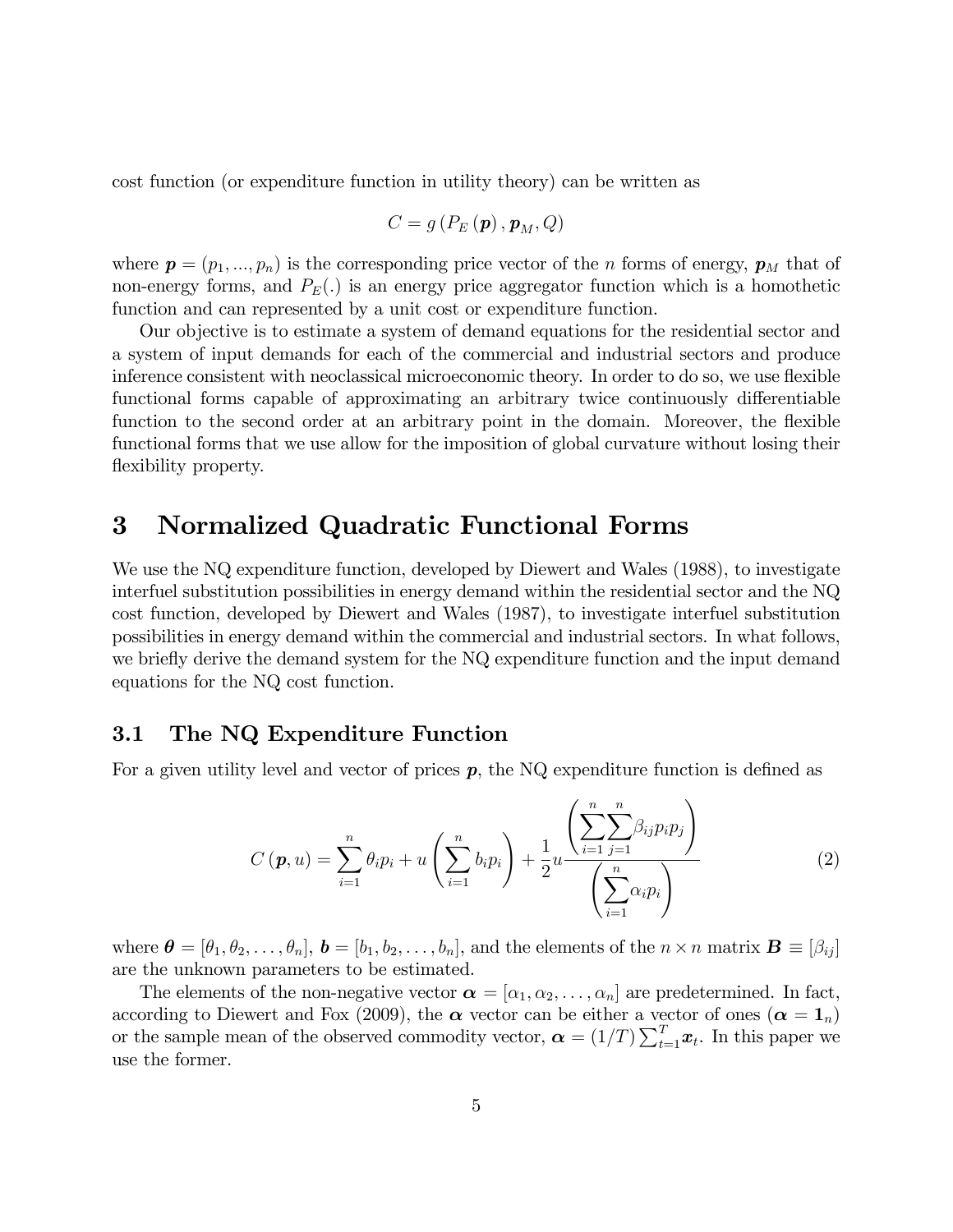To ensure the flexibility and Gorman polar form of the NQ form, we follow Diewert and Wales (1988) and impose the following restrictions

$$
\sum_{i=1}^{n} \alpha_i p_i^* = 1, \quad \alpha_i \ge 0 \quad \forall i
$$
 (3)

$$
\sum_{i=1}^{n} \theta_i p_i^* = 0 \tag{4}
$$

and

$$
\sum_{j=1}^{n} \beta_{ij} p_j^* = 0 \quad \forall i \quad \text{and} \quad \beta_{ij} = \beta_{ji}, \quad \forall i, j \tag{5}
$$

where  $p^* \gg 0_n$  is a reference (or base-period) vector of normalized prices, determined in such a way that  $p^* = 1$ <sub>n</sub>.

The NQ demand system in budget share form is

$$
b_{i} + \frac{\left(\sum_{j=1}^{n} \beta_{ij} v_{i}\right)}{\left(\sum_{i=1}^{n} \alpha_{i} v_{i}\right)} - \frac{1}{2} \frac{\left(\alpha_{i} \sum_{k=1}^{n} \sum_{j=1}^{n} \beta_{kj} v_{k} v_{j}\right)}{\left(\sum_{i=1}^{n} \alpha_{i} v_{i}\right)^{2}} \times \left(1 - \sum_{i=1}^{n} \theta_{i} v_{i}\right) v_{i}
$$
\n
$$
\sum_{i=1}^{n} b_{i} v_{i} + \frac{1}{2} \frac{\left(\sum_{i=1}^{n} \sum_{j=1}^{n} \beta_{ij} v_{i} v_{j}\right)}{\left(\sum_{i=1}^{n} \alpha_{i} v_{i}\right)} \times \left(1 - \sum_{i=1}^{n} \theta_{i} v_{i}\right) v_{i}
$$
\n(6)

where  $\mathbf{v} = [v_1, v_2, \dots, v_n]$  is the vector of income normalized prices, with the jth element  $v_j = p_j/y$ , and  $s_i = v_i x_i$  is the share of the *i*th good in the total expenditure.

We can use different elasticity measures, calculated from the Marshallian demand functions,  $x_i(v)$ ,  $i = 1, ..., n$ , to conduct empirical demand analysis – for more details, see Barnett and Serletis (2008). In particular, the own- and cross-price elasticities,  $\eta_{ij}$ , can be calculated as

$$
\eta_{ij} = \frac{\partial x_i}{\partial v_j} \frac{v_j}{x_i}, \quad i, j = 1, ..., n. \tag{7}
$$

We can also use the homogeneity of degree zero in  $(p, y)$  property of the Marshallian demand functions and calculate the expenditure (income) elasticities as

$$
\eta_{iy} = -\sum_{j=1}^{n} \eta_{ij}, \quad i = 1, \dots, n. \tag{8}
$$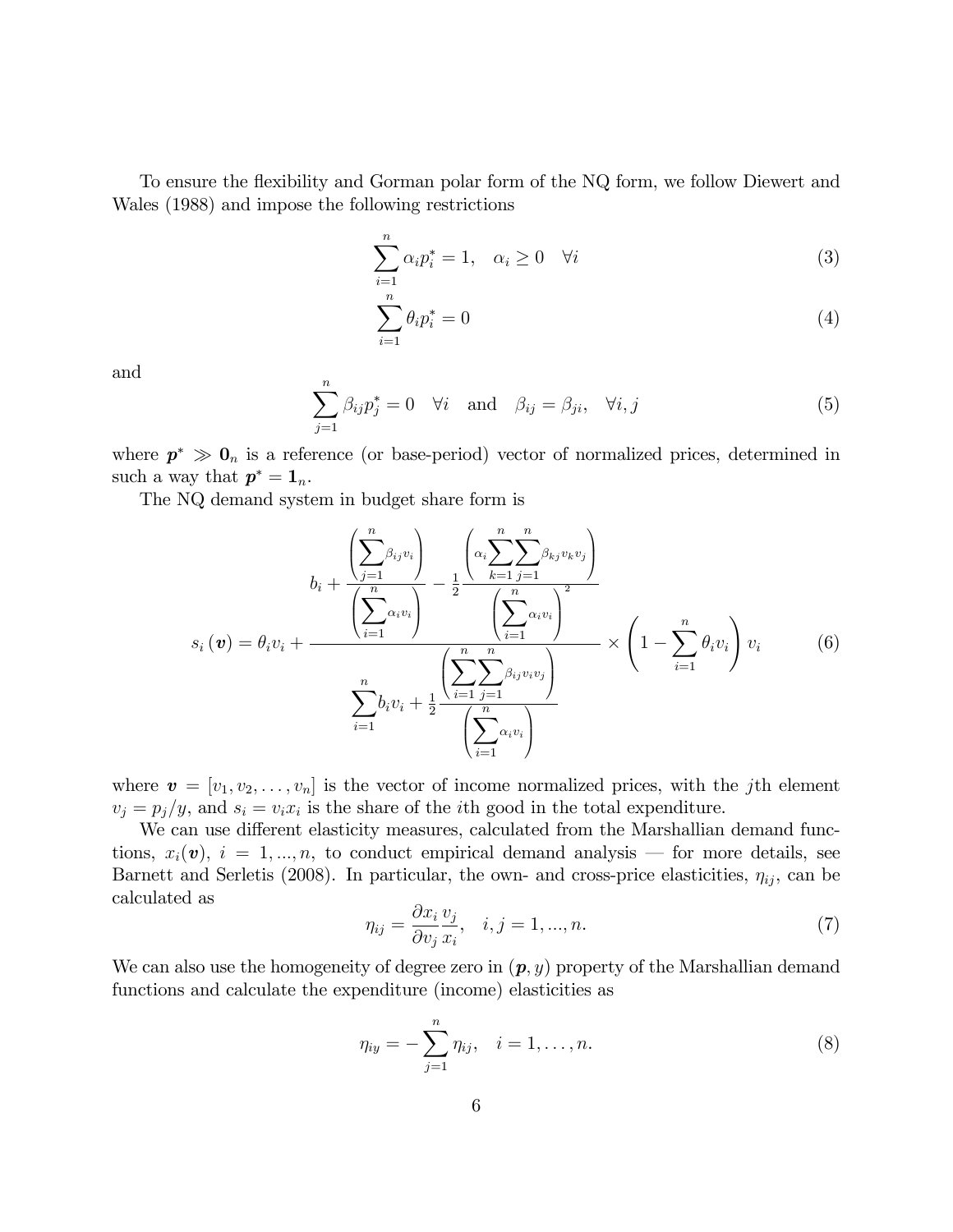In addition, we can use the Allen-Uzawa and Morishima elasticities of substitutions to investigate substitutability/complementarity relationships among goods. In particular, the Allen-Uzawa elasticity of substitution,  $\sigma_{ij}^a$ , can be calculated as

$$
\sigma_{ij}^a = \eta_{iy} + \frac{\eta_{ij}}{v_j x_j}.\tag{9}
$$

It should be noted, however, that with more than two goods (as in our case), the Allen-Uzawa elasticity of substitution may be uninformative  $\sim$  see Blackorby and Russell (1989). In particular, for two goods the relationship is that of substitutability. When there are more than two goods, the relationship becomes complex and depends on things such as the direction taken toward the point of approximation. In that case the Morishima elasticity of substitution,  $\sigma_{ij}^m$ , is the correct measure of substitution

$$
\sigma_{ij}^{m} = v_i x_i \left( \sigma_{ji}^{a} - \sigma_{ii}^{a} \right). \tag{10}
$$

Note that the Morishima elasticity of substitution looks at the impact on the ratio of two goods,  $x_i/x_j$ . Goods will be Morishima complements (substitutes) if an increase in the price of j,  $p_j$ , causes  $x_i/x_j$  to decrease,  $\sigma_{ij}^m < 0$  (increase,  $\sigma_{ij}^m > 0$ ).

### 3.2 The NQ Cost Function

The cost version of equation (2) is much the same as the expenditure except that the corresponding cost function is  $C(p, y)$  in the production context, where y is gross sector output and  $p$  is the vector of input prices. The NQ cost function, developed by Diewert and Wales (1987), is given by

$$
C(\boldsymbol{p}, y) = y \left[ \sum_{i=1}^{n} b_i p_i + \frac{1}{2} \frac{\sum_{i=1}^{n} \sum_{j=1}^{n} \beta_{ij} p_i p_j}{\sum_{i=1}^{N} \alpha_i p_i} \right].
$$
 (11)

We impose the same restrictions  $(3)$  and  $(5)$  to ensure the flexibility of the NQ cost function (11). Next we apply Shephard's lemma to obtain the following input demand equation for each input  $i$  in the commercial and industrial sectors

$$
\frac{x_i}{y} = b_i + \sum_{j=1}^n \beta_{ij} \frac{p_i}{\sum_{i=1}^n \alpha_i p_i} - \frac{1}{2} \alpha_i \left( \sum_{i=1}^n \sum_{j=1}^n \beta_{ij} \frac{p_i}{\sum_{i=1}^n \alpha_i p_i} \frac{p_j}{\sum_{j=1}^n \alpha_j p_j} \right).
$$
(12)

As with the NQ expenditure function, we use equation (7) to calculate the own- and cross-price elasticities,  $\eta_{ij}$ , equation (9) to calculate the Allen elasticities of substitution,  $\sigma_{ij}^a$ , and equation (10) to calculate the Morishima elasticities of substitutions,  $\sigma_{ij}^m$ . In doing so, we use input prices,  $p$ , instead of income normalized prices,  $v$ , and sector output to measure y.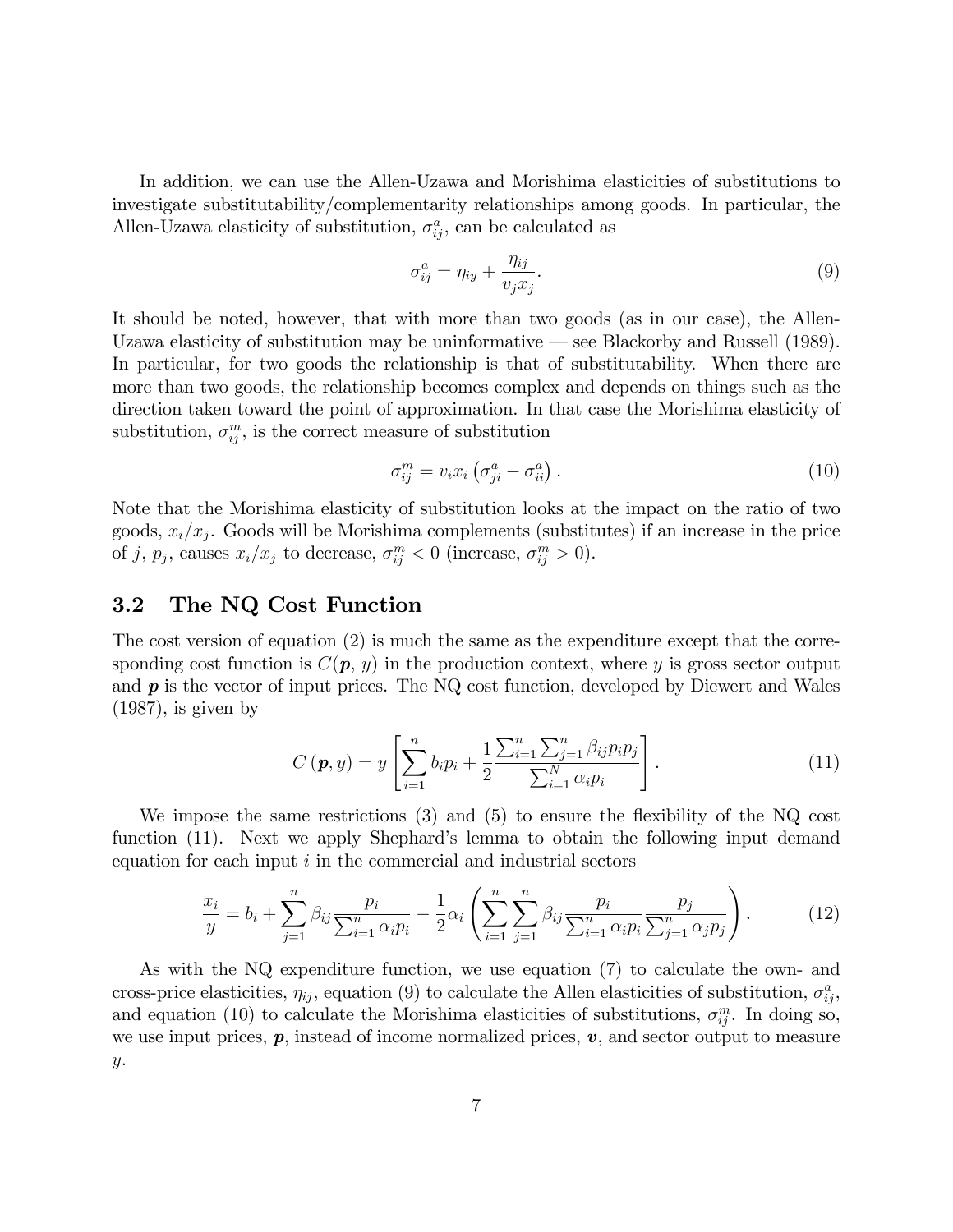## 4 Econometric Considerations

To estimate the share equations (6) for the residential sector and the input demands (12) for each of the commercial and industrial sectors, we add a stochastic component and write each of equations (6) and (12) as follows

$$
z_t = \psi(q_t, \theta) + \varepsilon_t \tag{13}
$$

where  $\boldsymbol{z}_t = (z_1, ..., z_n)'$  is the vector of expenditure shares  $(s_i)$  in equation (6) or output normalized quantities  $(x_i/y)$  in equation (12) and q denotes the corresponding price vector.  $\varepsilon_t$  is a vector of stochastic errors, and we assume that  $\varepsilon \sim N(0, \Omega)$  where 0 is a null matrix and  $\Omega$  is the  $n \times n$  symmetric positive definite error covariance matrix.  $\psi(q_t, \theta) =$  $(\psi_1(q_t, \theta), ..., \psi_n(q_t, \theta))'$ , and  $\psi_i(q_t, \theta)$  is given by the right-hand side of each of (6) and (12). Notice also that we estimate only  $n-1$  share equations in (6), because of the singularity problem (that is, the shares sum to 1), but we estimate n input demand equations in  $(12)$ .

To impose restrictions (3) empirically, we set the prices to unity in the reference (base) year. Thus, equation (5) becomes

$$
\sum_{j=1}^{n} \beta_{ij} = 0, \quad \forall i \quad \text{and} \quad \beta_{ij} = \beta_{ji}, \quad \forall i, j.
$$
 (14)

We also set  $\alpha = 1_n$  so that the restriction (3) reduces to

$$
\alpha_i = 1, \quad \forall i.
$$

In the case of the share equations (6) we also set the reference-year prices to unity, so that restriction (4) implies

$$
\sum_{i=1}^{m} \theta_i = 0.
$$

Finally, the demand equations, and consequently share equations (6), are homogeneous of degree zero, and we follow Diewert and Wales (1988) and impose the following restriction

$$
\sum_{i=1}^{n}b_i=1.
$$

Under these restrictions, the NQ expenditure and cost systems are well defined systems. The NQ expenditure system has  $(n^2 + 3n - 4)/2$  free parameters (that is, parameters estimated directly) and the NQ cost system has  $(n^2 + n)/2$  free parameters.

Diewert and Wales (1987) argue that the concavity of the NQ expenditure and cost functions may not be satisfied, in the sense that the estimated  $\bf{B}$  matrix may not be negative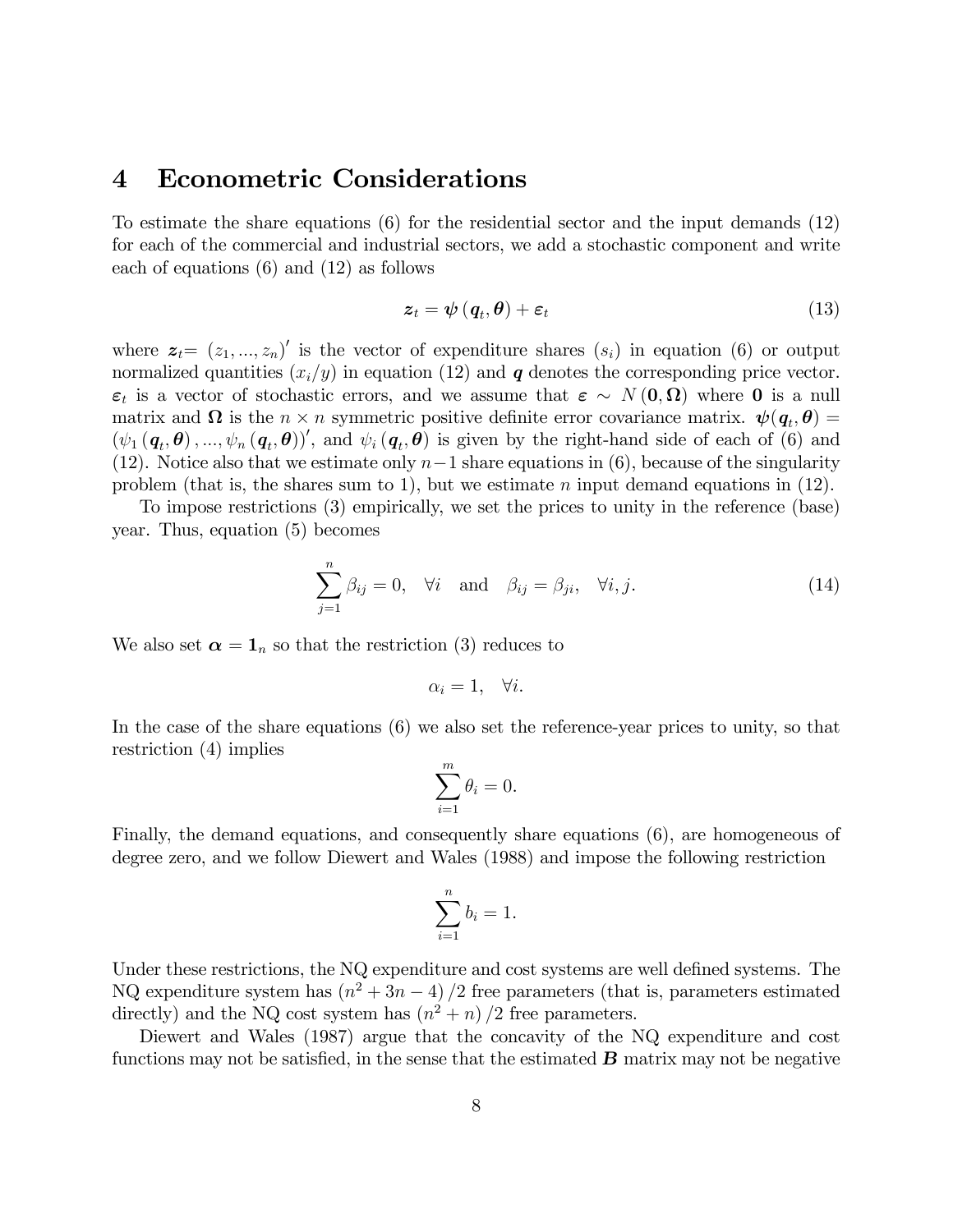semidefinite. We follow Diewert and Wales (1988), and impose global concavity by setting  $\mathbf{B} = -\mathbf{K}\mathbf{K}'$ , where  $\mathbf{K} = [k_{ij}]$  is a lower triangular matrix. As an example, in the case with  $n = 3$  (which is the case in the empirical part of our paper), concavity of the NQ expenditure and cost functions (2) and (11) can be imposed by replacing the elements of  $\bf{B}$  in (6) and (12) by the elements of  $\boldsymbol{K}$ , as follows

$$
\beta_{11} = -k_{11}^2
$$
  
\n
$$
\beta_{12} = -k_{11}k_{12}
$$
  
\n
$$
\beta_{22} = -(k_{12}^2 + k_{22}^2).
$$

We can recover the other elements of  $\bf{B}$  using restriction (14) as follows

$$
\beta_{13} = -(\beta_{11} + \beta_{12})
$$
  
\n
$$
\beta_{23} = -(\beta_{12} + \beta_{22})
$$
  
\n
$$
\beta_{33} = \beta_{11} + 2\beta_{12} + \beta_{22}.
$$

We also attempted to achieve econometric regularity by correcting for serial correlation by allowing the possibility of a first-order autoregressive process in the error terms of equation (13), as in Serletis et al. (2010) in the context of their NQ cost function. However, we observed that serial correlation correction increases the number of curvature violations and also leads to induced violations of monotonicity and positivity. In this regard, it should be noted that allowing for first order serial correlation, as is usually done in the literature, is almost the same as taking first differences of the data if the autocorrelation coefficient is close to unity. In that case, the equation errors become stationary, but there is no theory for the models in first differences. Moreover, even if the errors are stationary and the estimates are super consistent, as argued by Attifield  $(1997)$  and Ng  $(1995)$ , standard estimation procedures are inadequate for obtaining correctly estimated standard errors for coefficients in cointegrating equations. Thus, to simultaneously achieve both economic and econometric regularity in nonlinear demand systems like the ones used in this paper seems to be a challenging task and an area for potentially productive future research.

## 5 Data

We use annual data from 1960 to 2007, a total of 48 observations. Our data is assembled from different sources, including CANSIM II and annual publications from Electric Power Statistics, Gas Utilities, and Detailed Energy Supply and Demand. The data set consists of prices and quantities of the various energy goods used in the residential, commercial, and industrial sectors in Canada as a whole, and six provinces  $\sim$  Quebec, Ontario, Manitoba, Saskatchewan, Alberta, and British Columbia.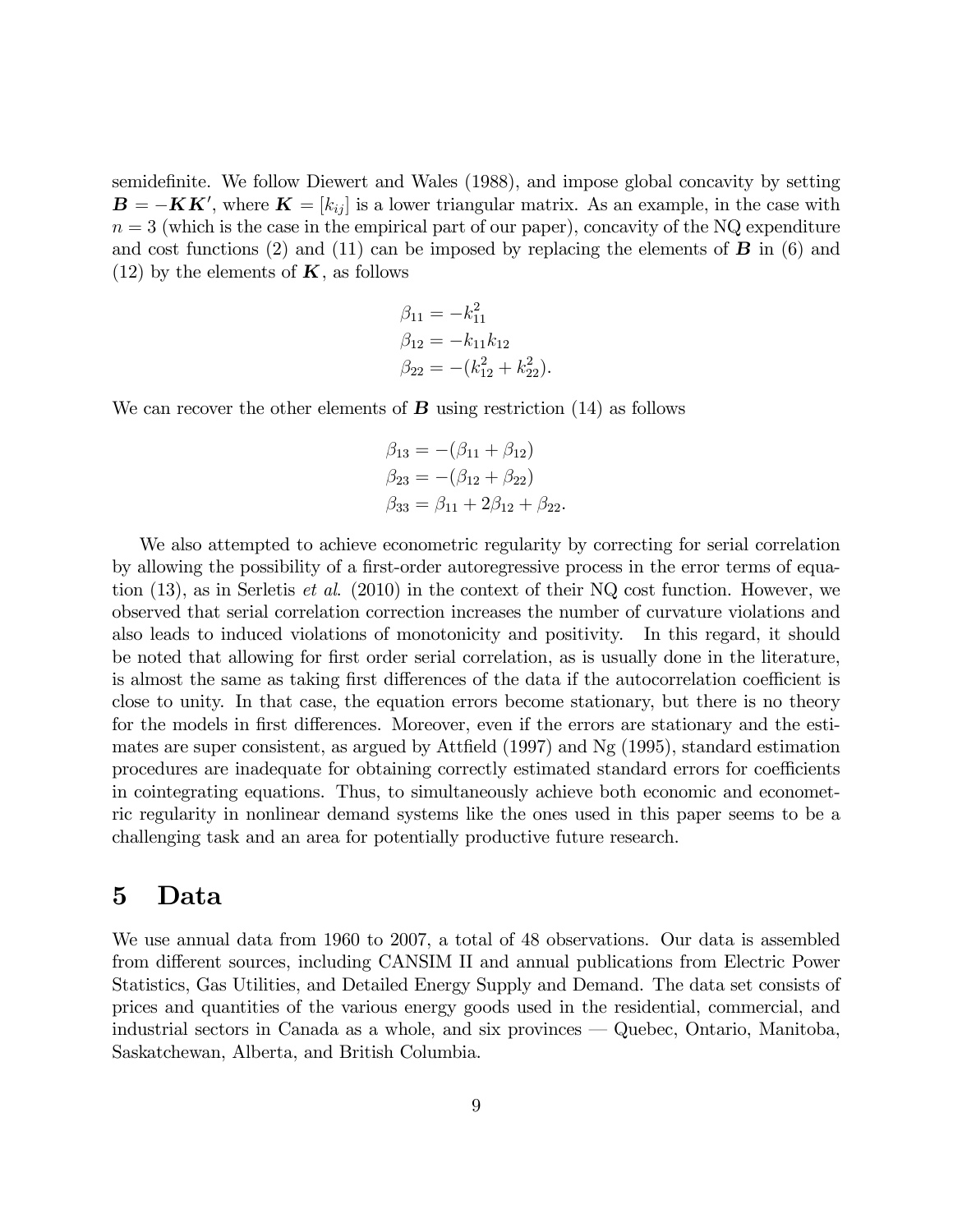For our empirical work we employ the three main sources of energy in the three sectors electricity (e), natural gas  $(g)$ , and light fuel oil  $(f)$  measured in Tera-joules (TJ). Light fuel oil (also called heating oil) includes all distillate type fuels for heating, furnace fuel oil, gas oils, and light industrial fuel. Since the energy goods are measured in different units, we convert all energy quantities in TJ, as follows

| Electricity: | One Giga Watt per hour $= 3.6$ TJ                |
|--------------|--------------------------------------------------|
| Natural gas: | One million cubic metres $=$ 37.78 TJ            |
|              | Light fuel oil: $1,000$ cubic metres = 38.68 TJ. |

We ignore other energy goods such as heavy fuel oil, kerosene, and wood, because of their small share in total energy consumption. For example, in the residential sector of Canada as a whole, the average shares (over the sample period) of heavy fuel oil and kerosene are 0:4% and 3:5%, respectively, compared to those of electricity, natural gas, and light fuel oil of 54%, 21%, and 20%, respectively. In doing so, in some cases we ignore forms of energy that are likely to be a substitute to oil, natural gas, and electricity, such as, for example, wood in the province of Quebec that accounts for up to 10% of energy consumption.

Because it is difficult for utilities companies to separate residential and agricultural (farms) customers, we use combined residential and agricultural consumption data in our analysis of the residential sector. We also use per capita data for the residential sector, but aggregate data for the other two sectors, namely the commercial and industrial sectors. Moreover, we use national and provincial GDP for each of the industrial and commercial sectors [i.e. the variable  $y$  in equation (12)].

For each energy good (electricity, natural gas, and light fuel oil) we compute average prices by dividing energy sales revenue by quantities sold, and apply related provincial and federal tax rates to the resulting values. For Canada as a whole, the price of each good is calculated by taking the average good price in each province weighed by the quantity of the good in energy units of that province.

To understand the evolution of consumption and nominal prices of the three energy goods (electricity, natural gas, and light fuel oil) over the sample period in the residential sector, we show per capita (electricity, natural gas, and light fuel oil) consumption in Canada and the six provinces in Figures 1, 2, and 3 (with per capita consumption in Canada being displayed in the second  $y$  axis) and the corresponding prices in Figures 4, 5, and 6. As can be seen, consumption of both electricity and natural gas in the combined residential and agricultural sectors has been increasing relatively steadily over the sample period, with natural gas consumption experiencing larger fluctuations in some provinces like Alberta and Saskatchewan since 1976. Consumption of light fuel oil increased until the early 1970s, but decreased quite rapidly after that in Canada as a whole and also the six provinces. Overall, per capita energy consumption in most provinces follows the Canadian trend, which shows an increase in electricity and natural gas demand over the sample period and a decline in that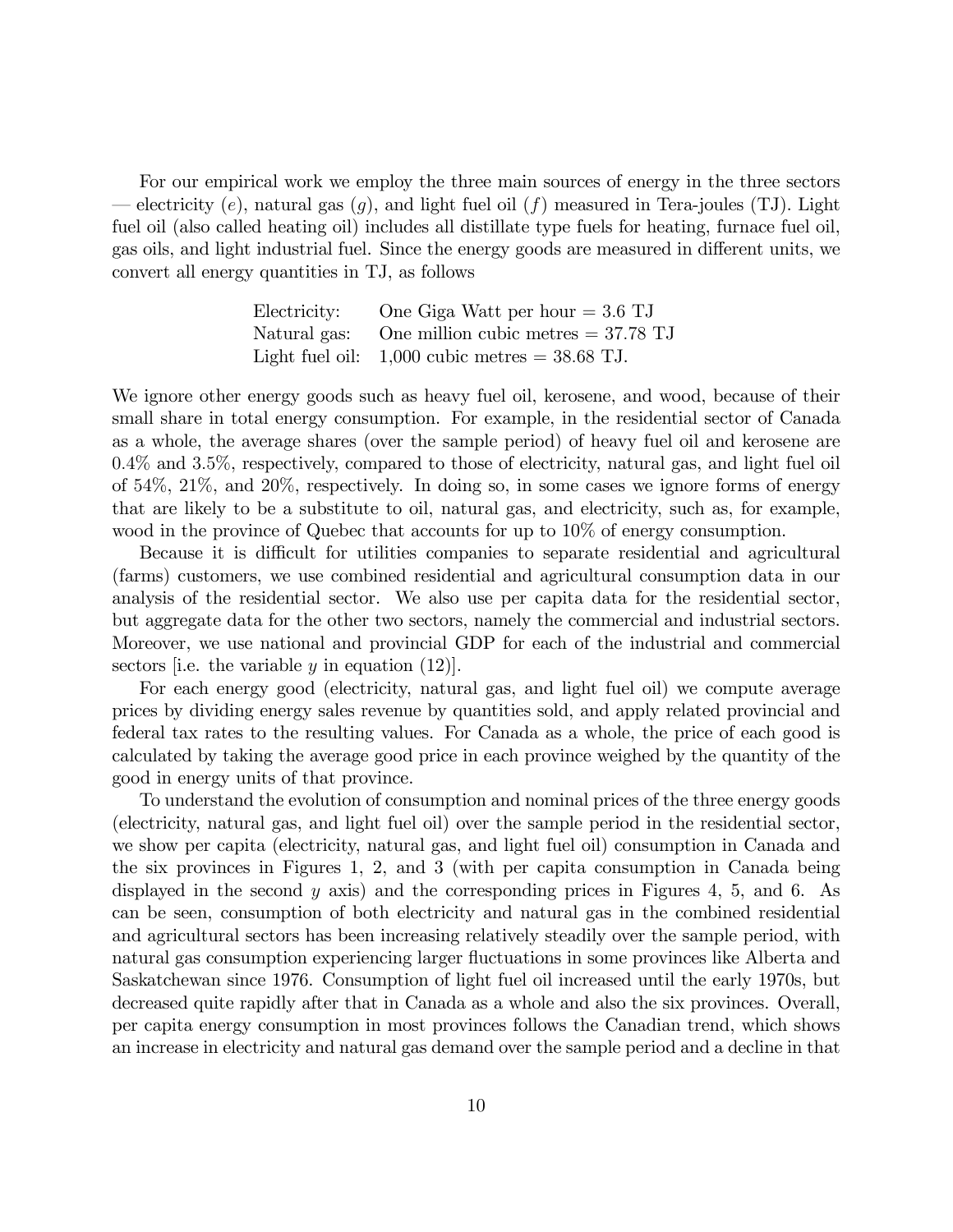for light fuel oil. Appendix Figures A1-A12 provide similar information for the commercial and industrial sectors.

## 6 Empirical Evidence

The estimation is performed in TSP/OxMetrics (version 5.1) using the FIML procedure. We check the theoretical regularity conditions of positivity, monotonicity, and concavity as in Feng and Serletis (2008) and Serletis et al. (2010, 2011). In particular, positivity is checked by verifying that the estimated shares/input demands are positive, and monotonicity is checked by direct computation of the values of the first gradient vector of the estimated expenditure/cost function with respect to prices. Concavity is checked by examining whether the Slutsky/Hessian matrix (derived from the expenditure/cost function) is negative semidefinite. It is satisfied if the eigenvalues of that matrix are non-positive.

For the purpose of our analysis, we do not report parameter estimates, the own- and cross-price elasticities, and the Allen cross-price elasticities of substitution; we report these in an Appendix. In particular, for Canada as a whole and each of the six provinces (Quebec, Ontario, Manitoba, Saskatchewan, Alberta, and British Columbia) and for each sector (residential, commercial, and industrial), we present the results in Appendix Tables A1-A21 in terms of parameter estimates and positivity, monotonicity, and concavity violations when the NQ model is estimated without the concavity conditions imposed (in the first column) and with the concavity conditions imposed when necessary (in the second column). We present the estimates of the own- and cross-price elasticities,  $\eta_{ij}$ , in Appendix Tables A22, A24, and A26, and the estimates of the Allen elasticities of substitution,  $\sigma_{ij}^a$ , in Appendix Tables A23, A25, and A27. In Tables 1-3 that follow, we only report the Allen own-price elasticities,  $\sigma_{ii}^a$ , and the (asymmetrical) Morishima elasticities of substitution,  $\sigma_{ij}^m$ , together with their *p*-values.

In all tables, 'e' stands for electricity, 'g' for natural gas, and 'f' for light fuel oil, and numbers in parentheses are *p*-values. All elasticities are calculated at the mean of the data and the p-values have been computed by linearizing the elasticity formulas around the estimated parameter values and then by using the standard formulas for the variance of linear functions of random variables. Reported results are based on equation (13) with the curvature conditions imposed when curvature was violated in the unconstrained version of the model.

In general, although positivity and monotonicity are satisfied at many sample observations, concavity is violated at all sample observations when the concavity conditions are not imposed (see the first column of Appendix Tables  $A1-A21$ ). In fact, only in 6 out of 21 cases the concavity condition is satisfied by luck, those being the residential sector in Quebec (Appendix Table A2), the commercial sectors in Canada (Appendix Table A8), Manitoba (Appendix Table A11) and British Columbia (Appendix Table A14), and the in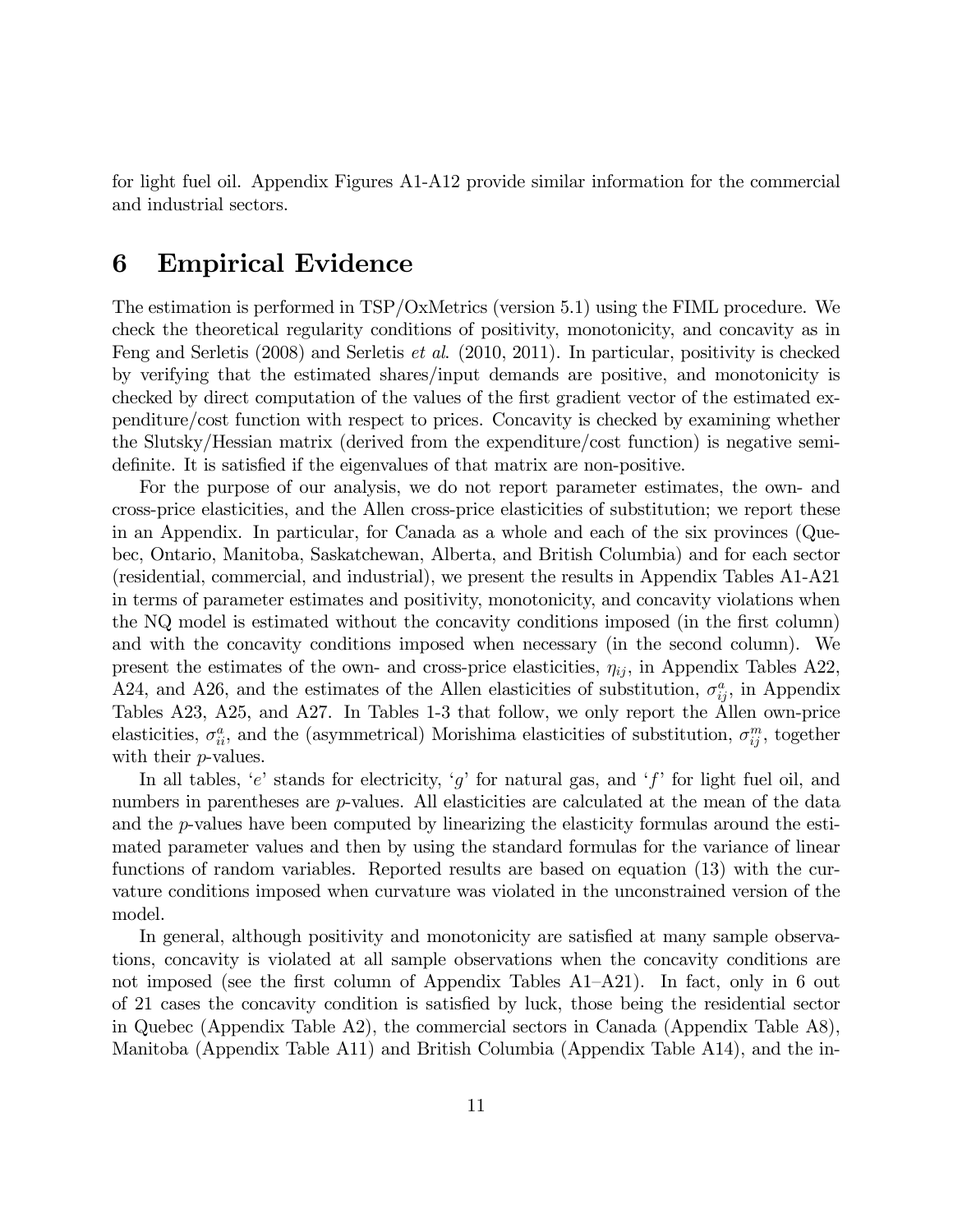dustrial sector in Canada (Appendix Table A15) and Manitoba (Appendix Table A18). This is consistent with the evidence in Feng and Serletis (2008) and Serletis et al. (2010, 2011).

Because regularity has not been attained, except for the six mentioned cases, we follow the suggestions of Barnett (2002) and, as in Feng and Serletis (2008) and Serletis et al. (2010, 2011), we estimate the NQ expenditure model by imposing concavity following the procedure discussed in Section 4. The results in the second column of Appendix Tables  $A1-A21$  (if applicable) are impressive. They indicate that imposing global concavity (at all possible prices) reduces the number of concavity violations to zero, without any induced violations of monotonicity; only in the case of the residential sector of Ontario the imposition of concavity does not ensure global theoretical regularity (see Appendix Table A3). Appendix Tables A1–A21 also report the log likelihood values for both the unconstrained and constrained models. By comparing these log likelihood values, we see that the imposition of the concavity constraints has not much ináuence on the áexibility of the NQ expenditure model as the log likelihood values in most cases decrease only slightly. This means that the constrained NQ model can guarantee inference consistent with theory, without compromising much of the flexibility of the functional form.

#### 6.1 Residential Sector

The diagonal entries in Tables 1-3 are the Allen own-price elasticities,  $\sigma_{ii}^a$ , and the offdiagonal ones are the (asymmetrical) Morishima elasticities of substitution,  $\sigma_{ij}^m$ , calculated using (10). Clearly, the Allen own-price elasticities,  $\sigma_{ii}^a$ , are all negative (as predicted by the theory) and highly significant, providing support for the inferred conclusions as to the substitutability/complementarity relationships among the energy goods, based on the Morishima elasticities of substitution. The large estimates (in absolute terms) of the Allen own-price elasticities of substitution for light fuel oil (such as, for example,  $\sigma_{ff}^a = -81.972$  with a p-value of :000 in the case of British Columbia) are probably due to the small expenditure share of light fuel oil.

Turning now to the Morishima elasticities of substitution, as can be seen in Table 1, in general they are positive and significant, suggesting substitutability among the energy goods in the residential sector of Canada and the provinces. In particular, the Morishima elasticities of substitution between electricity, e, and natural gas, g,  $\sigma_{eg}^m$  and  $\sigma_{ge}^m$ , are consistently positive for all provinces, irrespective of whether the price of electricity or that of natural gas changes.  $\sigma_{ge}^{m}$  is negative for Canada as a whole  $(\sigma_{ge}^{m} = -.145)$  with a p-value of .000), indicating that electricity and natural gas are Morishima complements when the price of electricity changes. Similarly, electricity,  $e$ , and light fuel oil,  $f$ , are Morishima substitutes (irrespective of whether the price of electricity or the price of light fuel oil changes) for all provinces and Canada. Finally, natural gas,  $g$ , and light fuel oil,  $f$ , are Morishima substitutes and only when the price of light fuel oil changes, except in the case of Manitoba  $(\sigma_{gf}^m = -.134 \text{ with})$ a p-value of .422), Alberta ( $\sigma_{gf}^{m} = -1.244$  with a p-value of .000), and British Columbia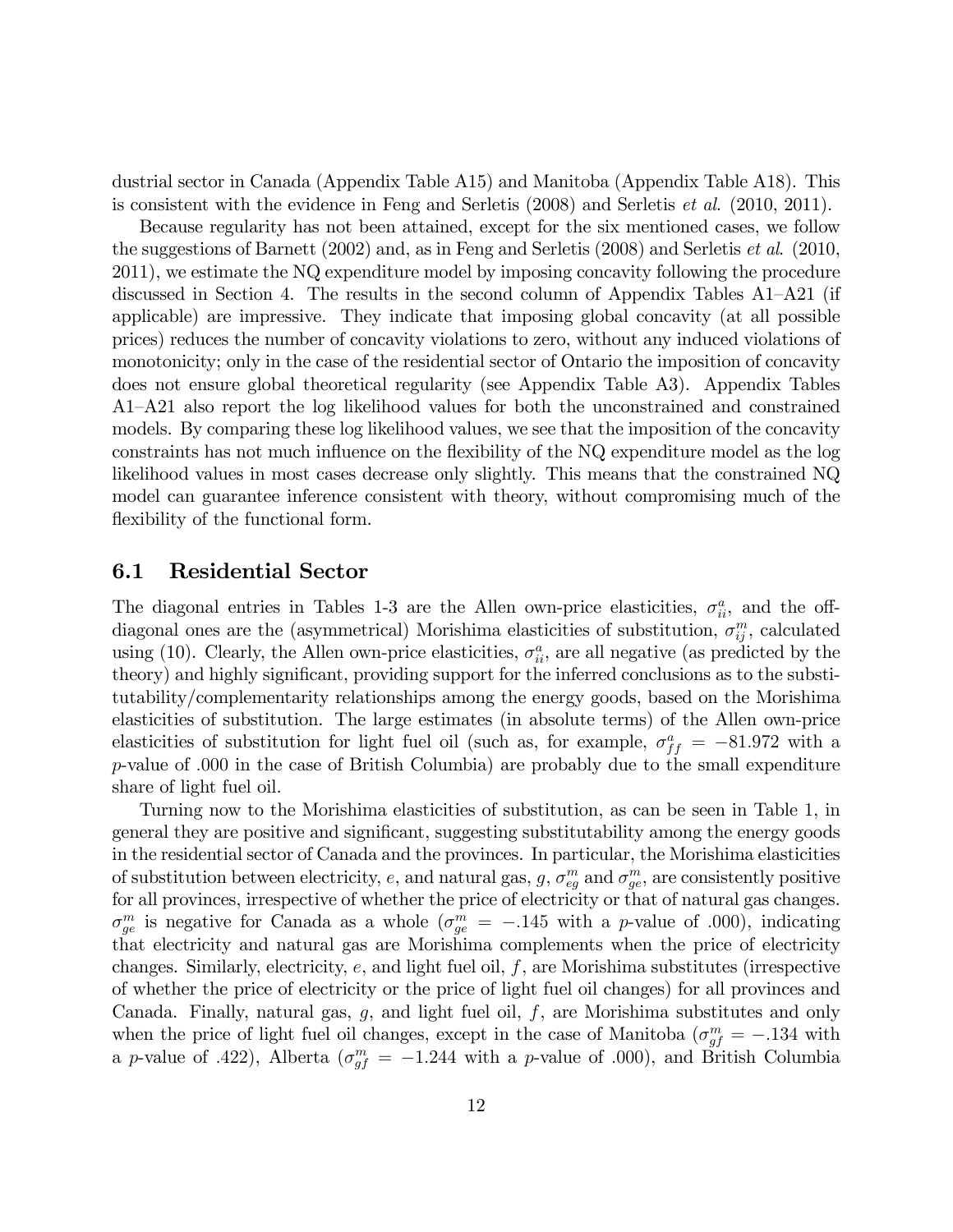$(\sigma_{gf}^m = -.194 \text{ with a } p\text{-value of } .318).$ 

Overall, we see that light fuel oil is a strong Morishima substitute for each of electricity and natural gas, while natural gas and electricity are strong substitutes in Alberta  $(\sigma_{ge}^{m} =$ 1.492 with a p-value of .000 and  $\sigma_{eg}^m = 1.560$  with a p-value of .000) and Saskatchewan  $(\sigma_{ge}^{m} = 1.270 \text{ with a } p\text{-value of } .000 \text{ and } \sigma_{eg}^{m} = 1.235 \text{ with a } p\text{-value of } .000), \text{ reflecting the}$ large consumption of natural gas in those provinces.

### 6.2 Commercial Sector

The commercial sector estimates of the Allen own-price elasticities and the Morishima elasticities of substitution are reported in Table 2 in the same fashion as those for the residential sector in Table 1. In the case of Canada as a whole, Manitoba and British Columbia, the regularity conditions are satisfied in the unconstrained version of the model (see Appendix Tables A8, A11 and A14, respectively) whereas for the rest of the provinces they have to be imposed to achieve theoretical regularity.

We expect the Allen own-price elasticities (the diagonal entries in Table 2),  $\sigma_{ii}^a$ , to be negative and this expectation is achieved. However, because as already noted the Allen elasticity of substitution produces ambiguous results off diagonal, we use the Morishima elasticities of substitution to investigate the substitutability/complementarity relation between the energy goods. Based on the asymmetrical Morishima elasticities of substitution, as documented in Table 2, the energy goods are Morishima substitutes with only four of these elasticities being negative which are not statistically different than zero:  $\sigma_{ge}^m$  in the case of Quebec and Ontario  $(\sigma_{ge}^{m} = -.008)$  with a p-value of :463 and  $\sigma_{ge}^{m} = -.003$  with a p-value of :678, respectively) and  $\sigma_{fg}^m$  in the case of Saskatchewan  $(\sigma_{fg}^m = -.001)$  with a p-value of .974), and  $\sigma_{gf}$  in the case of Alberta ( $\sigma_{gf}^m = -.003$  with a *p*-value of .668, respectively).

Overall, the energy goods are not very strong substitutes or complements in the commercial sectors. Light fuel oil is a moderate substitute for electricity and natural gas in Canada as a whole, Quebec, and Ontario regardless of which energy good price is changing. All energy goods are substitutes, except Quebec and Ontario that show a potential of complementarity between electricity and natural gas when the price of electricity changes; in these cases elasticities are not significantly different than zero.

### 6.3 Industrial Sector

In the industrial sector, in the case of Canada and Manitoba the regularity conditions are satisfied in the unconstrained version of the model (see Appendix Table A15 and A18). In all other cases the regularity conditions had to be imposed to achieve theoretical regularity.

The industrial sector estimates of the Allen own-price elasticities and the Morishima elasticities of substitution are reported in Table 3. As can be seen, as in the residential and commercial sectors, the Allen own-price elasticities of substitution are all negative. The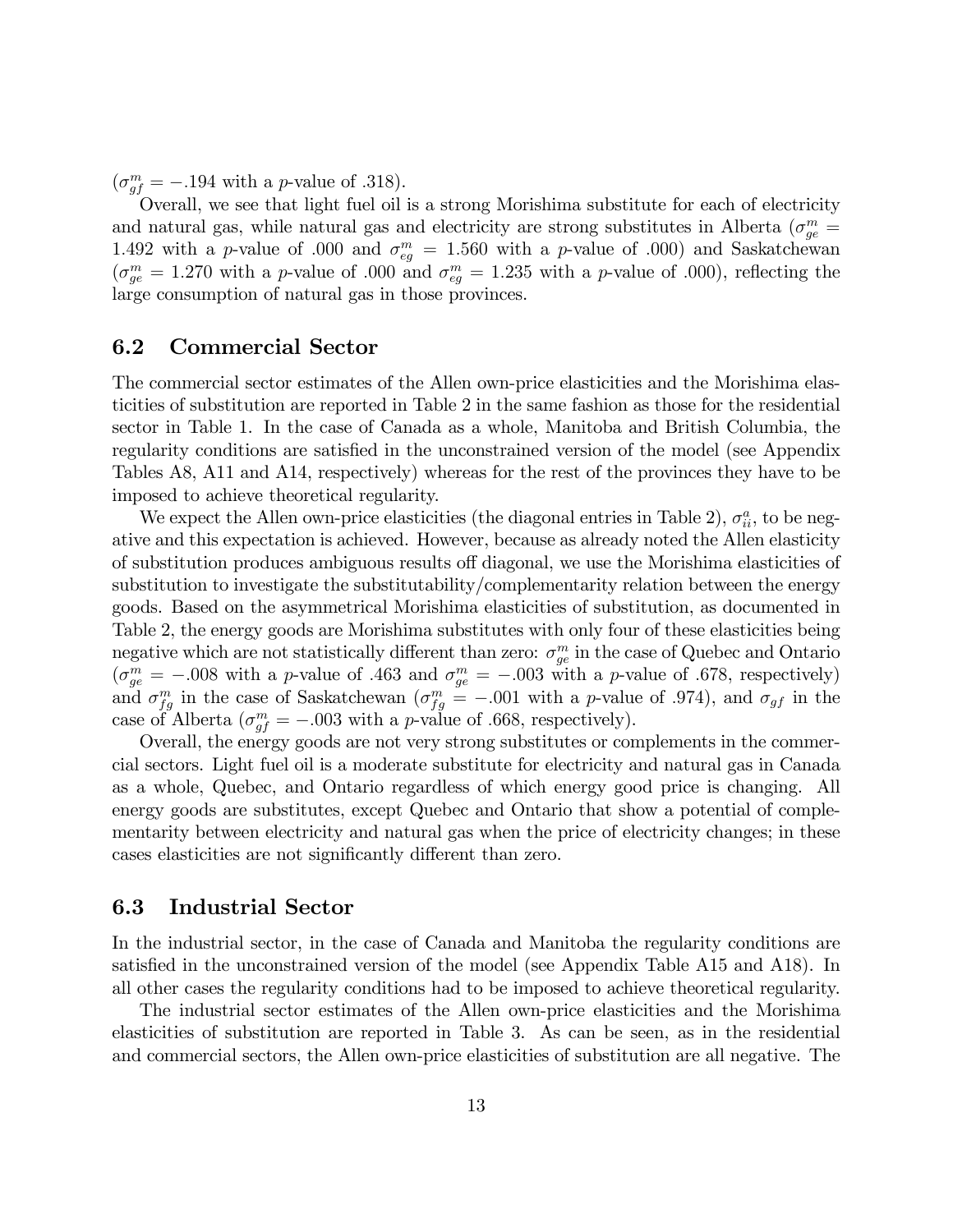Morishima elasticities of substitution are all positive for Canada as a whole, Manitoba, Saskatchewan, Alberta, and British Columbia, indicating substitutability among electricity, natural gas, and light fuel oil. Similar to the commercial sector results, electricity and natural gas are complements when the price of electricity changes in Quebec and Ontario. Moreover, all energy goods show weak substitutability in British Columbia. The weak evidence of interfuel substitution in the industrial sector can be explained by the fact that this sector includes a wide variety of machinery with different fuel inputs that do not let for interfuel substitutability.

## 7 Comparison with Other Studies

It is difficult to provide a comparison between our results and those obtained in analyses performed by others. As we mentioned in the introduction, the major contributions in this area are quite outdated and, as can be seen in Table 4, most of the studies have employed the translog functional form introduced by Christensen  $et \ al.$  (1975). Although the translog provides arbitrary elasticity estimates at the point of approximation (i.e. locally), there is evidence that this model fails to meet the theoretical regularity conditions of neoclassical microeconomic theory (positivity, monotonicity and curvature) in large regions. In this regard, as Barnett  $(2002, p. 199)$  put it, "without satisfaction of both curvature and monotonicity, the second-order conditions for optimizing behavior fail, and duality theory fails. The resulting first-order conditions, demand functions, and supply functions become invalid."

In fact, most of the (interfuel substitution) studies listed in Table 4 do not produce inference consistent with neoclassical microeconomic theory, and do not even report the results of full regularity checks, except for the recent studies by Serletis et al. (2010, 2011). Moreover, as can be seen under the 'Data' column of Table 4, most of these studies investigate energy demand in industrial sectors and also use different energy goods (see, for example, the 'Goods' column of Table 4). Finally, none of these studies reports Morishima elasticities of substitution, which are the correct measures of substitution elasticities, as noted by Blackorby and Russell (1989); they only report income and own- and cross-price elasticities.

Our results are comparable to those reported by Serletis *et al.*  $(2010, 2011)$  who investigate sectoral interfuel (oil, natural gas, coal, and electricity) substitution, using the NQ cost function, treating curvature as the maintained hypothesis, as we do in this paper. Overall, our energy demand elasticities represent important market parameters and highlight the fact that the substitution between different energy inputs has been quite restricted. These energy demand elasticities could be used to investigate how energy prices will change with economic fluctuations and how taxes and subsidies will affect the level of economic activity.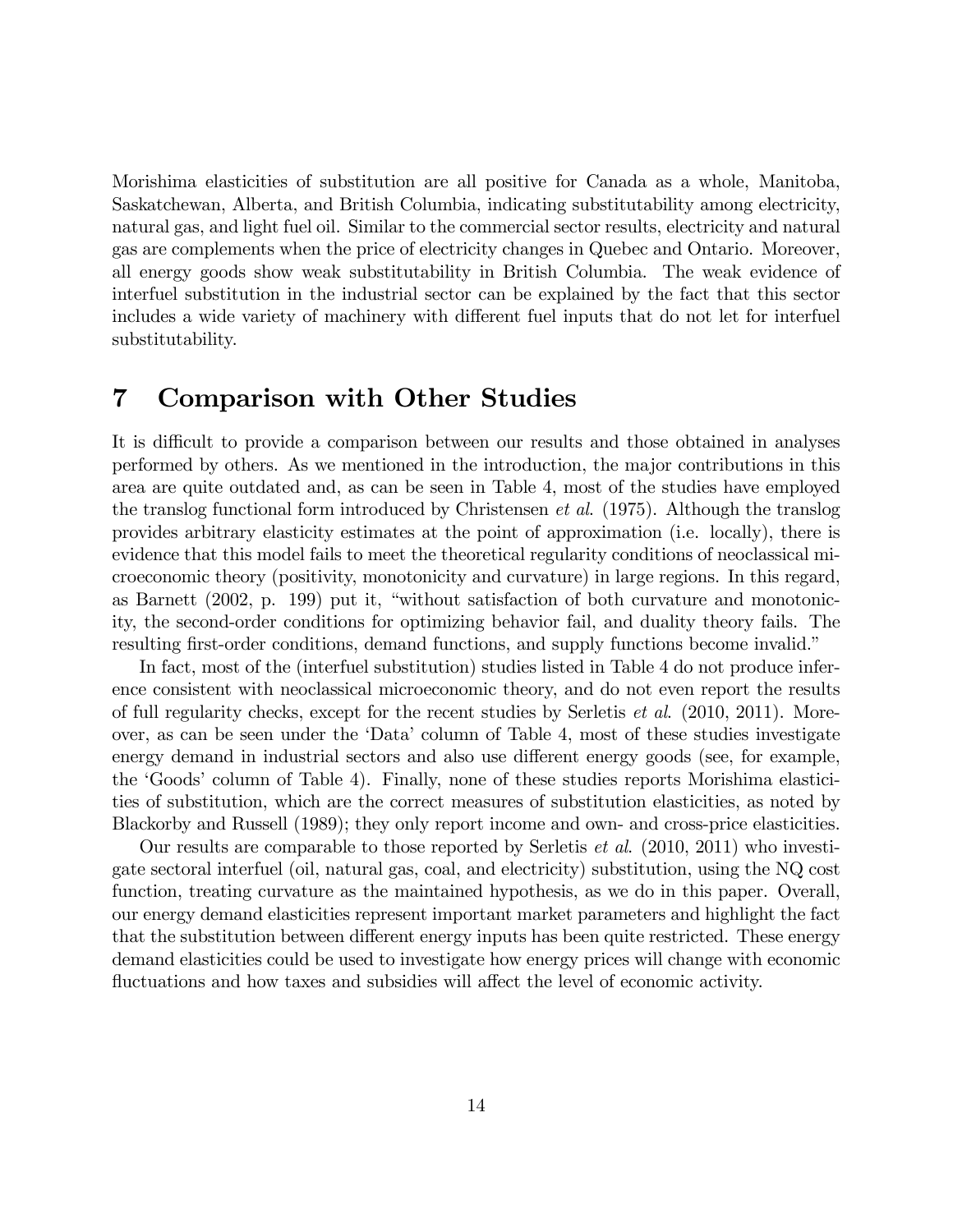## 8 Conclusion

We focus on the aggregate demand for electricity, natural gas, and light fuel oil in Canada as a whole and six of its provinces – Quebec, Ontario, Manitoba, Saskatchewan, Alberta, and British Columbia  $\equiv$  in the residential, commercial, and industrial sectors. We use annual data, over the period from 1960 to 2007 (a total of 48 observations), and employ the NQ cost function, introduced by Diewert and Wales (1987), to investigate energy demand in the commercial and industrial sectors and (for the first time in the energy demand literature) the locally flexible normalized quadratic (NQ) expenditure function, introduced by Diewert and Wales (1988) to investigate energy demand in the residential sector. We treat the concavity property as a maintained hypothesis, using methods developed by Diewert and Wales (1987, 1988), and provide evidence consistent with neoclassical microeconomic theory.

We provide a full set of elasticities — expenditure elasticities, own- and cross-price elasticities, Allen own- and cross-price elasticities of substitution, and the asymmetrical Morishima elasticities of substitution. The expenditure elasticities reveal that in general the energy goods are normal goods, except for light fuel oil which is an inferior good in some of the provinces and sectors. We Önd that the interfuel Morishima elasticities of substitution (the correct measures of substitution when there are more than two goods) are in general positive and statistically significant. Moreover, our results indicate limited substitutability between electricity and natural gas, but strong substitutability between light fuel oil and each of electricity and natural gas in most cases. We also find that the residential sector reveals a higher potential for substitution between energy goods in all provinces than the commercial and industrial sectors.

Our results are consistent with the evidence reported by Serletis et al. (2010, 2011) who investigate sectoral interfuel (crude oil, natural gas, coal, and electricity) substitution, using the NQ cost function (not the NQ expenditure function) and time series data for a number of OECD and non-OECD countries (including China and India). As Serletis et al. (2010, p. 27) put it, the "results highlight the fact that the substitution between different energy inputs has been quite restricted, suggesting that fossil fuels will continue to maintain their major role as a source of energy in the near future. Therefore, such daunting tasks as curbing carbon emissions and preventing climate change require a more active and focused energy policy. Also, because interfuel substitution is limited in the near term, there will be a greater need for relative price changes to induce switching to a lower carbon economy."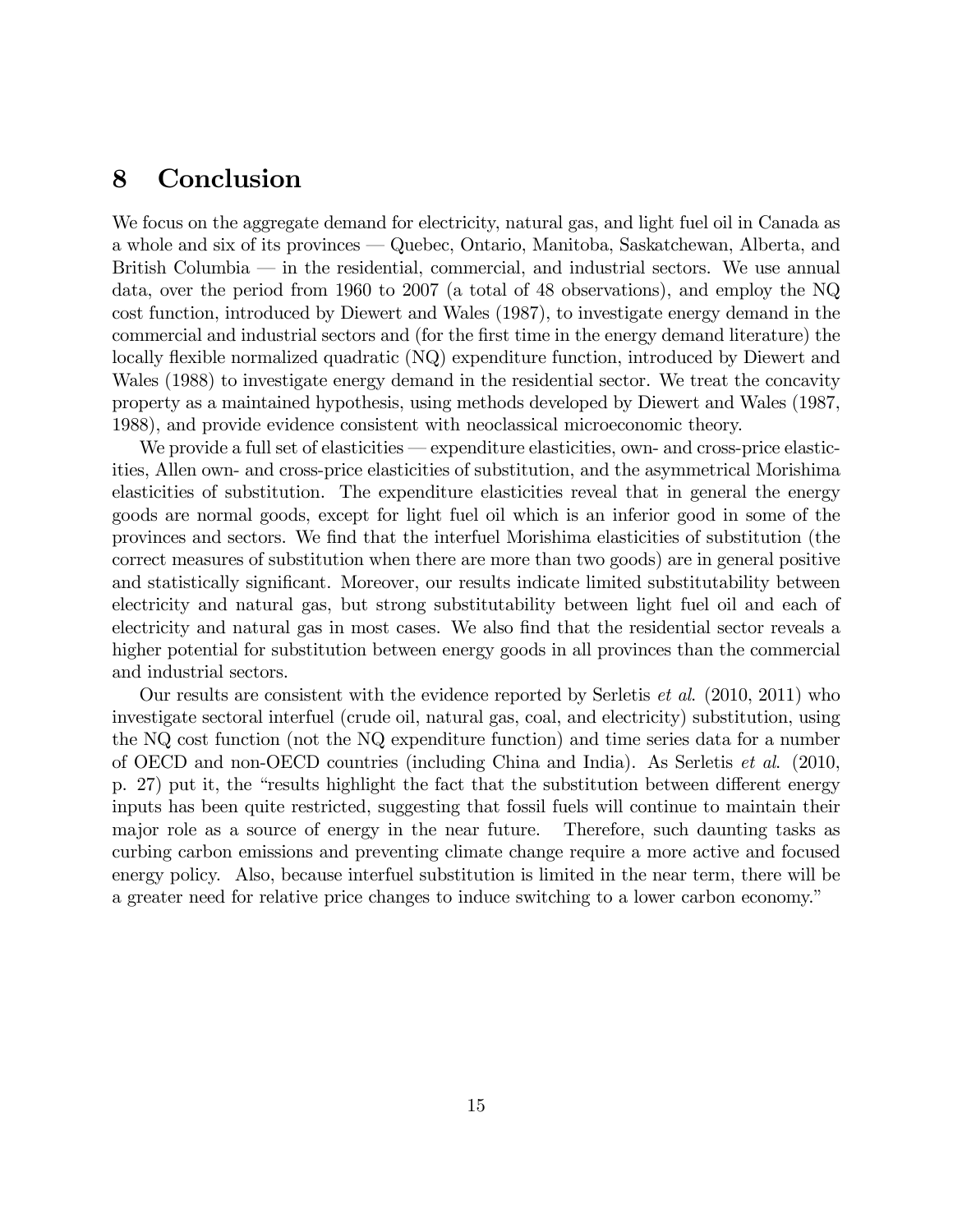## References

- [1] Attfield, C.L.F. "Estimating a Cointegrating Demand System." European Economic Review 41 (1997), 61-73.
- [2] Barnett, W.A. "Tastes and Technology: Curvature is not Sufficient for Regularity." Journal of Econometrics 108 (2002), 199-202.
- [3] Barnett, W.A. and A. Serletis. "Consumer Preferences and Demand Systems." Journal of Econometrics 147 (2008), 210-224.
- [4] Bentzen, J. and T. Engsted. "Short-and Long-Run Elasticities in Energy Demand: A Cointegration Approach." *Energy Economics* 15 (1993), 9-16.
- [5] Berndt, E.R. and D. Wood. "Technology, Prices, and the Derived Demand for Energy." Review of Economics and Statistics 57 (1975), 259-268.
- [6] Blackorby, C. and R.R. Russell. "Will the Real Elasticity of Substitution Please Stand Up?" American Economic Review 79 (1989), 882-888.
- [7] Chang, D. and A. Serletis. "The Demand for Gasoline: Evidence from Household Survey Data." Journal of Applied Econometrics 29 (2014), 291-313.
- [8] Christensen, L., D.W. Jorgenson, and L.J. Lau. "Transcendental Logarithmic Utility Functions." American Economic Review 65 (1975), 367–383.
- [9] Considine, T.J. "Separability, Functional Form, and Regulatory Policy in Models of Interfuel Substitution." *Energy Economics* 11 (1989), 82–94.
- [10] Diewert, W.E. "Applications of Duality Theory." In Frontiers of Quantitative Economics (Vol. II), eds. M.D. Intriligator and D.A. Kendrick. Amsterdam:North-Holland (1974), pp. 106-171.
- [11] Diewert, W.E. and Fox, K.J. "The Normalized Quadratic Expenditure Function." In Quantifying Consumer Preferences, Ed.: D.J. Slottje. Emerald (2009), pp. 149-178.
- [12] Diewert, W.E. and T.J. Wales. "Flexible Functional Forms and Global Curvature Conditions."  $Econometrica 55 (1987), 43-68.$
- [13] Diewert, W.E. and T.J. Wales. "Normalized Quadratic Systems of Consumer Demand Functions." Journal of Business and Economic Statistics 6 (1988), 303-312.
- [14] Feng, G. and A. Serletis. "Productivity Trends in U.S. Manufacturing: Evidence from the NQ and AIM Cost Functions." Journal of Econometrics 142 (2008), 281-311.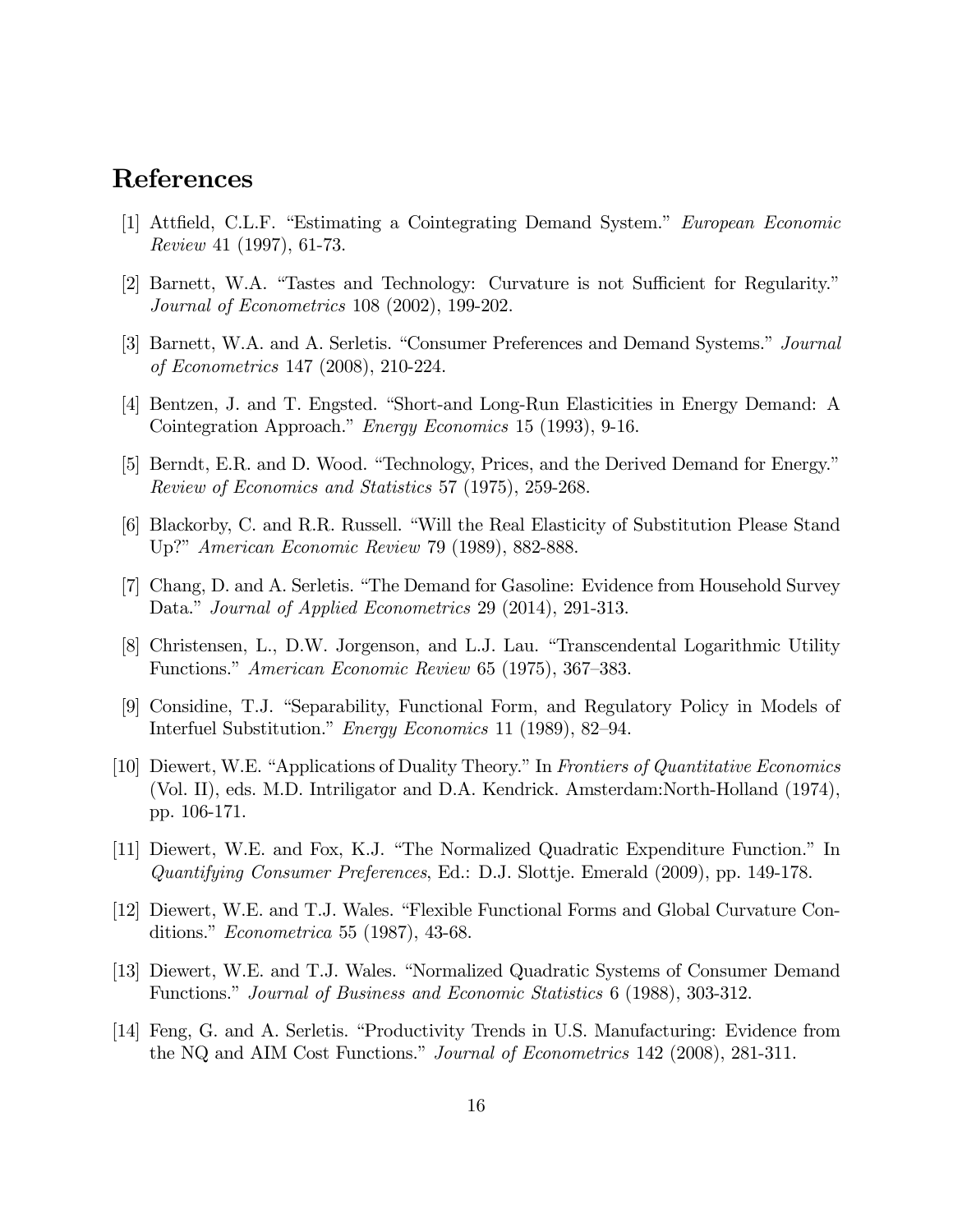- [15] Fuss, M.A. "The Demand for Energy in Canadian Manufacturing: An Example of the Estimation of Production Structures with Many Inputs." Journal of Econometrics 5 (1977), 89-116.
- [16] Halvorsen, R. "Energy Substitution in U.S. Manufacturing." The Review of Economics and Statistics 59 (1977), 381-388.
- [17] Jones, C.T. "A Dynamic Analysis of Interfuel Substitution in U.S. Industrial Energy Demand." Journal of Business and Economic Statistics 13 (1995), 459-465.
- [18] Hall, V.B. "Major OECD Country Industrial Sector Interfuel Substitution Estimates, 1960–1979." *Energy Economics* 8 (1986), 74–89.
- [19] Hunt, L. and N. Manning. "Energy Price- and Income- Elasticities of Demand: Some Estimates for the UK Using the Cointegration Procedure." Scottish Journal of Political Economy 36 (1989), 183-193.
- [20] McKitrick, R.R. "The Econometric Critique of Computable General Equilibrium Modeling: The Role of Functional Forms." *Economic Modelling* 15 (1998), 543-573.
- [21] Ng, S. "Testing for Homogeneity in Demand Systems When the Regressors are Nonstationary." Journal of Applied Econometrics 10 (1995), 147-163.
- [22] Pindyck, R.S. "Interfuel Substitution and the Industrial Demand for Energy: An International Comparison." Review of Economics and Statistics 61 (1979), 169-179.
- [23] Serletis, A., G. Timilsina, and O. Vasetsky. "International Evidence on Sectoral Interfuel Substitution." The Energy Journal 31  $(2010)$ , 1-29.
- [24] Serletis, A., G. Timilsina, and O. Vasetsky. "International Evidence on Aggregate Short-Run and Long-Run Interfuel Substitution." *Energy Economics* 33 (2011), 209-216.
- [25] Shephard, R.W. Cost and Production Functions. Princeton: Princeton University Press (1953).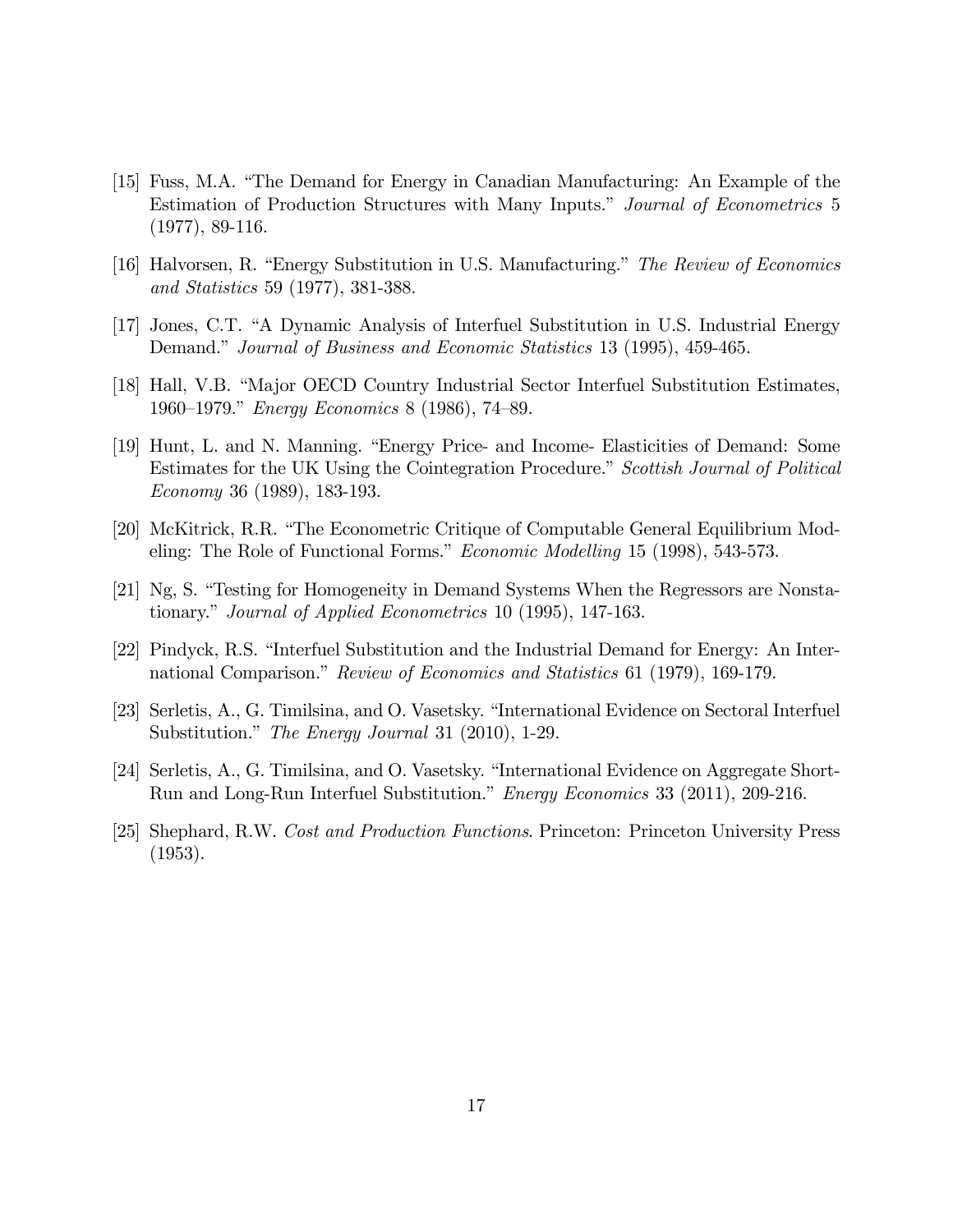

Figure 1. Per Capita Electricity Consumption: Residential Sectors

Note: Annual data, 1960 - 2007. Provincial consumptions are displayed in the  $y_1$  axis and Canadian consumption in the  $y_2$  axis.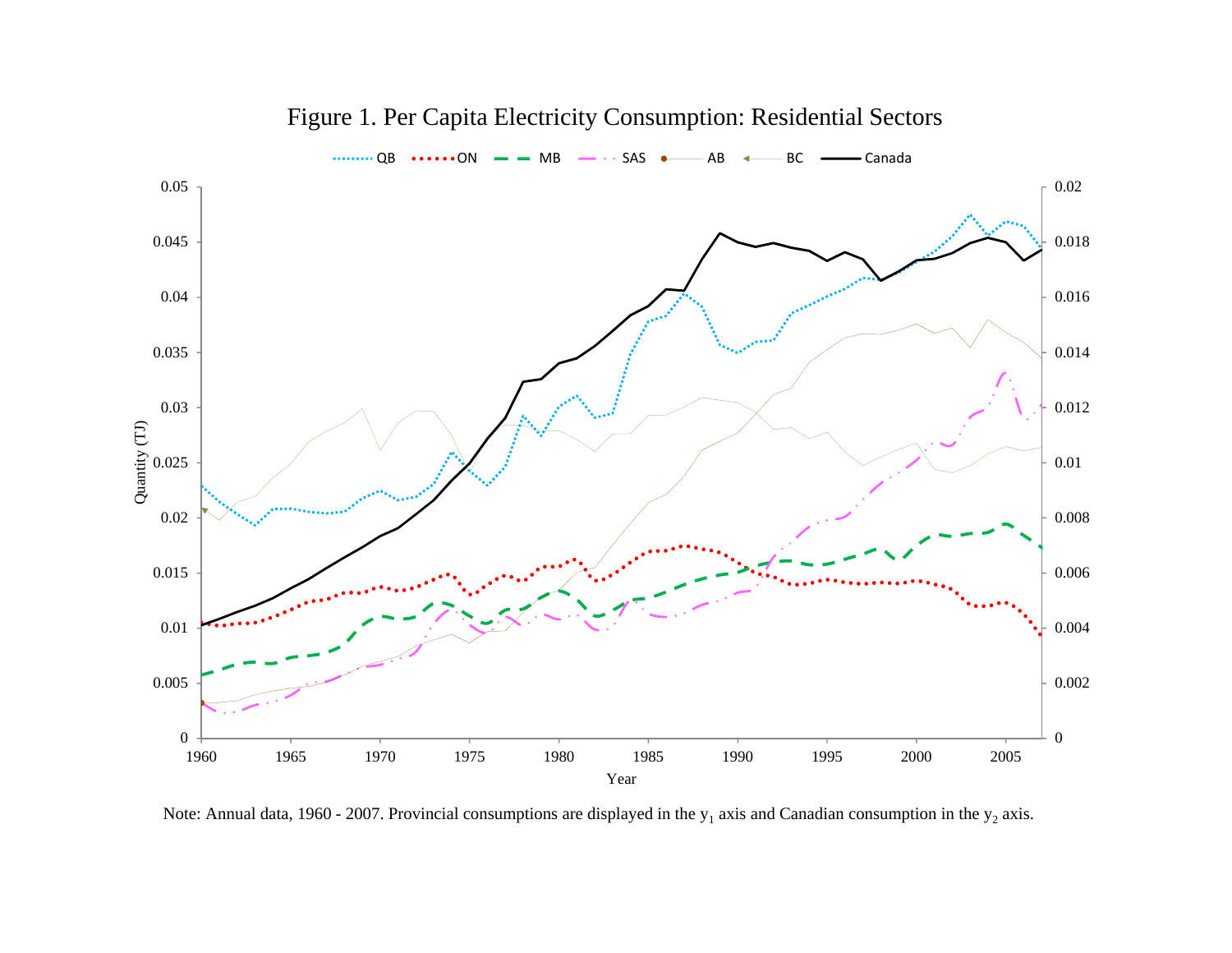

Figure 2. Per Capita Natural Gas Consumption: Residential Sectors

Note: Annual data, 1960 - 2007. Provincial consumptions are displayed in the  $y_1$  axis and Canadian consumption in the  $y_2$  axis.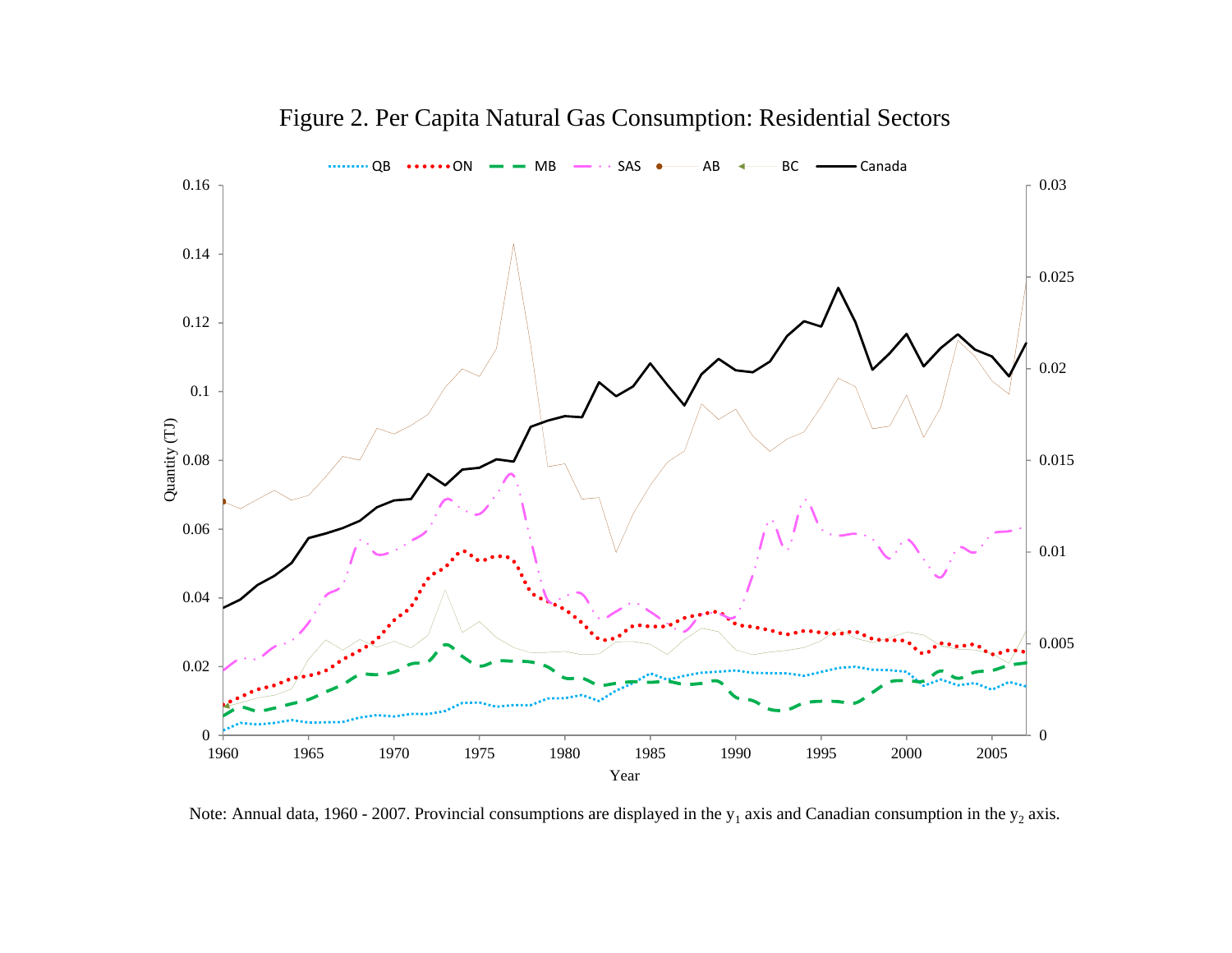

Figure 3. Per Capita Light Fuel Oil Consumption: Residential Sectors

Note: Annual data, 1960 - 2007. Provincial consumptions are displayed in the  $y_1$  axis and Canadian consumption in the  $y_2$  axis.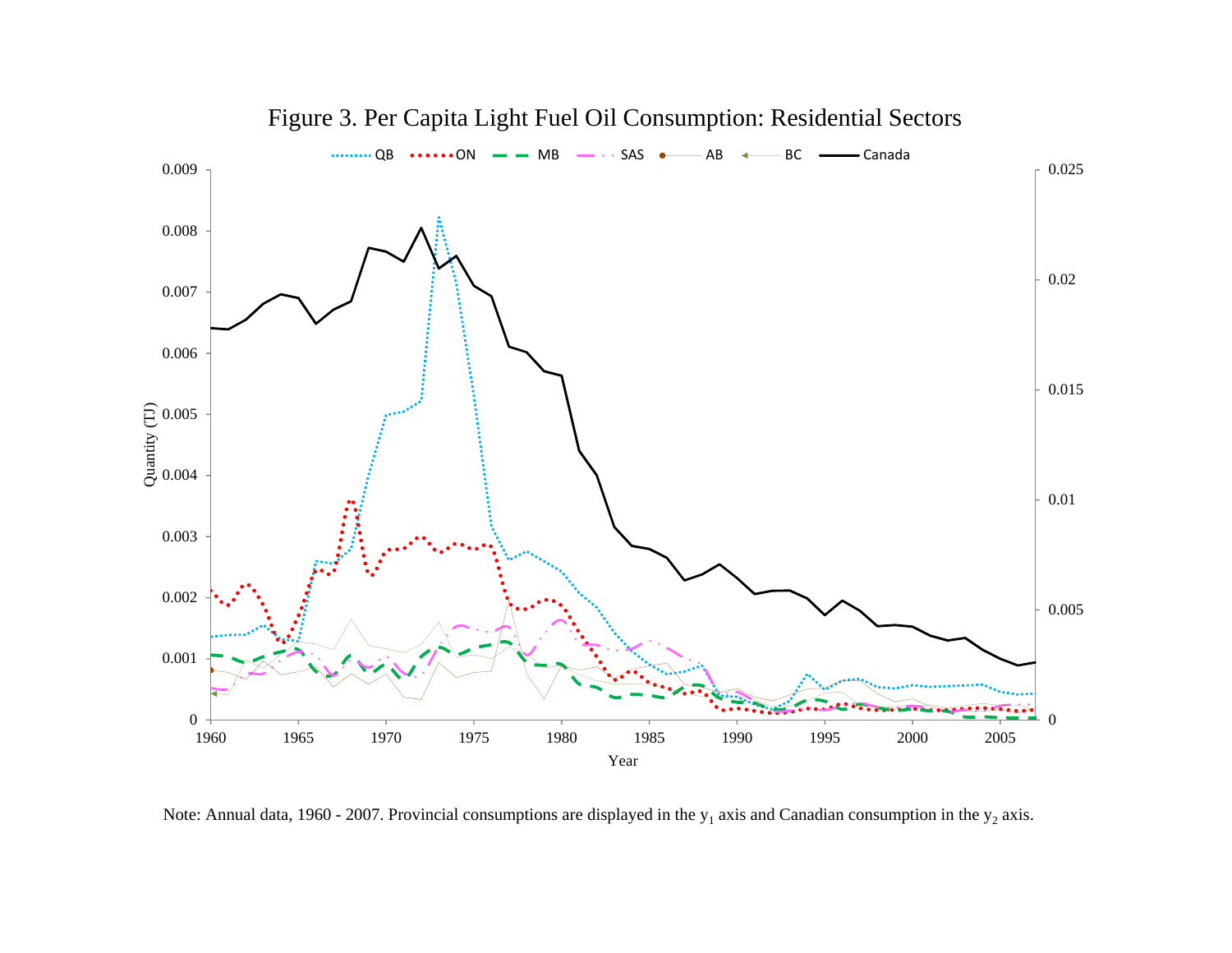

Figure 4. Average Electricity Prices: Residential Sectors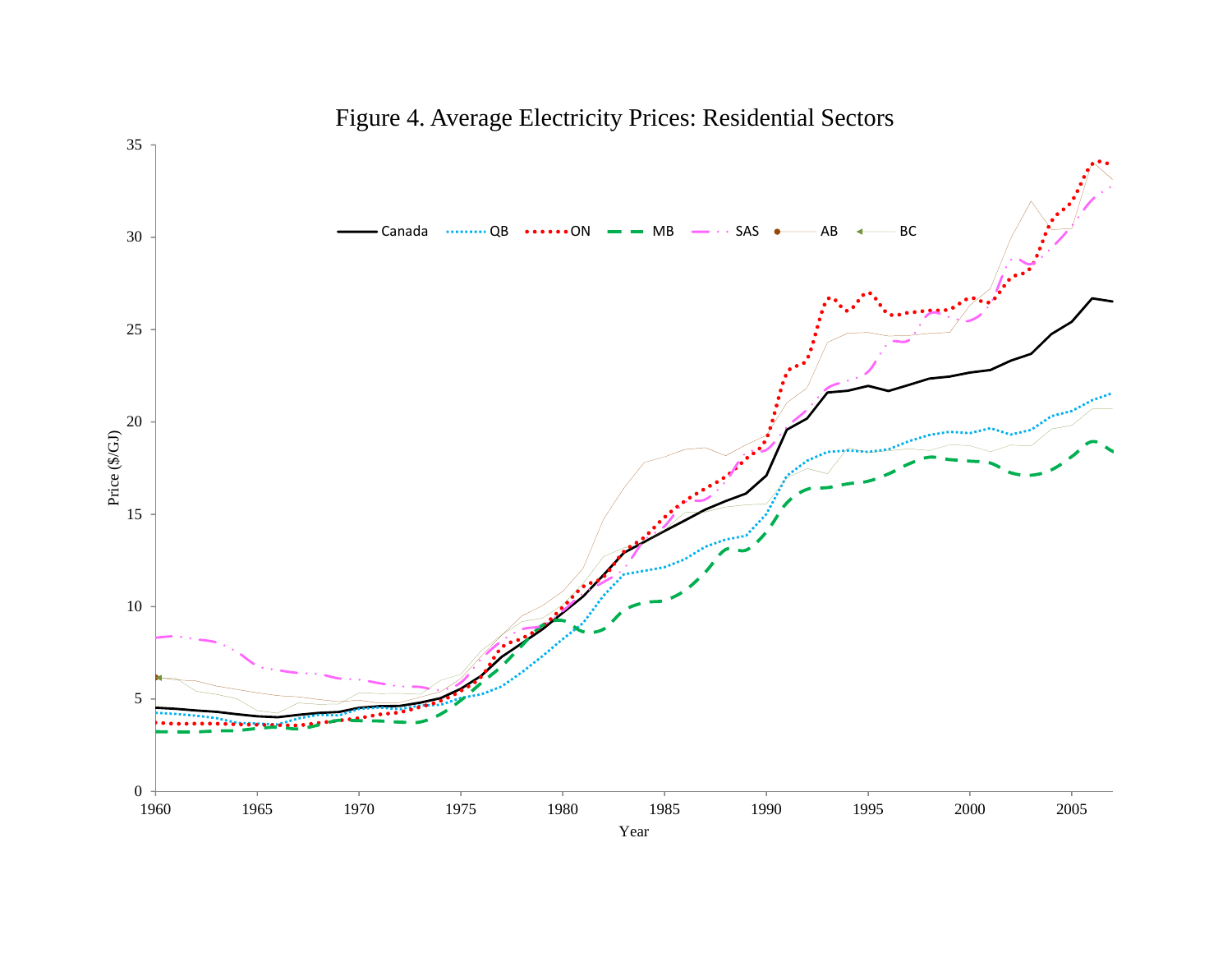

Figure 5. Average Natural Gas Prices: Residential Sectors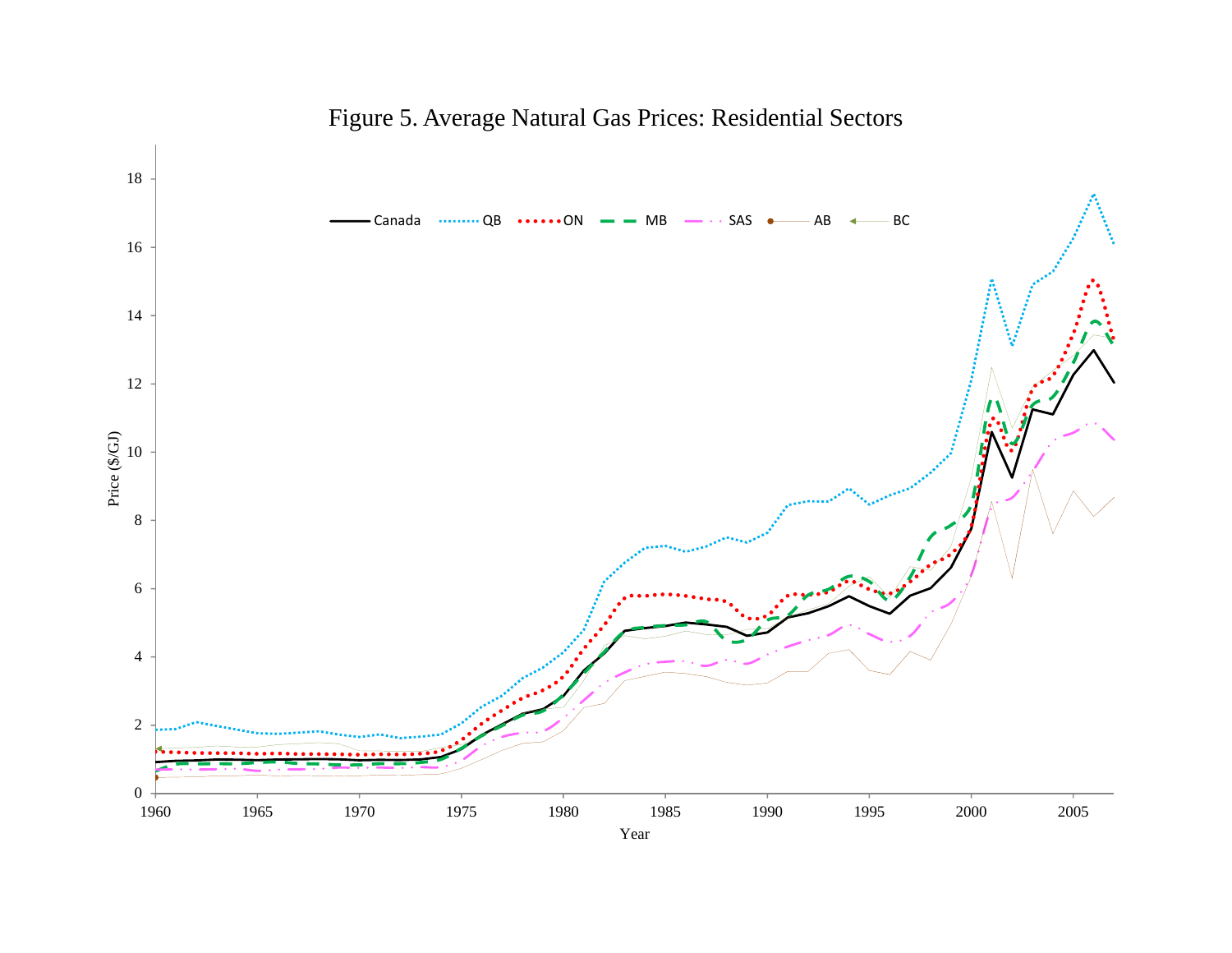

# Figure 6. Average Light Fuel Oil Prices: Residential Sectors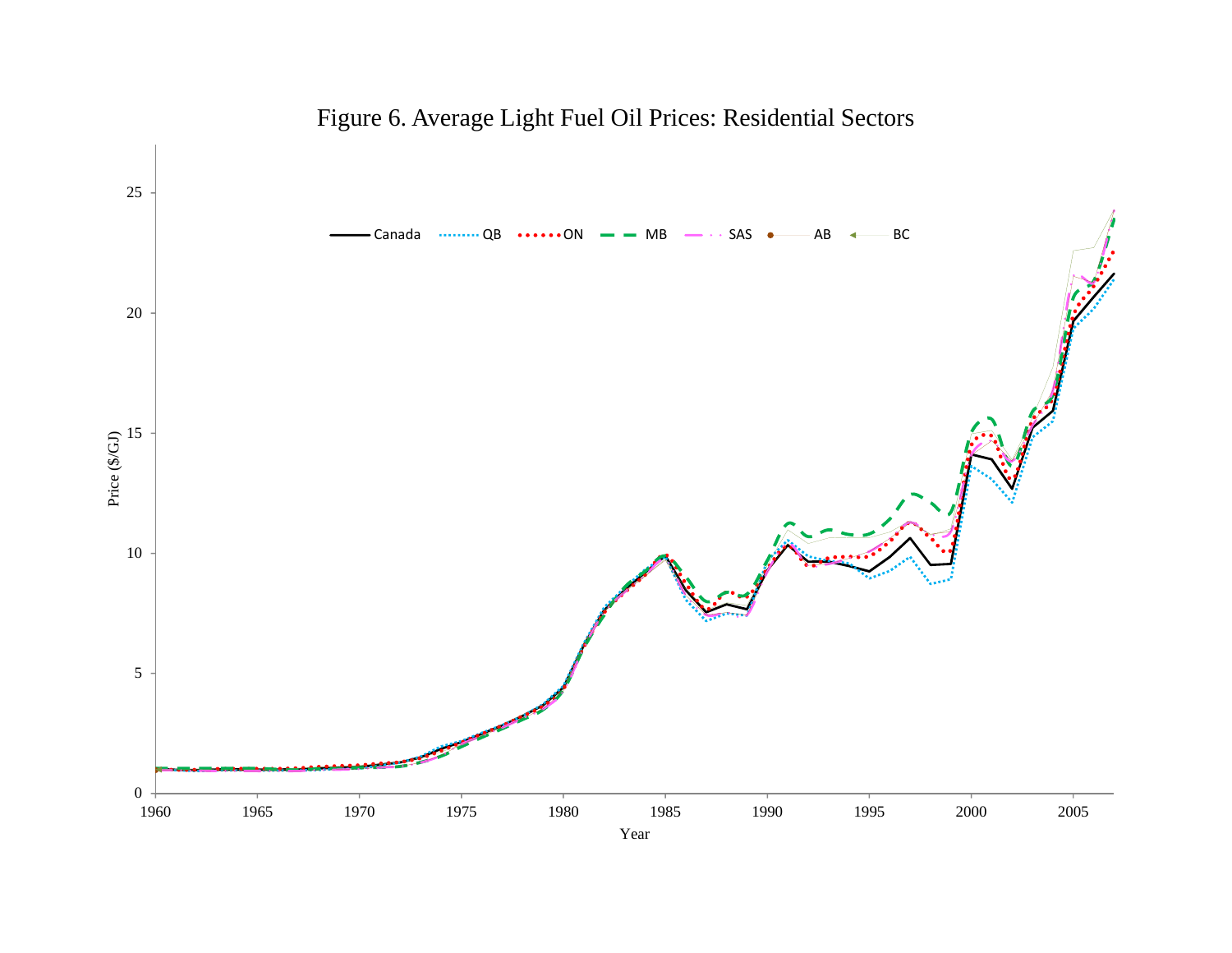|                  | Morishima elasticities of substitution |                            |                            |
|------------------|----------------------------------------|----------------------------|----------------------------|
| Factor $i$       | $\overline{\sigma_{ie}^m}$             | $\overline{\sigma^m_{iq}}$ | $\sigma_{if}^m$            |
| Canada           |                                        |                            |                            |
| $\epsilon$       | $-2.863$ (.000)                        | .326(.000)                 | 2.034(.000)                |
| $\overline{g}$   | $-.145(.000)$                          | $-1.542$ (.000)            | .826(.000)                 |
| $\boldsymbol{f}$ | $3.262$ $(.000)$                       | 2.690(.000)                | $-7.965$ (.000)            |
| Quebec           |                                        |                            |                            |
| $\epsilon$       | $-1.000(000)$                          | .315(.315)                 | .730(.361)                 |
| $\overline{g}$   | 1.404(0.003)                           | $-7.824(0.000)$            | 2.560(0.038)               |
| $\boldsymbol{f}$ | 1.358(.145)                            | 1.724(0.073)               | $-20.035$ (.052)           |
| Ontario          |                                        |                            |                            |
| $\epsilon$       | $-1.365$ (.000)                        | .251(.003)                 | 2.919(0.000)               |
| $\overline{g}$   | .528(.000)                             | $-1.482(0.000)$            | .000(.998)                 |
| $\boldsymbol{f}$ | 2.795(.000)                            | 2.416(.000)                | $-55.892(0.000)$           |
| Manitoba         |                                        |                            |                            |
| $\epsilon$       | $-1.283$ (.000)                        | .320(.008)                 | 1.834(0.000)               |
| $\overline{g}$   | .287(.015)                             | $-1.466$ (.000)            | $-.134(.422)$              |
| $\overline{f}$   | .267(.002)                             | .189(.003)                 | $-10.764$ (.000)           |
| Saskatchewan     |                                        |                            |                            |
| $\epsilon$       | $-4.181(000)$                          | 1.235(.000)                | 2.170(.000)                |
| $\overline{g}$   | $1.270$ $(.000)$                       | $-1.564(0.000)$            | .305(.016)                 |
| $\boldsymbol{f}$ | .331(.000)                             | .126(.000)                 | $-4.194(000)$              |
| Alberta          |                                        |                            |                            |
| $\epsilon$       | $-7.223$ $(.000)$                      | 1.560(0.000)               | 3.848(.000)                |
| $\mathfrak g$    | 1.492(000)                             | $-1.374(0.00)$             | $-1.244$ (.000)            |
| $\mathbf f$      | .687(.000)                             | .396(.000)                 | $-23.414(000)$             |
| British Columbia |                                        |                            |                            |
| $\overline{e}$   | $-1.030$ (.000)                        |                            | $.026(.156)$ $1.321(.000)$ |
| $\overline{g}$   | .014(.389)                             | $-1.030(0.000)$            | $-.194(.318)$              |
| $\overline{f}$   | .918(.000)                             | .889(.001)                 | $-81.972(000)$             |

Table 1. Residential Sector Allen Own-Price Elasticities and Morishima Elasticities of Substitution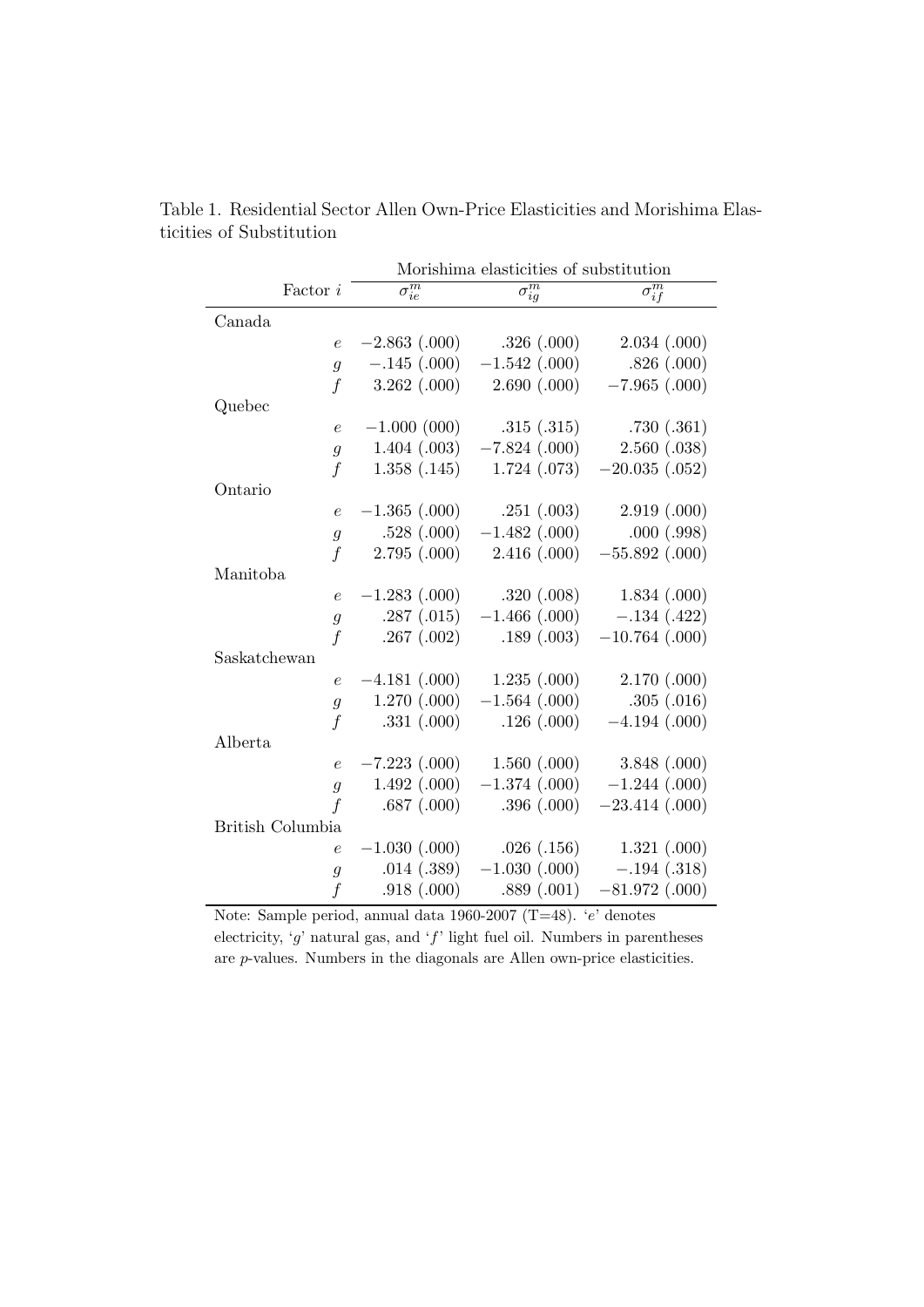|                  | Morishima elasticities of substitution |                                   |                  |  |
|------------------|----------------------------------------|-----------------------------------|------------------|--|
| Factor $i$       | $\sigma_{ie}^m$                        | $\sigma^m_{ig}$                   | $\sigma^m_{if}$  |  |
| Canada           |                                        |                                   |                  |  |
| $\epsilon$       | $-.003(.000)$                          | .011(.074)                        | .043(.000)       |  |
| $\mathfrak{g}$   |                                        | $.009(.002)$ $-.004(.004)$        | .045(.000)       |  |
| $\boldsymbol{f}$ | .025(.000)                             | .029(.000)                        | $-.008(.000)$    |  |
| Quebec           |                                        |                                   |                  |  |
| $\epsilon$       |                                        | $-.002(.033)$ $.018(.470)$        | .090(.003)       |  |
| $\overline{g}$   |                                        | $-.008(.463)$ $-.009(.121)$       | .115(.010)       |  |
| $\boldsymbol{f}$ | .028(.001)                             | .080(.051)                        | $-.019(.005)$    |  |
| Ontario          |                                        |                                   |                  |  |
| $\epsilon$       | $-.002(.257)$                          | .005(.616)                        | .050(.000)       |  |
| $\overline{g}$   |                                        | $-.003$ $(.678)$ $-.004$ $(.069)$ | .059(.000)       |  |
| $\boldsymbol{f}$ | .019(.010)                             | .036(.006)                        | $-.011(.000)$    |  |
| Manitoba         |                                        |                                   |                  |  |
| $\epsilon$       | $-.000(.226)$                          | .002(.682)                        | .014(.000)       |  |
| $\overline{g}$   |                                        | $-.000(.890)$ $-.001(.231)$       | .016(.000)       |  |
| $\overline{f}$   | .005(.000)                             | .010(.056)                        | $-.003(.000)$    |  |
| Saskatchewan     |                                        |                                   |                  |  |
| $\epsilon$       | $-.002(.111)$                          | .004(.834)                        | .007(.000)       |  |
| $\overline{g}$   |                                        | $.010(.353)$ $-.000(.930)$        | .001(.922)       |  |
| $\boldsymbol{f}$ | .012(.002)                             | $-.001(.974)$                     | $-.001(.502)$    |  |
| Alberta          |                                        |                                   |                  |  |
| $\epsilon$       | $-.008(.000)$                          | .049(.002)                        | .004(.039)       |  |
| $\mathfrak g$    | .056(.000)                             | $-.006(.010)$                     | $-.003$ (.668)   |  |
| $\overline{f}$   | $.033$ $(.000)$                        | .020(.081)                        | $-.000(.871)$    |  |
| British Columbia |                                        |                                   |                  |  |
| $\epsilon$       | $-.003(.000)$                          | .016(.001)                        | .016(.000)       |  |
| $\mathfrak{g}$   | $.013$ $(.000)$                        | $-.004(.001)$                     | $.019$ $(.000)$  |  |
| $\boldsymbol{f}$ | .013(.000)                             | .019(.000)                        | $-.004$ $(.000)$ |  |

Table 2. Commercial Sector Allen Own-Price Elasticities and Morishima Elasticities of Substitution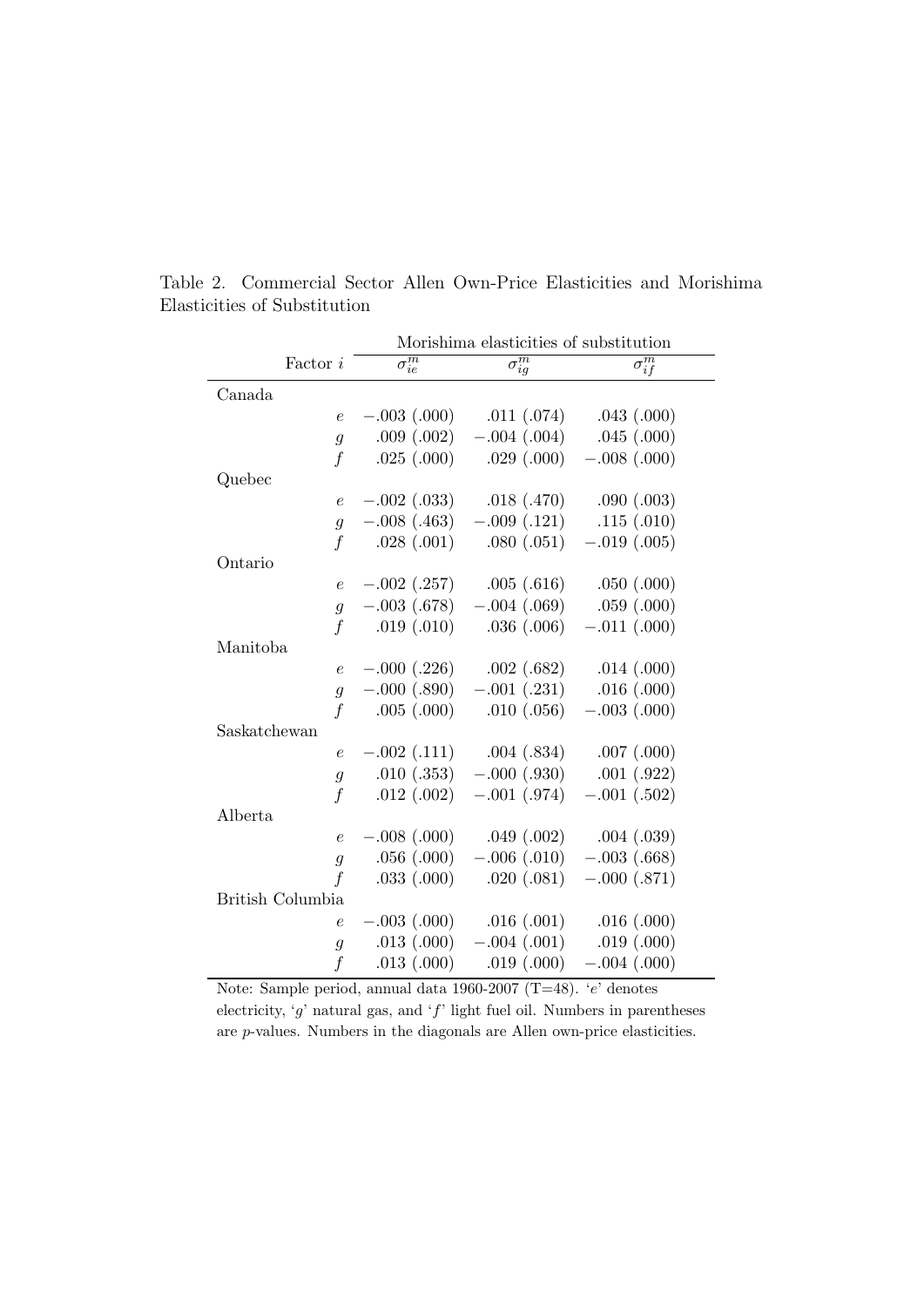|                  | Morishima elasticities of substitution |                                                   |                  |
|------------------|----------------------------------------|---------------------------------------------------|------------------|
| Factor $i$       | $\sigma_{ie}^m$                        | $\sigma^m_{ig}$                                   | $\sigma^m_{if}$  |
| Canada           |                                        |                                                   |                  |
| $\epsilon$       |                                        | $-.001(.055)$ $.007(.374)$                        | .016(.000)       |
| $\mathfrak{g}$   |                                        | $.011(.187) - .001(.260)$                         | .011(.000)       |
| $\boldsymbol{f}$ |                                        | $.015(.006)$ $.007(.180)$                         | $-.001(.000)$    |
| Quebec           |                                        |                                                   |                  |
| $\epsilon$       |                                        | $-.000(.850)$ $.003(.888)$                        | .019(.189)       |
| $\overline{g}$   |                                        | $-.002(.905)$ $-.000(.706)$                       | .024(.261)       |
| $\boldsymbol{f}$ | .006(.670)                             | .016(.578)                                        | $-.000(.168)$    |
| Ontario          |                                        |                                                   |                  |
| $\epsilon$       |                                        | $-.000(.909)$ $.008(.582)$ $.019(.000)$           |                  |
| $\overline{g}$   |                                        | $-.002(.862)$ $-.002(.245)$                       | .029(.000)       |
| $\boldsymbol{f}$ | .004(.459)                             | .023(.070)                                        | $-.003(.000)$    |
| Manitoba         |                                        |                                                   |                  |
| $\epsilon$       | $-.005(.000)$                          | .038(.000)                                        | .009(.000)       |
| $\overline{g}$   |                                        | $.043$ $(.000)$ $-.004$ $(.000)$                  | .003(.116)       |
| $\overline{f}$   | .029(.000)                             | .018(.001)                                        | $-.001$ $(.000)$ |
| Saskatchewan     |                                        |                                                   |                  |
| $\epsilon$       | $-.006(.000)$                          | .058(.000)                                        | .000(.895)       |
| $\overline{g}$   |                                        | $.059$ $(.000)$ $-.006$ $(.000)$ $-.000$ $(.939)$ |                  |
| $\boldsymbol{f}$ | .030(.000)                             | .029(.000)                                        | $-.000(.999)$    |
| Alberta          |                                        |                                                   |                  |
| $\epsilon$       | $-.002(.094)$                          | .018(.107)                                        | .001(0.444)      |
| $\mathfrak{g}$   | .019(.098)                             | $-.002(.114)$                                     | $-.001(.586)$    |
| $\overline{f}$   | .011(.089)                             | .008(.131)                                        | $-.000(.948)$    |
| British Columbia |                                        |                                                   |                  |
| $\epsilon$       |                                        | $-.000(.955)$ $.001(.925)$                        | .004(.000)       |
| $\mathfrak{g}$   | $-.000(.969)$                          | $-.000(.733)$                                     | .006(.000)       |
| $\boldsymbol{f}$ | .001(.818)                             | .004(.391)                                        | $-.000(.000)$    |

Table 3. Industrial Sector Allen Own-Price Elasticities and Morishima Elasticities of Substitution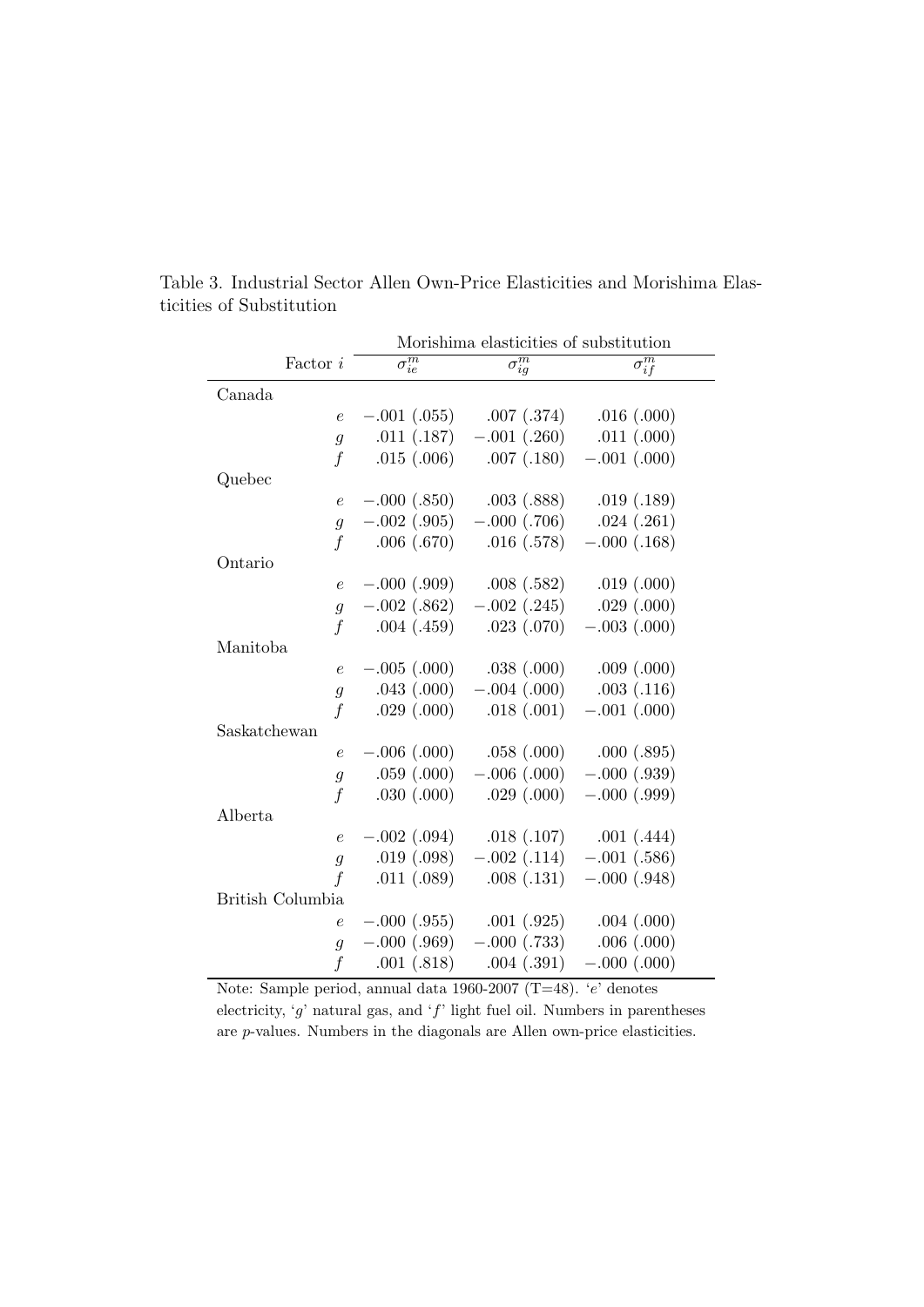| Study                           | Model used                   | Data                                                                                                                                          | Goods                                                                                                              | Curvature imposed                                       |
|---------------------------------|------------------------------|-----------------------------------------------------------------------------------------------------------------------------------------------|--------------------------------------------------------------------------------------------------------------------|---------------------------------------------------------|
| Berndt and Wood (1975)          | Translog                     | Annual U.S. - Time series data - In-<br>dustrial sector $(1947-1971)$                                                                         | Labour, capital, materials, and aggre-<br>gate energy                                                              | No<br>Checked it, and is sat-<br>isfied at all points   |
| Fuss(1977)                      | Translog                     | Annual five regions of Canada – Pool<br>of time series and cross-section $-$ In-<br>dustrial sector $(1961-71)$                               | Labour, capital, materials, and energy<br>(coal, LPG, fuel oil, natural gas, elec-<br>tricity, and motor gasoline) | N <sub>o</sub>                                          |
| Halvorsen (1977)                | Translog                     | Annual U.S. - Cross-section data - In-<br>dustrial sector $(1971)$                                                                            | Coal, natural gas, electricity, and fuel<br>oil                                                                    | No<br>Tested it, but is not<br>satisfied at all points  |
| Pindyck $(1979)$                | Translog                     | Annual ten developed countries includ-<br>ing Canada – Pool of time series and<br>$cross-section - Industrial sector$ (1959-<br>73)           | Labour, capital, materials, and energy<br>(coal, natural gas, electricity, and fuel<br>oil)                        | No                                                      |
| Hall (1986)                     | Translog                     | Annual seven OECD countries includ-<br>ing Canada - Time series data - Indus-<br>trial sector $(1960-79)$                                     | Petroleum products, natural gas, coal,<br>and electricity                                                          | No                                                      |
| Considine (1989)                | Translog and<br>Linear Logit | Annual U.S. $-$ Time series data $-$ In-<br>dustrial sector $(1970-1985)$                                                                     | Petroleum products (residual fuel, dis-<br>tillate fuel, and kerosene), natural gas,<br>coal, and electricity      | No<br>Tested it, but is not<br>satisfied at all points  |
| Jones $(1995)$                  | Translog and<br>Linear Logit | Annual U.S. - Time series data - In-<br>dustrial sector $(1960-1992)$                                                                         | Petroleum products (residual fuel, dis-<br>tillate fuel, and kerosene), natural gas,<br>coal, and electricity      | No<br>Checked it, but is not<br>satisfied at all points |
| Serletis <i>et al.</i> $(2010)$ | NQ                           | Annual 15 countries – Time series data<br>- Residential, Industrial, Electricity<br>generation, and Transportation sectors<br>$(1980 - 2006)$ | Oil, natural gas, coal, and electricity                                                                            | Yes<br>Satisfied at all points                          |
| Serletis <i>et al.</i> $(2011)$ | NQ                           | Annual 15 countries – Pooled data –<br>Industrial sector (1980-2006)                                                                          | Oil, natural gas, coal, and electricity                                                                            | Yes<br>Satisfied at all points                          |

## Table 4. A summary of flexible functional forms interfuel substitution studies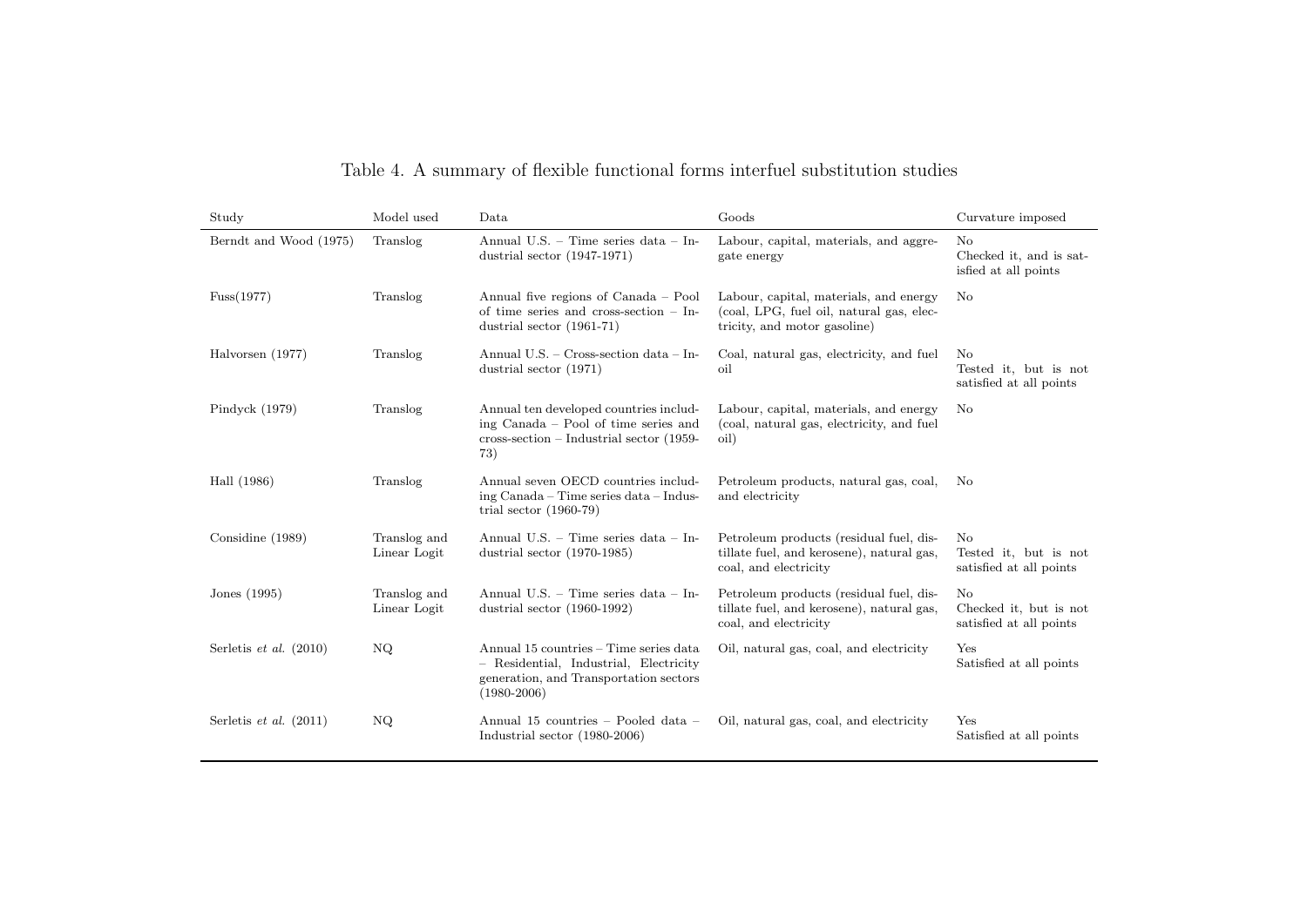

## Appendix Figure A1. Aggregate Electricity Consumption: Commercial Sectors

Note: Annual data, 1960 - 2007. Provincial consumptions are displayed in the  $y_1$  axis and Canadian consumption in the  $y_2$  axis.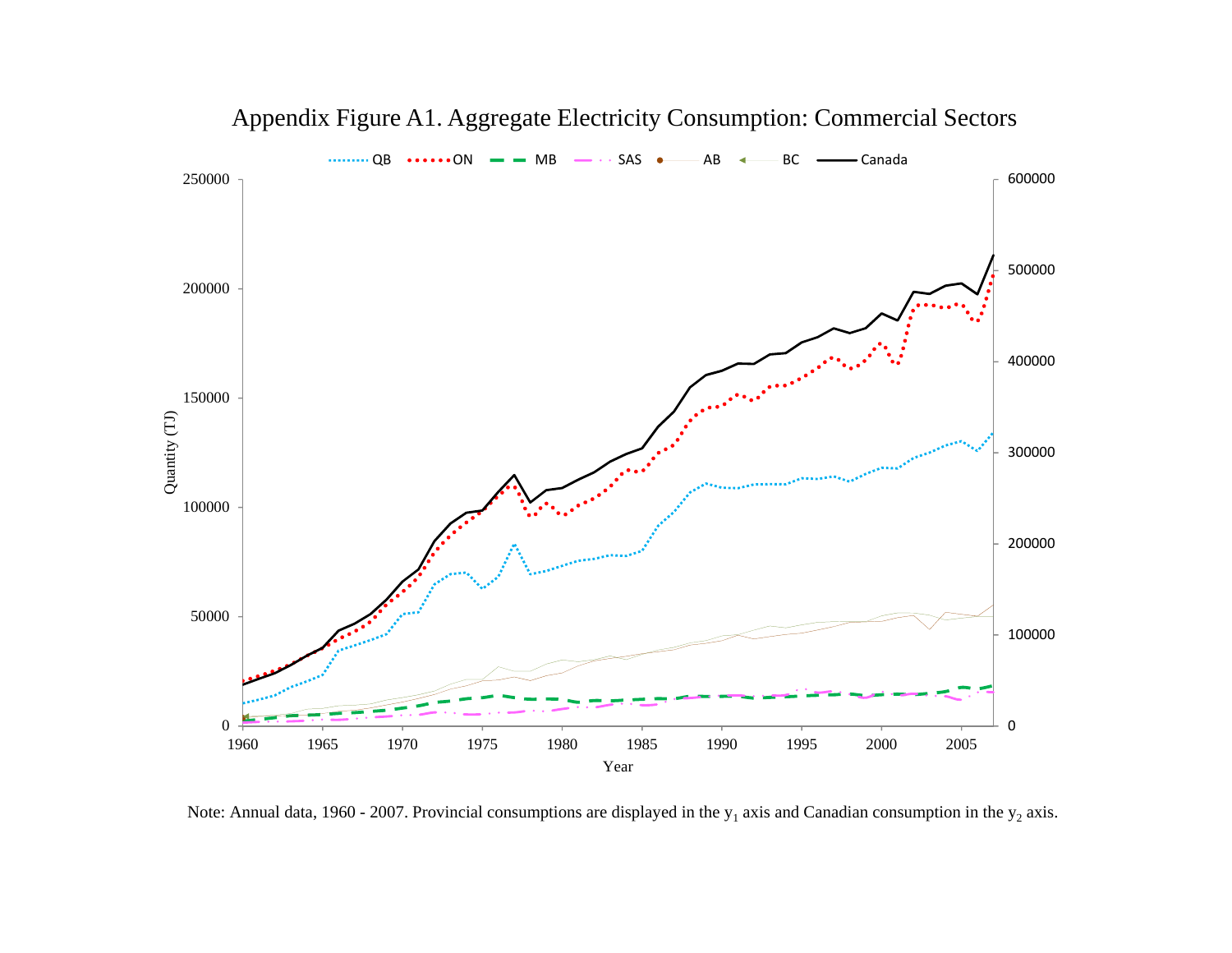

Appendix Figure A2. Aggregate Natural Gas Consumption: Commercial Sectors

Note: Annual data, 1960 - 2007. Provincial consumptions are displayed in the  $y_1$  axis and Canadian consumption in the  $y_2$  axis.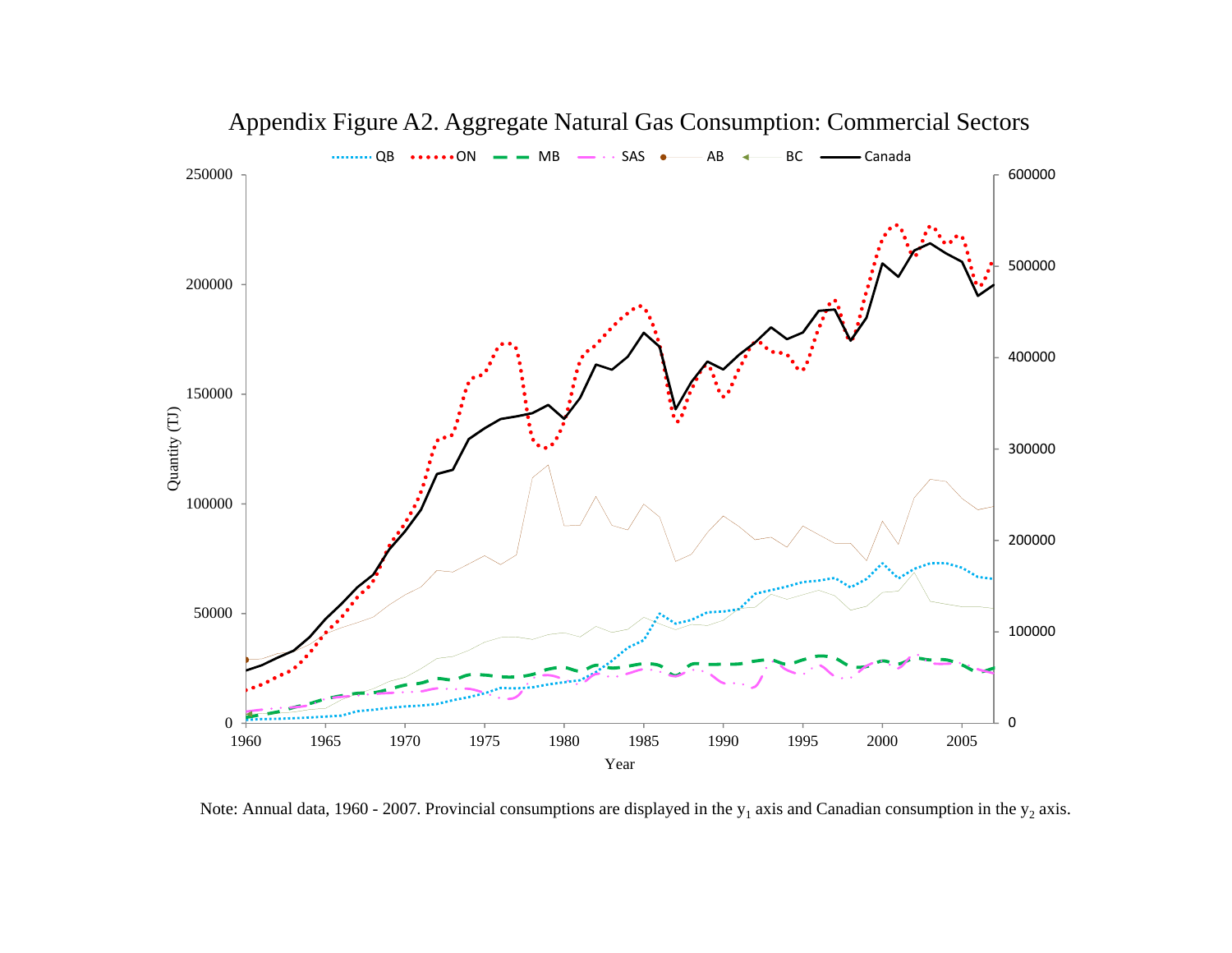

Appendix Figure A3. Aggregate Light Fuel Oil Consumption: Commercial Sectors

Note: Annual data, 1960 - 2007. Provincial consumptions are displayed in the  $y_1$  axis and Canadian consumption in the  $y_2$  axis.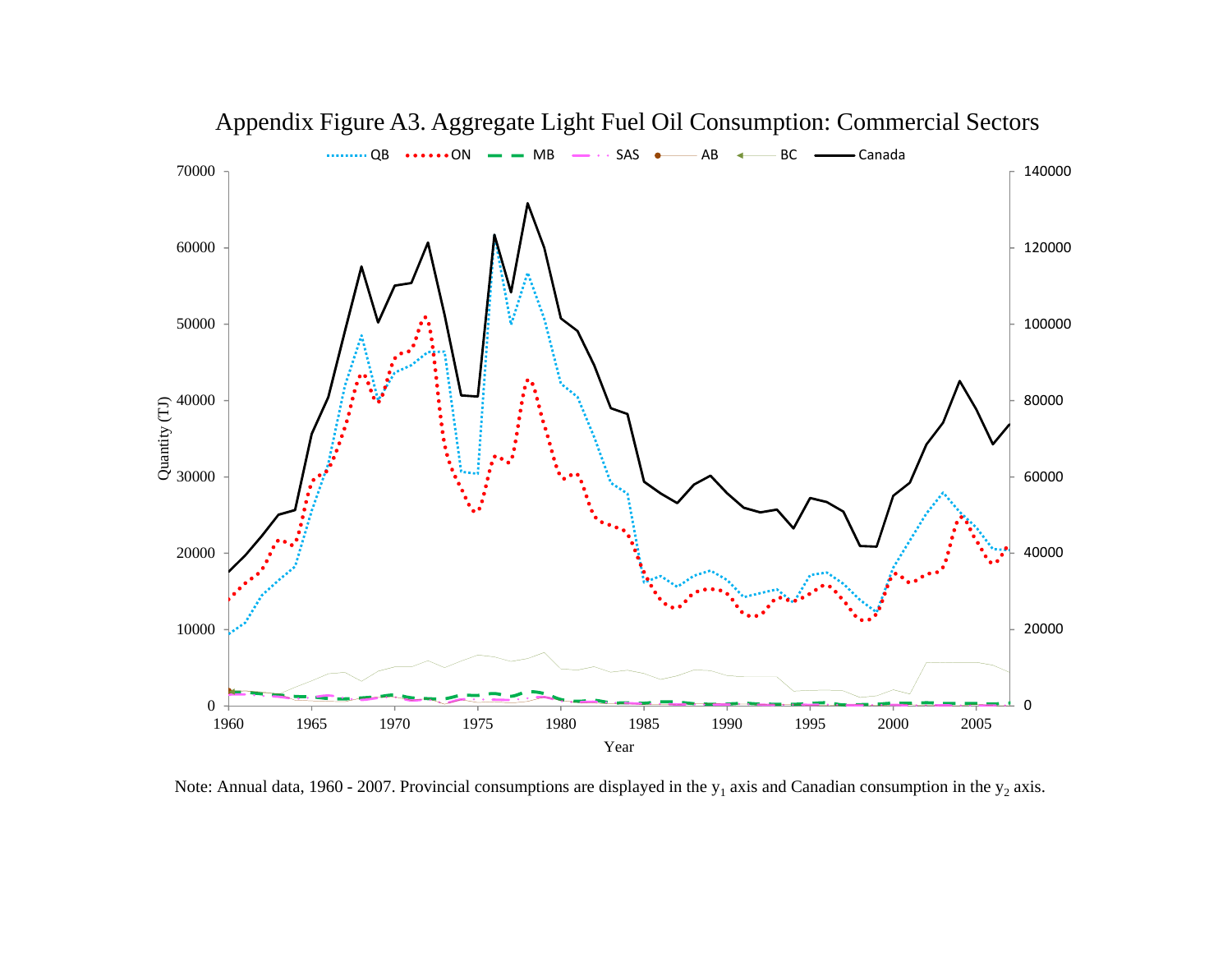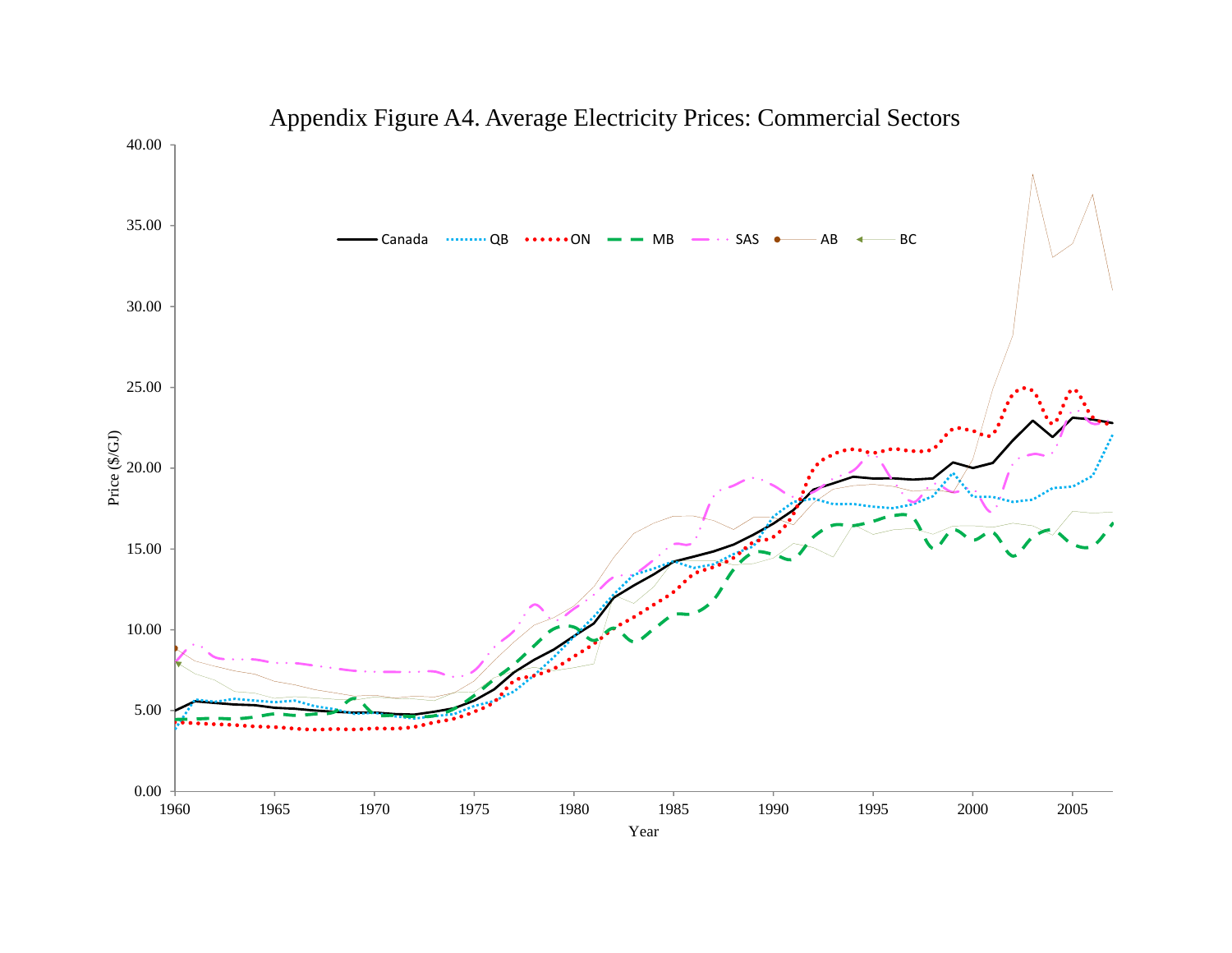

Appendix Figure A5. Average Natrual Gas Prices: Commercial Sectors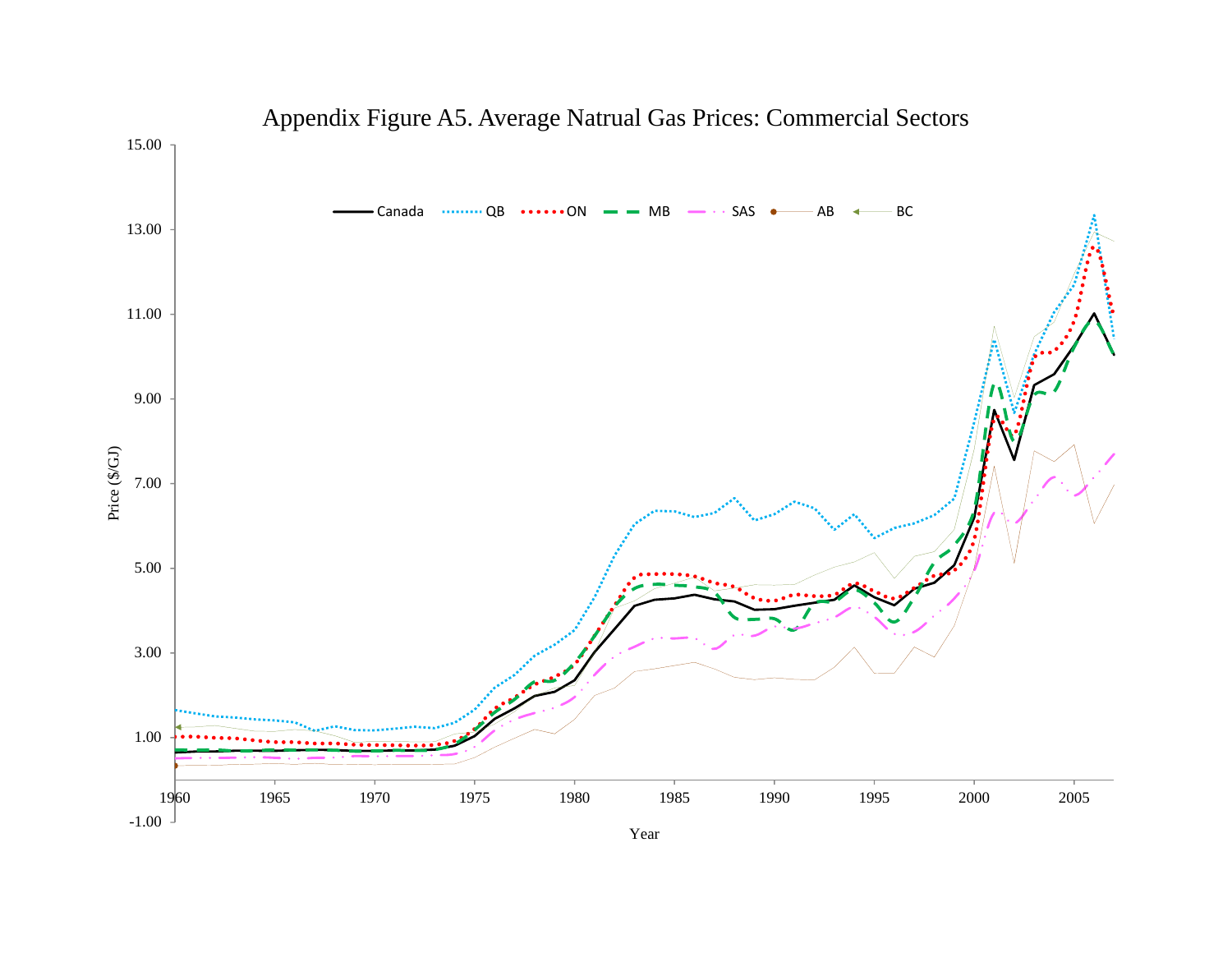

# Appendix Figure A6. Average Light Fuel Oil Prices: Commercial Sectors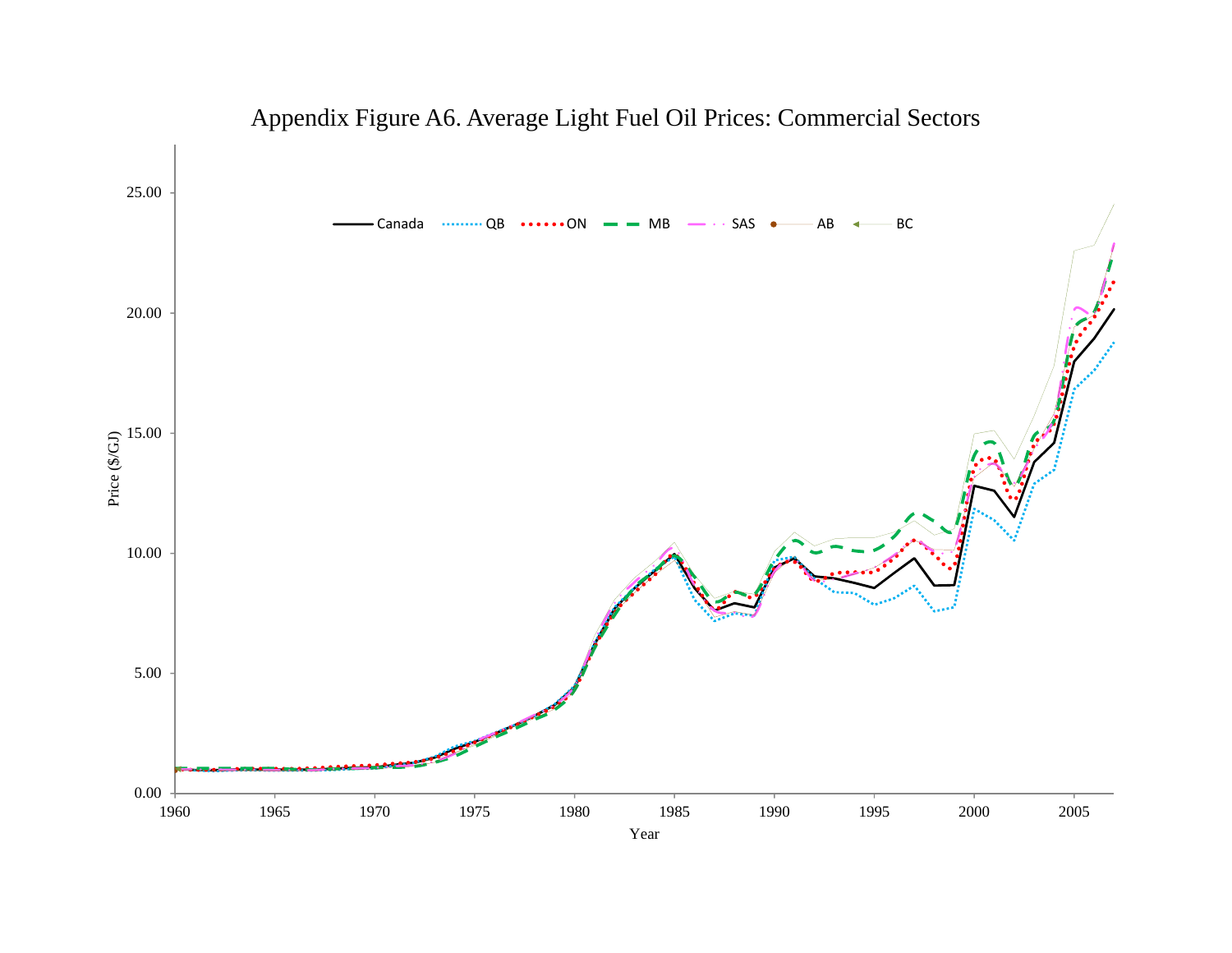

Appendix Figure A7. Aggregate Electricity Consumption: Industrial Sectors

Note: Annual data, 1960 - 2007. Provincial consumptions are displayed in the  $y_1$  axis and Canadian consumption in the  $y_2$  axis.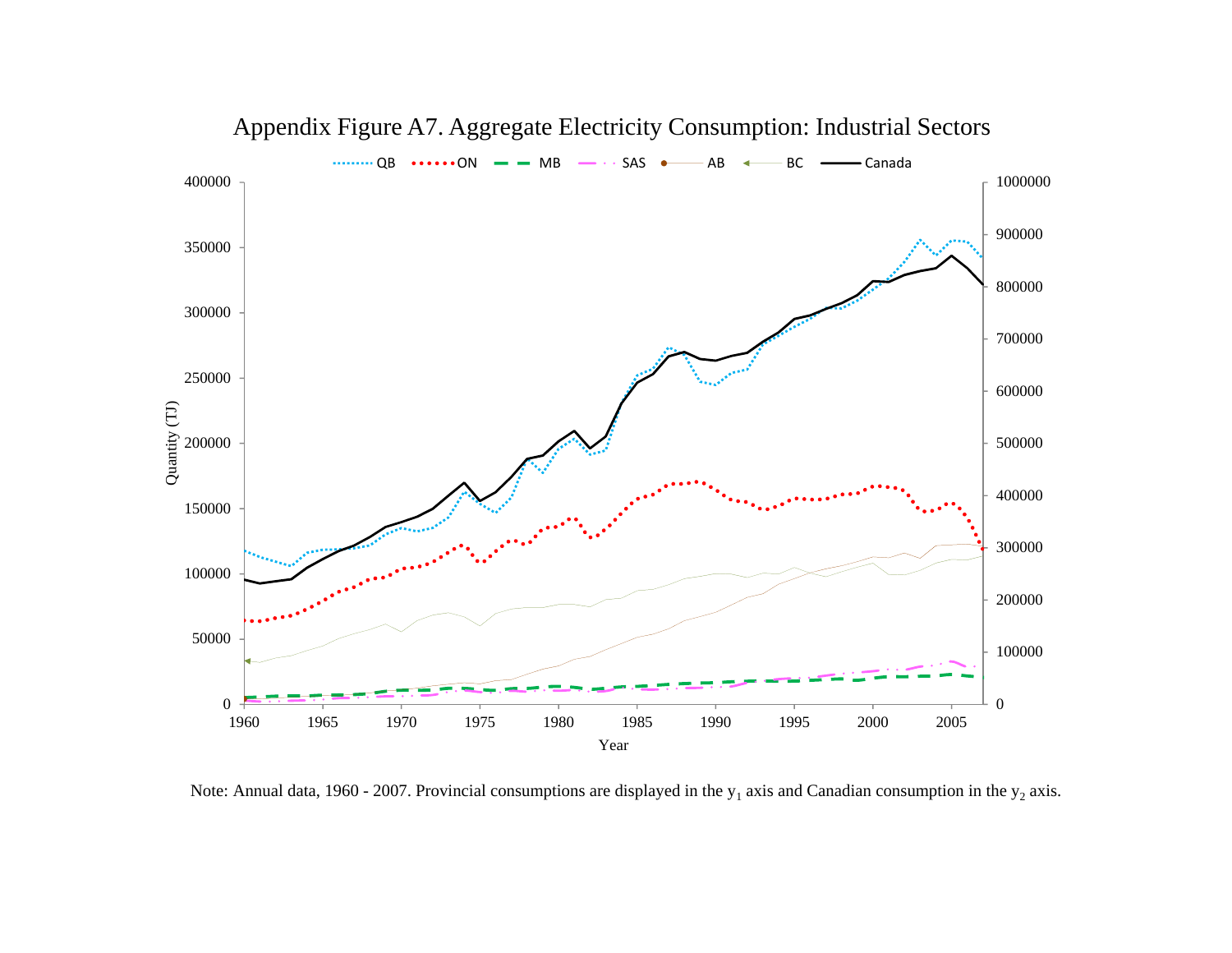

Appendix Figure A8. Aggregate Natural Gas Consumption: Industrial Sectors

Note: Annual data, 1960 - 2007. Provincial consumptions are displayed in the  $y_1$  axis and Canadian consumption in the  $y_2$  axis.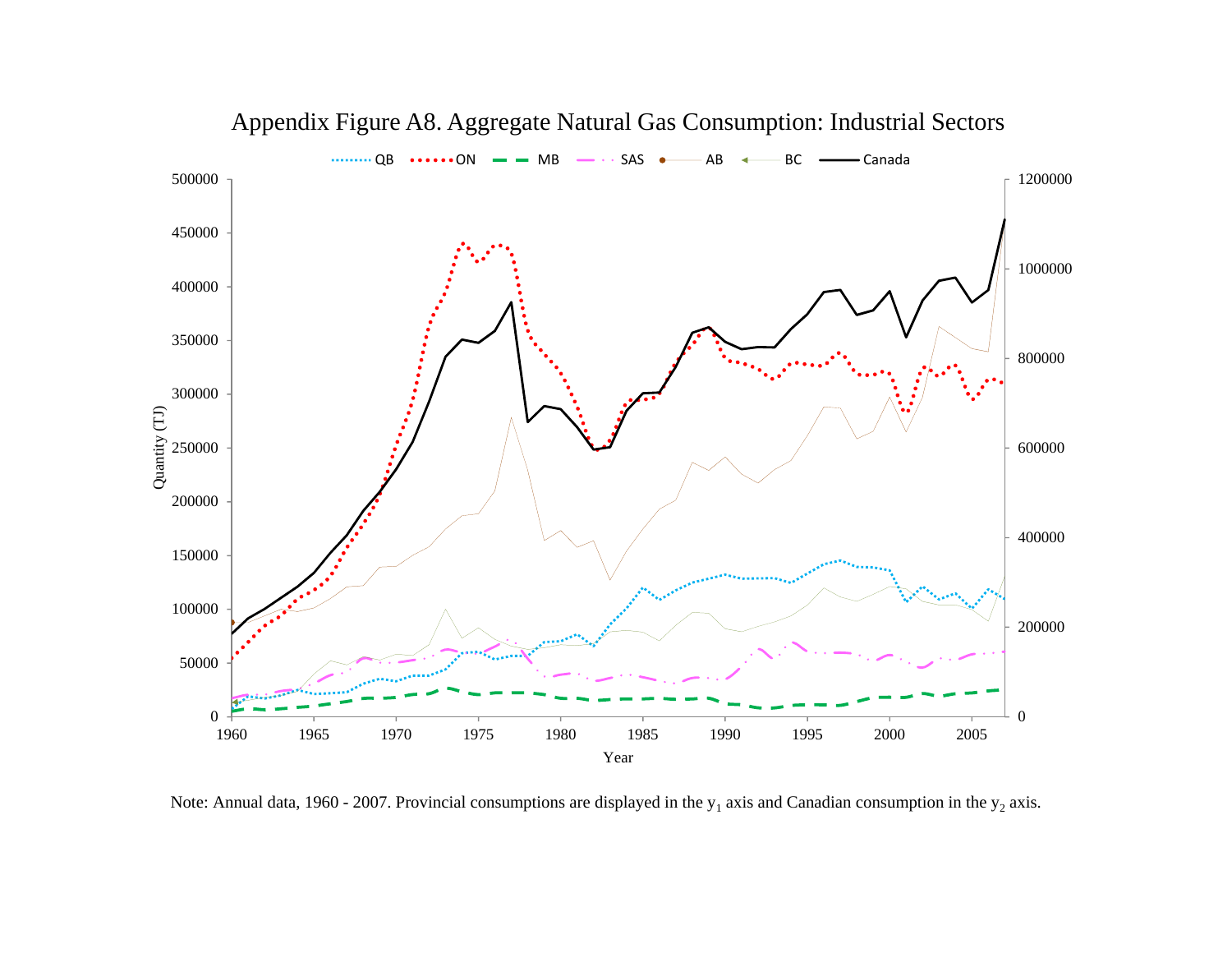

## Appendix Figure A9. Aggregate Light Fuel Oil Consumption: Industrial Sectors

Note: Annual data, 1960 - 2007. Provincial consumptions are displayed in the  $y_1$  axis and Canadian consumption in the  $y_2$  axis.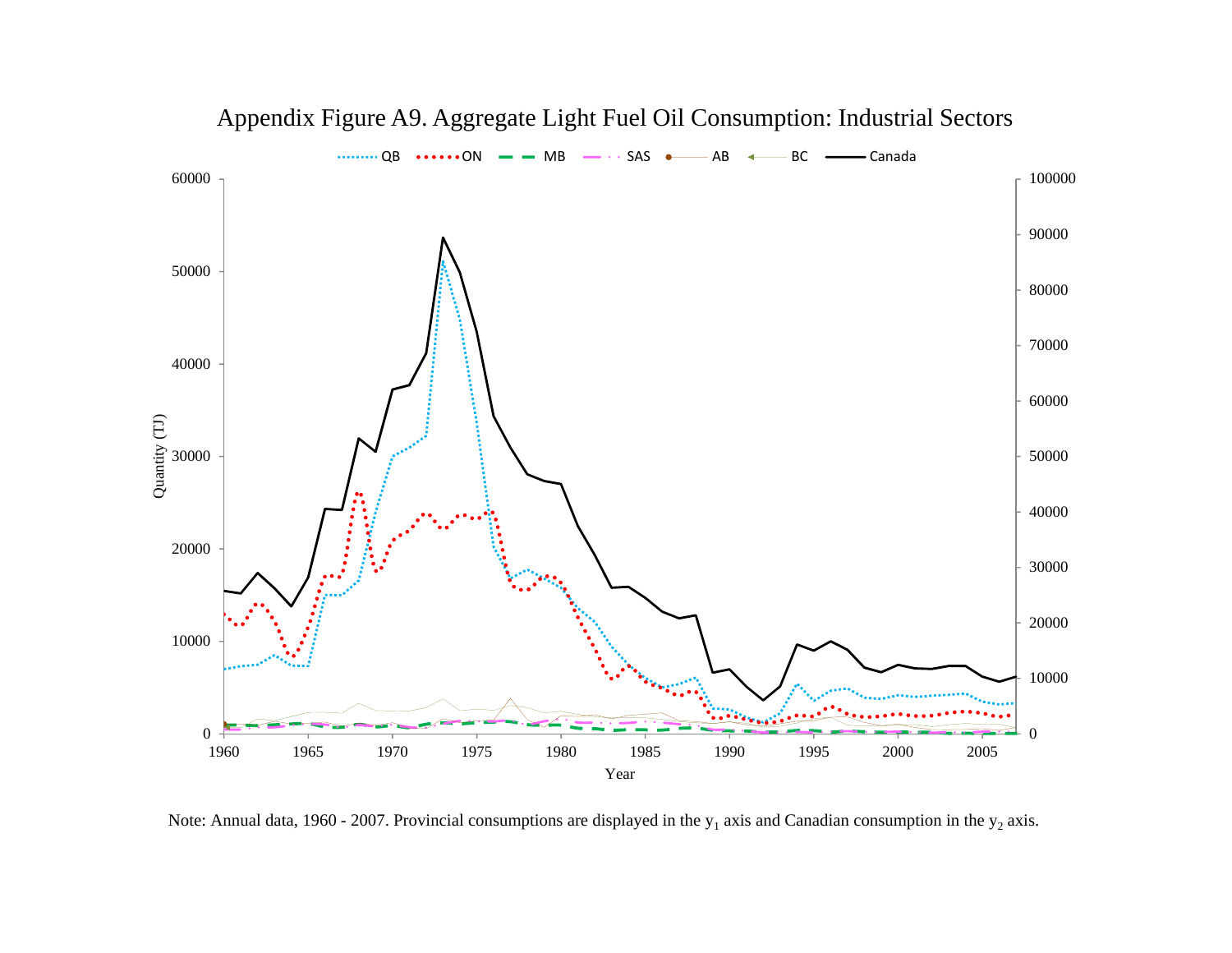

## Appendix Figure A10. Average Electricity Prices: Industrial Sectors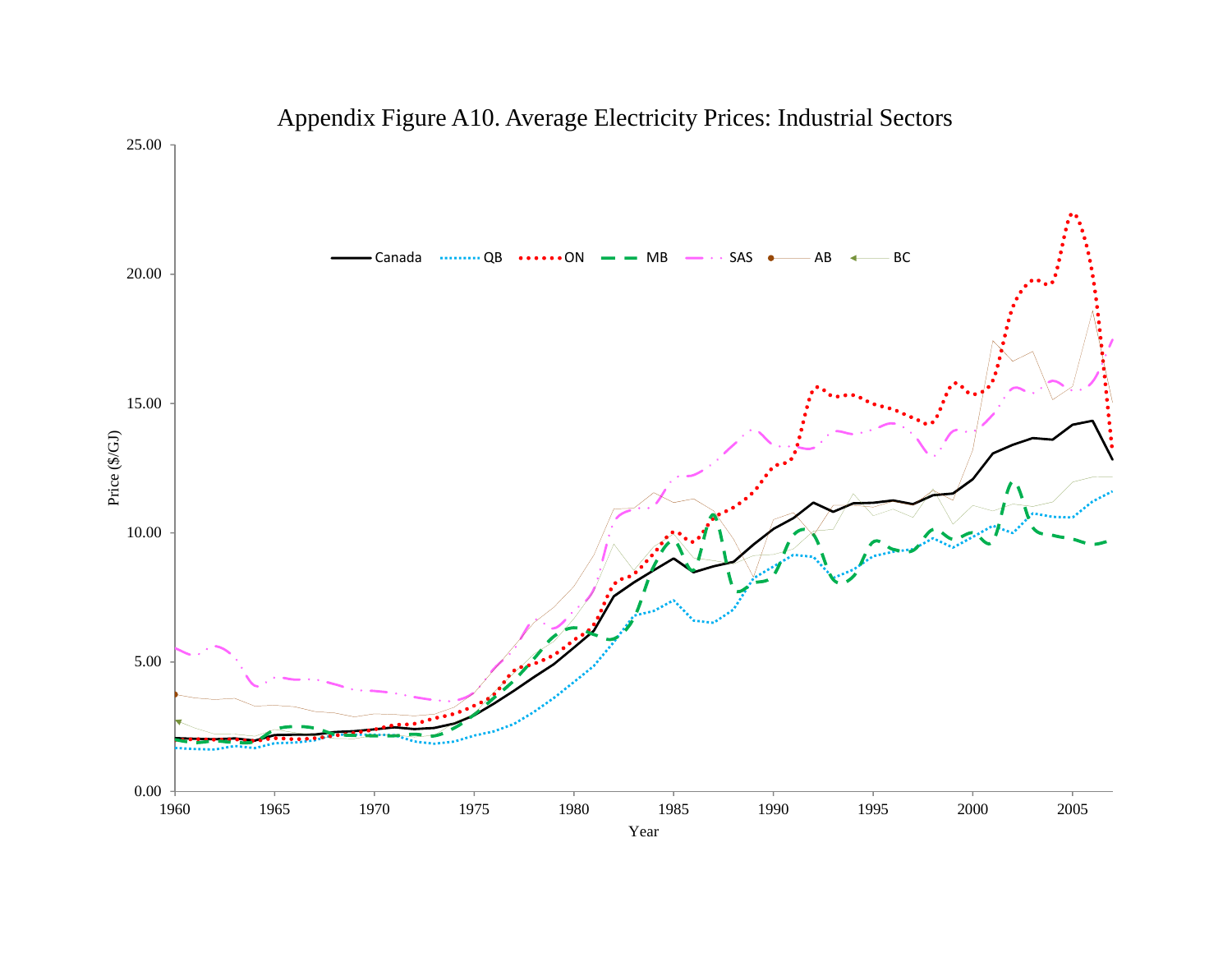

Appendix Figure A11. Average Natural Gas Prices: Industrial Sectors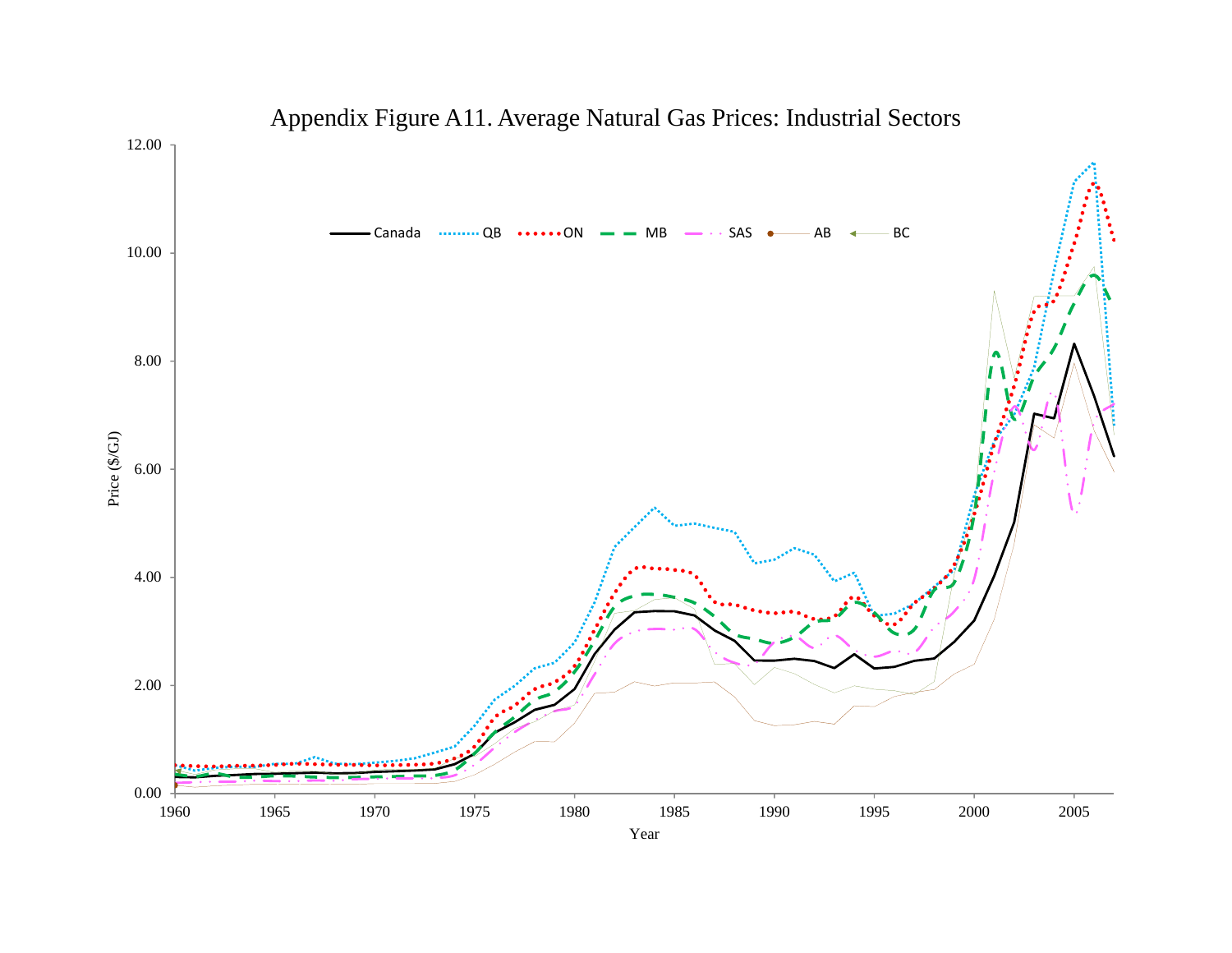

# Appendix Figure A12. Average Light Fuel Oil Prices: Industrial Sectors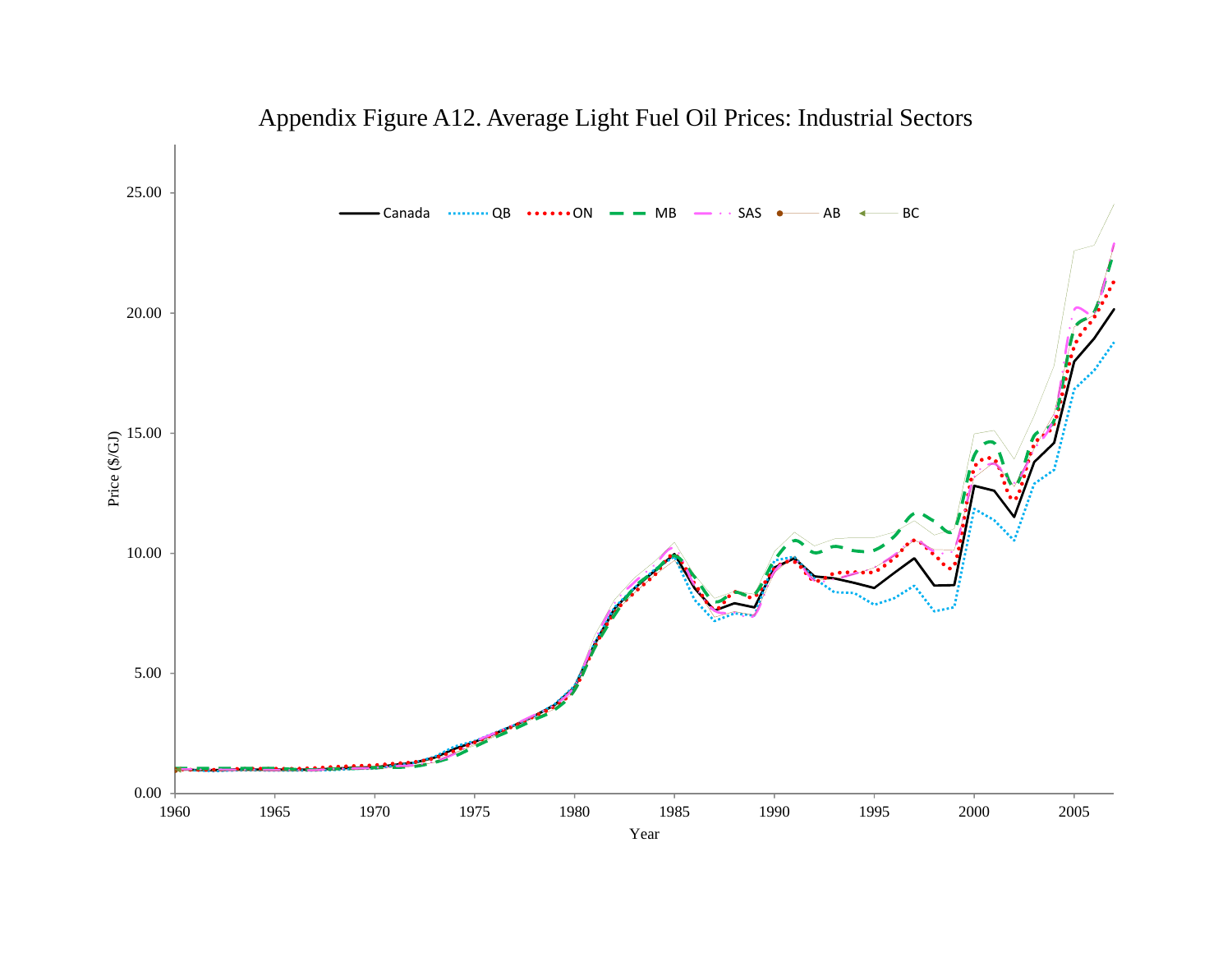# Appendix Tables

| Parameters             | Unrestricted  | Restricted      |
|------------------------|---------------|-----------------|
| $b_1$                  | .338(.000)    | .314(.000)      |
| $b_2$                  | .467(.000)    | .426(.000)      |
| $b_3$                  | .196(.049)    | .260(.032)      |
| $\beta_{11}$           | $-.201(.000)$ | $-.655(.000)$   |
| $\beta_{12}$           | $-.156(.000)$ | $-.486(.000)$   |
| $\beta_{13}$           | .356(.000)    | 1.141(.000)     |
| $\beta_{22}$           | $-.062(.218)$ | $-.360(.004)$   |
| $\beta_{23}$           | .218(.008)    | .846(.000)      |
| $\beta_{33}$           | $-.574(.000)$ | $-1.987$ (.000) |
| $\theta_1$             | .000(.974)    | .001(.607)      |
| $\theta_2$             | $-.001(.496)$ | .000(.888)      |
| $\theta_3$             | .001(.761)    | $-.002$ (.728)  |
| Positivity satisfied   | 48            | 48              |
| Monotonicity satisfied | 48            | 48              |
| Curvature satisfied    | $\Omega$      | 48              |
| LogL                   | 194.454       | 194.382         |

Appendix Table A1. NQ Parameter Estimates for the Residential Sector in Canada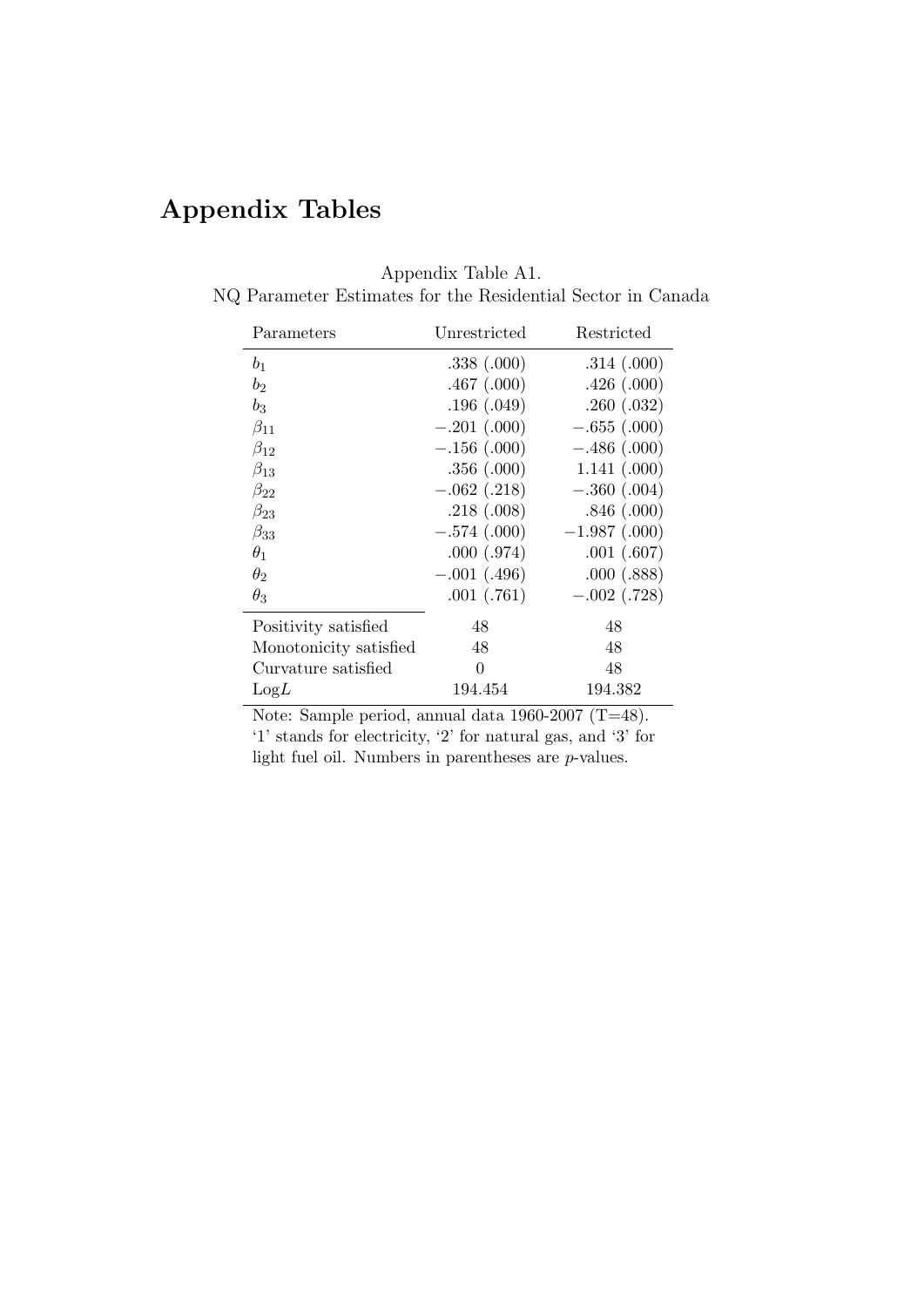| Appendix Table A2.                                          |  |
|-------------------------------------------------------------|--|
| NQ Parameter Estimates for the Residential Sector in Quebec |  |

| Parameters             | Unrestricted  | Restricted |
|------------------------|---------------|------------|
| b <sub>1</sub>         | .637(.000)    |            |
| $b_2$                  | .340(.000)    |            |
| $b_3$                  | .022(.540)    |            |
| $\beta_{11}$           | $-.373(.015)$ |            |
| $\beta_{12}$           | .359(.067)    |            |
| $\beta_{13}$           | .013(.962)    |            |
| $\beta_{22}$           | $-.727(.021)$ |            |
| $\beta_{23}$           | .368(.041)    |            |
| $\beta_{33}$           | $-.381(.210)$ |            |
| $\theta_1$             | .004(.059)    |            |
| $\theta_2$             | $-.006(.001)$ |            |
| $\theta_3$             | .002(.139)    |            |
| Positivity satisfied   | 48            |            |
| Monotonicity satisfied | 48            |            |
| Curvature satisfied    | 48            |            |
| LogL                   | 194.962       |            |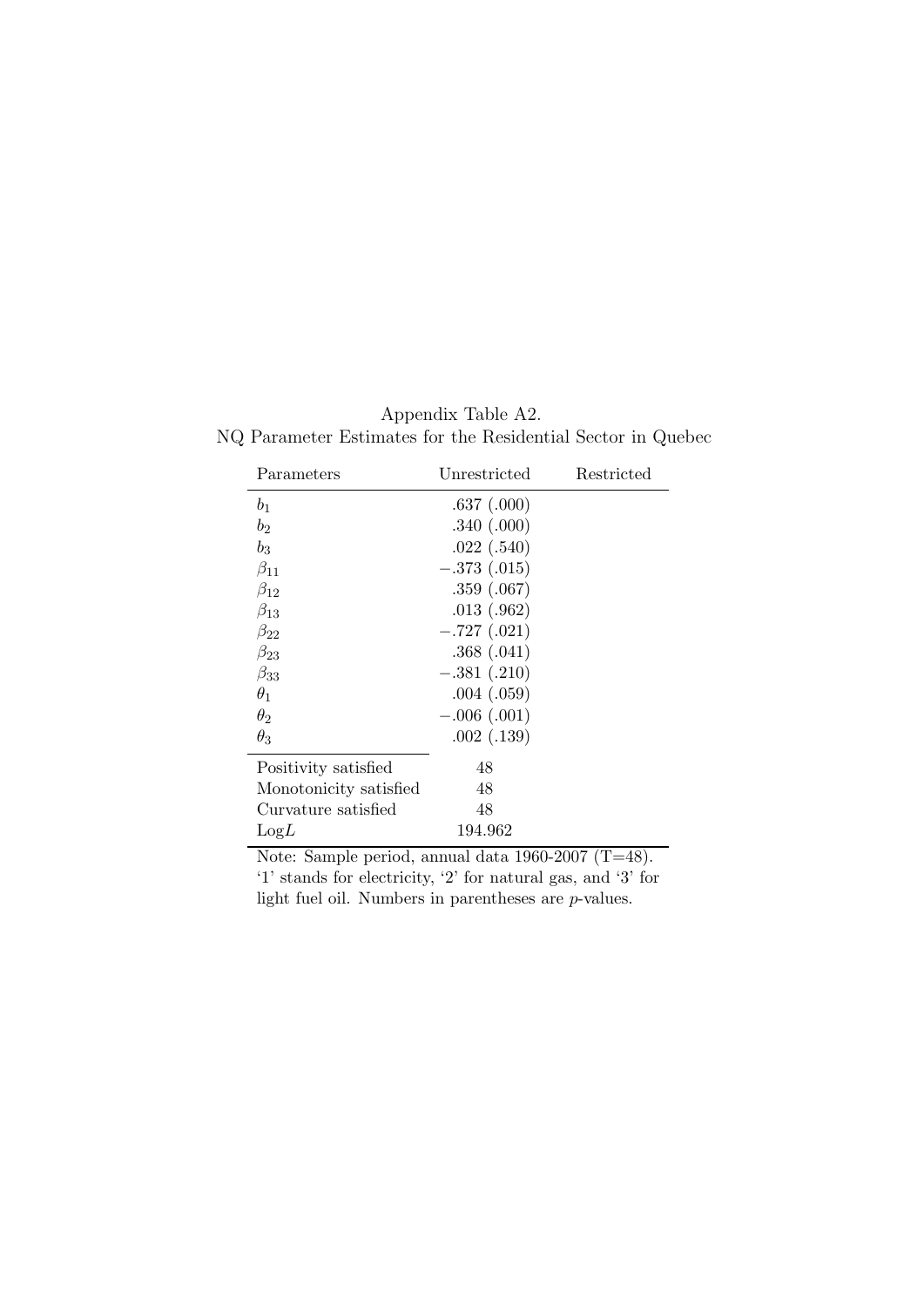| Parameters             | Unrestricted  | Restricted       |
|------------------------|---------------|------------------|
| $b_1$                  | .161(.000)    | .191(.000)       |
| $b_2$                  | .821(.000)    | .780(.000)       |
| $b_3$                  | .018(.108)    | $.029$ $(.000)$  |
| $\beta_{11}$           | $-.252(.268)$ | $-.345(.000)$    |
| $\beta_{12}$           | $-.180(.607)$ | .012(.782)       |
| $\beta_{13}$           | .432(.001)    | .333(.000)       |
| $\beta_{22}$           | .347(.514)    | .000(.887)       |
| $\beta_{23}$           | $-.167(.393)$ | $-.012$ $(.774)$ |
| $\beta_{33}$           | $-.265(.001)$ | $-.321(.000)$    |
| $\theta_1$             | .007(.000)    | .006(.000)       |
| $\theta_2$             | $-.007(.000)$ | $-.006(.000)$    |
| $\theta_3$             | .000(.292)    | .000(.818)       |
| Positivity satisfied   | 44            | 43               |
| Monotonicity satisfied | 41            | 43               |
| Curvature satisfied    | $\Omega$      | 48               |
| LogL                   | 231.999       | 229.9            |

Appendix Table A3. NQ Parameter Estimates for the Residential Sector in Ontario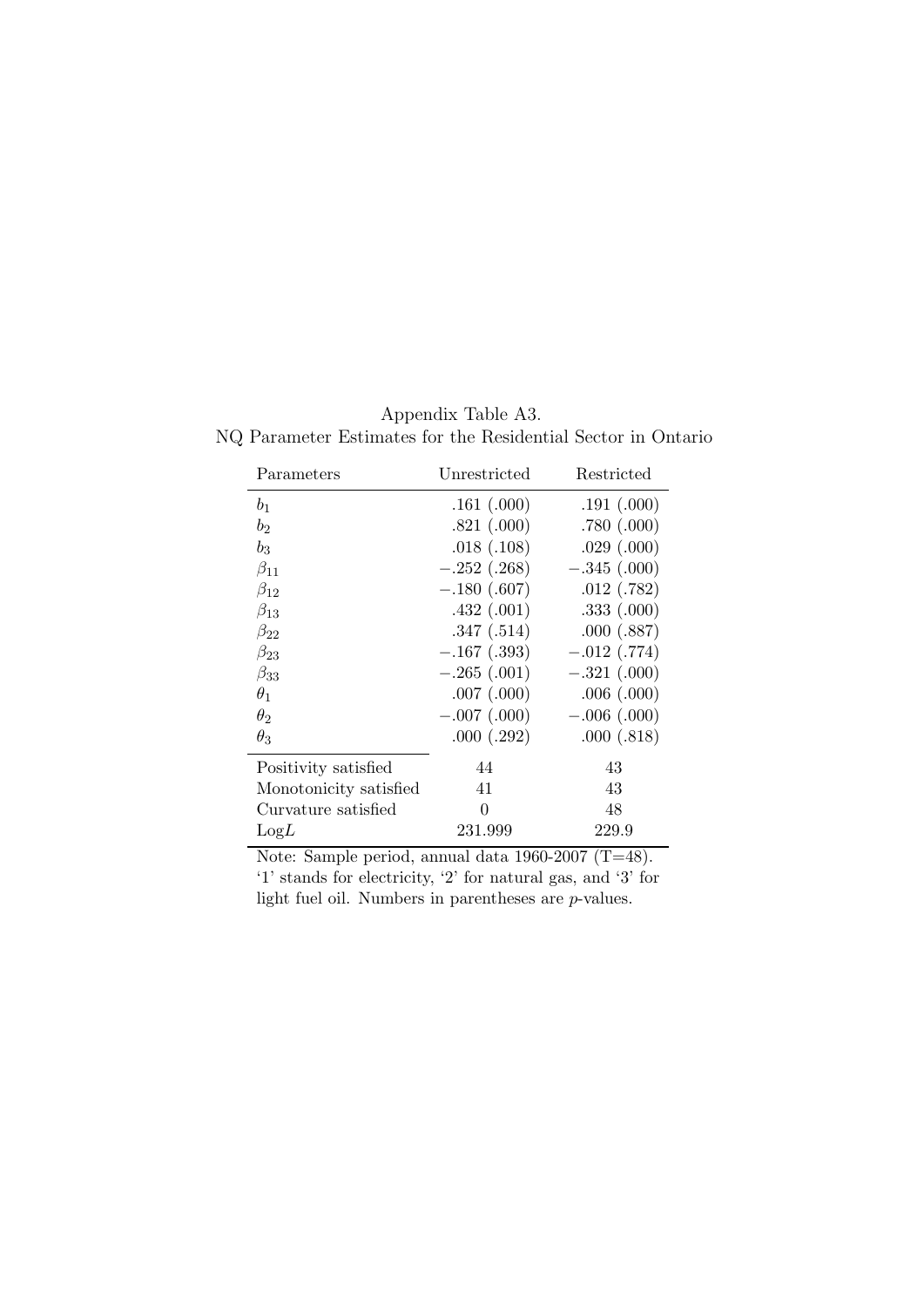| Parameters             | Unrestricted    | Restricted    |
|------------------------|-----------------|---------------|
| b <sub>1</sub>         | .503(.000)      | .498(.000)    |
| $b_2$                  | .540(.000)      | .514(.000)    |
| $b_3$                  | $-.043(.001)$   | $-.012(.022)$ |
| $\beta_{11}$           | $-.437(.005)$   | $-.248(.008)$ |
| $\beta_{12}$           | .376(.011)      | .227(.012)    |
| $\beta_{13}$           | .060(.058)      | .021(.214)    |
| $\beta_{22}$           | $-.189(.242)$   | $-.207(.022)$ |
| $\beta_{23}$           | $-.188(.012)$   | $-.019(.176)$ |
| $\beta_{33}$           | .127(.009)      | $-.002(.522)$ |
| $\theta_1$             | .000(.111)      | .000(.759)    |
| $\theta_2$             | $-.002(.002)$   | $-.001(.081)$ |
| $\theta_3$             | $.002$ $(.000)$ | .001(.001)    |
| Positivity satisfied   | 44              | 48            |
| Monotonicity satisfied | 48              | 48            |
| Curvature satisfied    | $\theta$        | 48            |
| LogL                   | 245.595         | 234.381       |

Appendix Table A4. NQ Parameter Estimates for the Residential Sector in Manitoba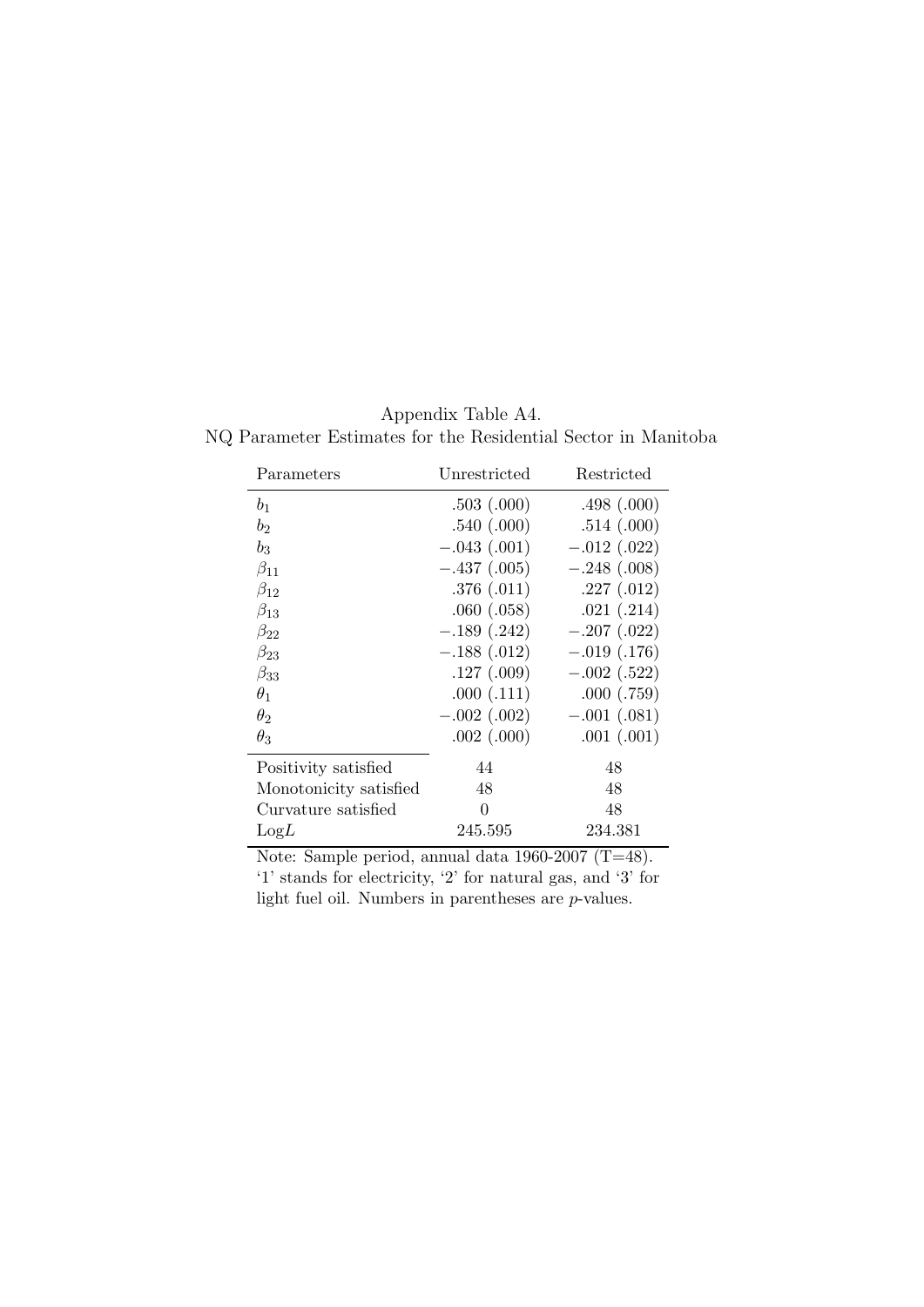| Parameters             | Unrestricted    | Restricted      |
|------------------------|-----------------|-----------------|
| b <sub>1</sub>         | .267(.000)      | .265(.000)      |
| $b_2$                  | .761(.000)      | .750(.000)      |
| $b_3$                  | $-.028(.000)$   | $-.014(.001)$   |
| $\beta_{11}$           | $-.597(.000)$   | $-.587(.000)$   |
| $\beta_{12}$           | .586(.000)      | .597(.000)      |
| $\beta_{13}$           | .011(.447)      | $-.010(.539)$   |
| $\beta_{22}$           | $-.469(.000)$   | $-.607(.000)$   |
| $\beta_{23}$           | $-.118(.000)$   | .010(.546)      |
| $\beta_{33}$           | .107(.000)      | .000(.760)      |
| $\theta_1$             | .001(.000)      | .001(.000)      |
| $\theta_2$             | $-.004(.000)$   | $-.004(.000)$   |
| $\theta_3$             | $.003$ $(.000)$ | $.002$ $(.000)$ |
| Positivity satisfied   | 48              | 48              |
| Monotonicity satisfied | 48              | 48              |
| Curvature satisfied    | $\Omega$        | 48              |
| LogL                   | 262.126         | 247.495         |

Appendix Table A5. NQ Parameter Estimates for the Residential Sector in Saskatchewan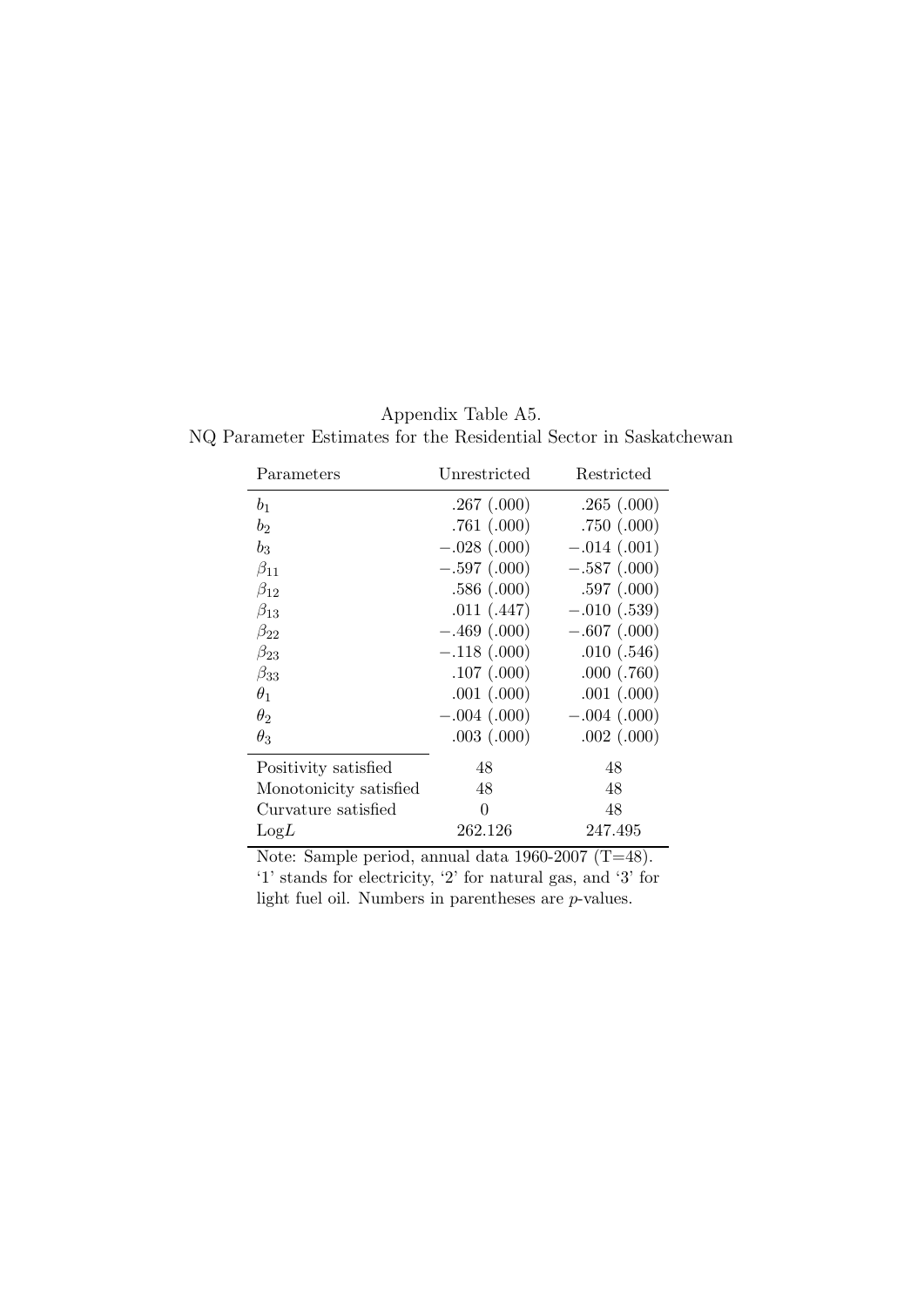| Parameters             | Unrestricted    | Restricted      |
|------------------------|-----------------|-----------------|
| b <sub>1</sub>         | .198(.000)      | .200(.000)      |
| $b_2$                  | .816(.000)      | .806(.000)      |
| $b_3$                  | $-.014(.000)$   | $-.006(.025)$   |
| $\beta_{11}$           | $-.592(.000)$   | $-.602(.000)$   |
| $\beta_{12}$           | .546(.000)      | .555(.000)      |
| $\beta_{13}$           | .046(.001)      | .047(.001)      |
| $\beta_{22}$           | $-.435(.000)$   | $-.511(.000)$   |
| $\beta_{23}$           | $-.111(.000)$   | $-.044(.000)$   |
| $\beta_{33}$           | .065(.000)      | $-.004(.080)$   |
| $\theta_1$             | $.003$ $(.000)$ | $.003$ $(.000)$ |
| $\theta_2$             | $-.005(.000)$   | $-.004(.000)$   |
| $\theta_3$             | .002(.000)      | $.001$ $(.000)$ |
| Positivity satisfied   | 48              | 48              |
| Monotonicity satisfied | 44              | 48              |
| Curvature satisfied    | $\theta$        | 48              |
| LogL                   | 276.804         | 265.602         |

Appendix Table A6. NQ Parameter Estimates for the Residential Sector in Alberta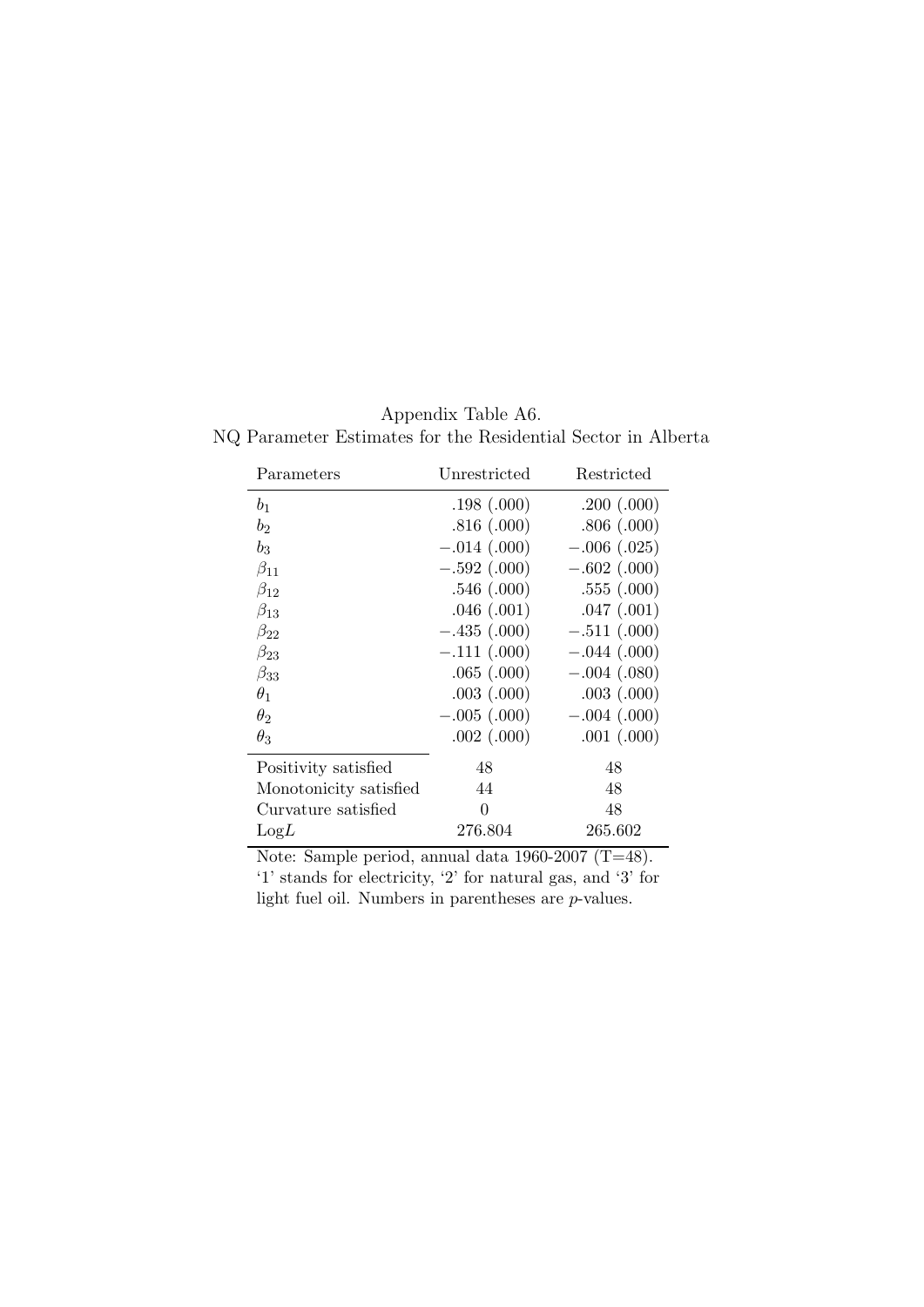| Parameters             | Unrestricted    | Restricted      |  |  |
|------------------------|-----------------|-----------------|--|--|
| b <sub>1</sub>         | .497(.000)      | .516(.000)      |  |  |
| $b_2$                  | .511(.000)      | .480(.000)      |  |  |
| $b_{3}$                | $-.008(.422)$   | $.004$ $(.244)$ |  |  |
| $\beta_{11}$           | .013(.821)      | $-.043(.011)$   |  |  |
| $\beta_{12}$           | $.077$ $(.207)$ | .007(.655)      |  |  |
| $\beta_{13}$           | $.064$ $(.004)$ | .036(.000)      |  |  |
| $\beta_{22}$           | .147(.079)      | $-.001(.810)$   |  |  |
| $\beta_{23}$           | $-.070(.141)$   | $-.006(.594)$   |  |  |
| $\beta_{33}$           | .006(.839)      | $-.030(.039)$   |  |  |
| $\theta_1$             | .000(.193)      | .000(.374)      |  |  |
| $\theta_2$             | $-.001(.129)$   | .000(.275)      |  |  |
| $\theta_3$             | .001(.128)      | .000(.430)      |  |  |
| Positivity satisfied   | 48              | 48              |  |  |
| Monotonicity satisfied | 48              | 48              |  |  |
| Curvature satisfied    | $\theta$        | 48              |  |  |
| LogL                   | 294.093         | 292.439         |  |  |

Appendix Table A7. NQ Parameter Estimates for the Residential Sector in British Columbia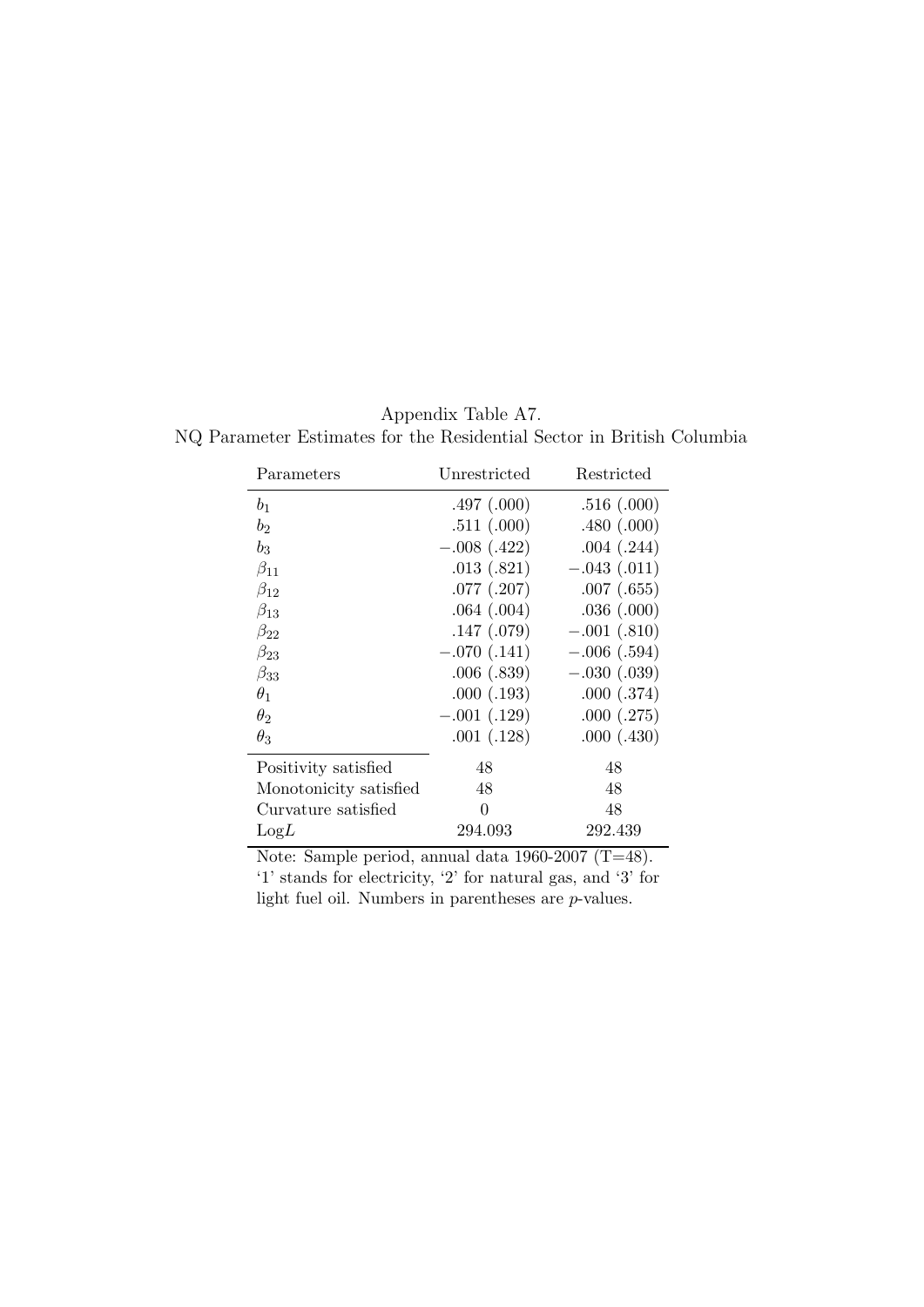Appendix Table A8. NQ Parameter Estimates for the Commercial Sector in Canada

| Parameters                                                                                                                                                                                                                                                                                                                                                                                  | Unrestricted  | Restricted |
|---------------------------------------------------------------------------------------------------------------------------------------------------------------------------------------------------------------------------------------------------------------------------------------------------------------------------------------------------------------------------------------------|---------------|------------|
| b <sub>1</sub>                                                                                                                                                                                                                                                                                                                                                                              | .212(.000)    |            |
| $b_2$                                                                                                                                                                                                                                                                                                                                                                                       | .200(.000)    |            |
| $b_3$                                                                                                                                                                                                                                                                                                                                                                                       | .029(.004)    |            |
| $\beta_{11}$                                                                                                                                                                                                                                                                                                                                                                                | $-.040(.000)$ |            |
| $\beta_{12}$                                                                                                                                                                                                                                                                                                                                                                                | $-.009(.132)$ |            |
| $\beta_{13}$                                                                                                                                                                                                                                                                                                                                                                                | .049(.000)    |            |
| $\beta_{22}$                                                                                                                                                                                                                                                                                                                                                                                | $-.047(.004)$ |            |
| $\beta_{23}$                                                                                                                                                                                                                                                                                                                                                                                | .056(.000)    |            |
| $\beta_{33}$                                                                                                                                                                                                                                                                                                                                                                                | $-.105(.000)$ |            |
| Positivity satisfied                                                                                                                                                                                                                                                                                                                                                                        | 48            |            |
| Monotonicity satisfied                                                                                                                                                                                                                                                                                                                                                                      | 48            |            |
| Curvature satisfied                                                                                                                                                                                                                                                                                                                                                                         | 48            |            |
| LogL                                                                                                                                                                                                                                                                                                                                                                                        | 337.269       |            |
| $N_{\text{min}}$ , $N_{\text{min}}$ , $N_{\text{min}}$ , $N_{\text{min}}$ , $N_{\text{min}}$ , $N_{\text{min}}$ , $N_{\text{min}}$ , $N_{\text{min}}$ , $N_{\text{min}}$ , $N_{\text{min}}$ , $N_{\text{min}}$ , $N_{\text{min}}$ , $N_{\text{min}}$ , $N_{\text{min}}$ , $N_{\text{min}}$ , $N_{\text{min}}$ , $N_{\text{min}}$ , $N_{\text{min}}$ , $N_{\text{min}}$ , $N_{\text{min}}$ , |               | 40)        |

#### Appendix Table A9.

NQ Parameter Estimates for the Commercial Sector in Quebec

| Parameters             | Unrestricted     | Restricted    |  |  |
|------------------------|------------------|---------------|--|--|
| b <sub>1</sub>         | .224(.000)       | .233(.000)    |  |  |
| $b_2$                  | .143(.000)       | .111(.000)    |  |  |
| $b_3$                  | .039(.003)       | .055(.030)    |  |  |
| $\beta_{11}$           | $-.011(.176)$    | $-.024(.033)$ |  |  |
| $\beta_{12}$           | $-.084(.000)$    | $-.053(.107)$ |  |  |
| $\beta_{13}$           | .095(.000)       | .077(.008)    |  |  |
| $\beta_{22}$           | $-.044$ $(.268)$ | $-.118(.121)$ |  |  |
| $\beta_{23}$           | .128(.000)       | .171(.024)    |  |  |
| $\beta_{33}$           | $-.223(.000)$    | $-.249(.005)$ |  |  |
| Positivity satisfied   | 48               | 48            |  |  |
| Monotonicity satisfied | 48               | 48            |  |  |
| Curvature satisfied    | 0                | 48            |  |  |
| LogL                   | 288.213          | 286.544       |  |  |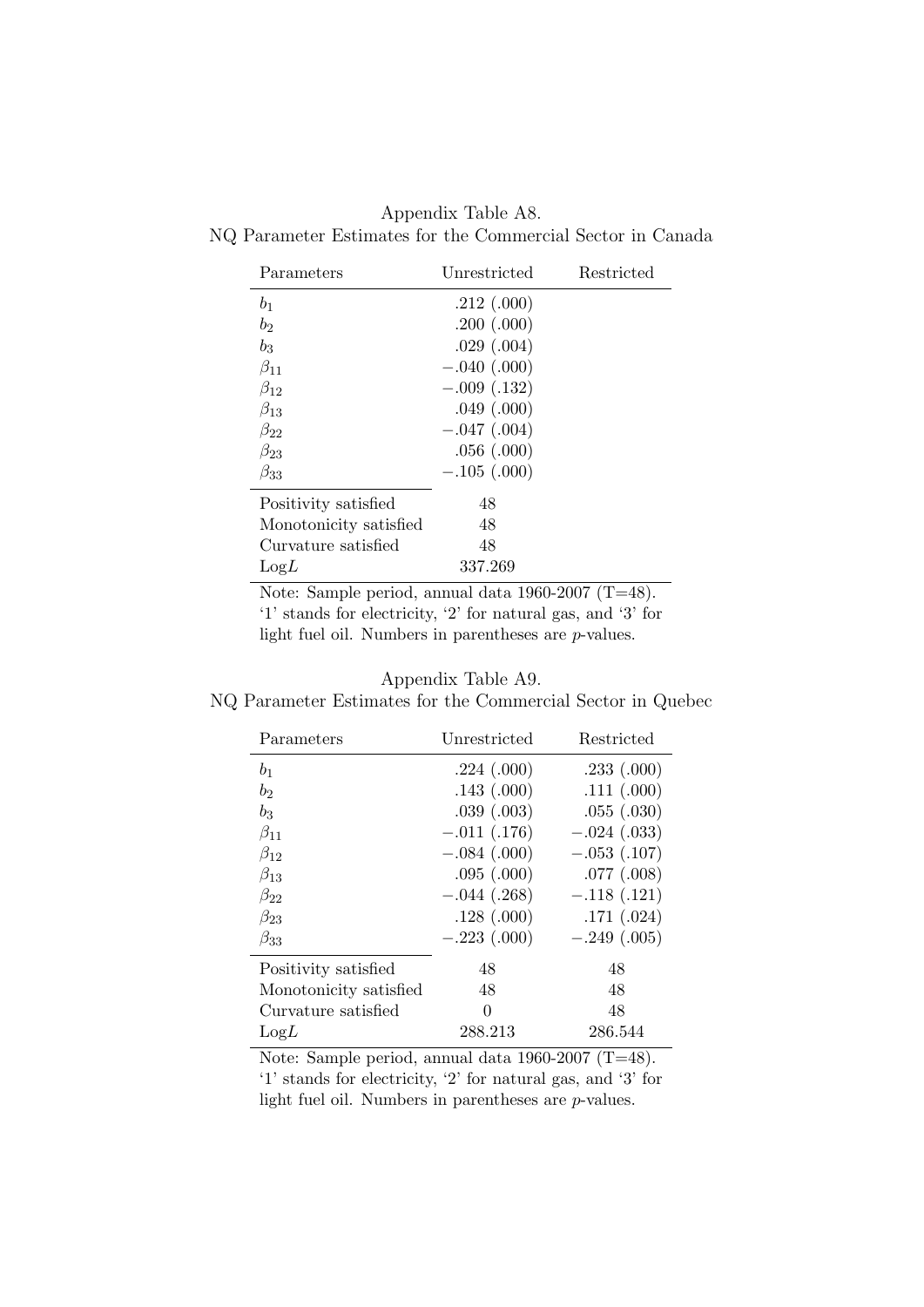|                                                             |  | Appendix Table A10. |  |  |
|-------------------------------------------------------------|--|---------------------|--|--|
| NQ Parameter Estimates for the Commercial Sector in Ontario |  |                     |  |  |

| Parameters             | Unrestricted  | Restricted    |
|------------------------|---------------|---------------|
| b <sub>1</sub>         | .172(.000)    | .182(.000)    |
| $b_2$                  | .266(.000)    | .236(.000)    |
| $b_3$                  | .024(.017)    | .034(.010)    |
| $\beta_{11}$           | $-.009(.212)$ | $-.018(.257)$ |
| $\beta_{12}$           | $-.045(.000)$ | $-.029(.017)$ |
| $\beta_{13}$           | .054(.000)    | .048(.000)    |
| $\beta_{22}$           | $-.013(.430)$ | $-.047(.069)$ |
| $\beta_{23}$           | .058(.000)    | .076(.000)    |
| $\beta_{33}$           | $-.111(.000)$ | $-.124(.000)$ |
| Positivity satisfied   | 48            | 48            |
| Monotonicity satisfied | 48            | 48            |
| Curvature satisfied    | 0             | 48            |
| LogL                   | 320.867       | 319.117       |

### Appendix Table A11.

NQ Parameter Estimates for the Commercial Sector in Manitoba

| Parameters             | Unrestricted  | Restricted |
|------------------------|---------------|------------|
| b <sub>1</sub>         | .196(.000)    |            |
| b <sub>2</sub>         | .370(.000)    |            |
| $b_3$                  | .016(.006)    |            |
| $\beta_{11}$           | $-.006(.226)$ |            |
| $\beta_{12}$           | $-.007(.266)$ |            |
| $\beta_{13}$           | .013(.000)    |            |
| $\beta_{22}$           | $-.015(.231)$ |            |
| $\beta_{23}$           | .022(.003)    |            |
| $\beta_{33}$           | $-.035(.000)$ |            |
| Positivity satisfied   | 48            |            |
| Monotonicity satisfied | 48            |            |
| Curvature satisfied    | 48            |            |
| LogL                   | 349.531       |            |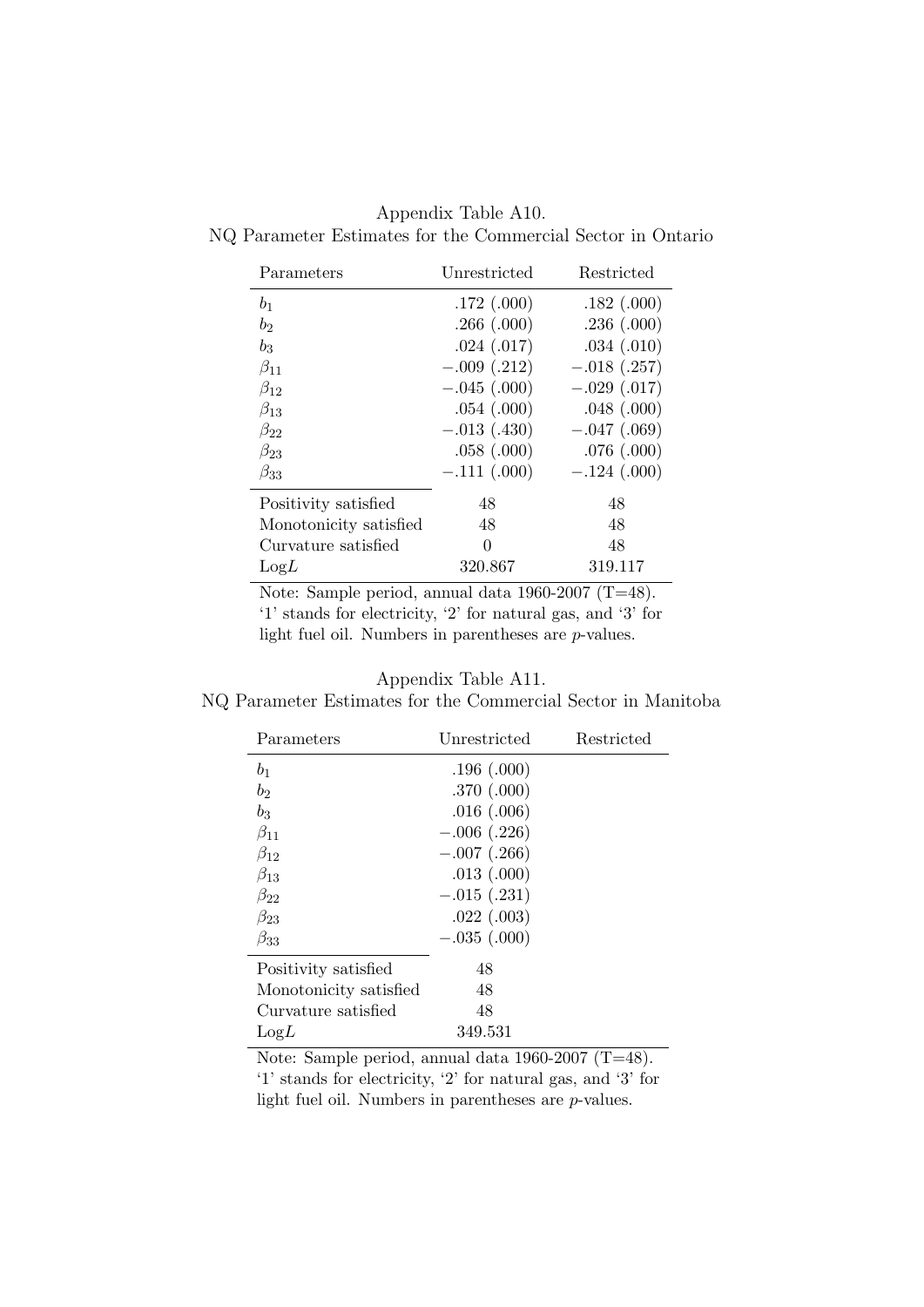|  |  | Appendix Table A12. |  |                                                                  |
|--|--|---------------------|--|------------------------------------------------------------------|
|  |  |                     |  | NQ Parameter Estimates for the Commercial Sector in Saskatchewan |

| Parameters             | Unrestricted  | Restricted    |
|------------------------|---------------|---------------|
| b <sub>1</sub>         | .216(.000)    | .216(.000)    |
| b <sub>2</sub>         | .360(.000)    | .356(.000)    |
| $b_3$                  | $-.012(.386)$ | $-.011(.687)$ |
| $\beta_{11}$           | $-.027(.002)$ | $-.028(.111)$ |
| $\beta_{12}$           | .010(.403)    | .011(.663)    |
| $\beta_{13}$           | .017(.001)    | .017(.095)    |
| $\beta_{22}$           | $-.002(.924)$ | $-.004(.930)$ |
| $\beta_{23}$           | $-.008(.567)$ | $-.007(.797)$ |
| $\beta_{33}$           | $-.010(.236)$ | $-.011(.502)$ |
| Positivity satisfied   | 48            | 48            |
| Monotonicity satisfied | 45            | 48            |
| Curvature satisfied    | 0             | 48            |
| LogL                   | 312.118       | 312.114       |

### Appendix Table A13.

NQ Parameter Estimates for the Commercial Sector in Alberta

| Parameters             | Unrestricted    | Restricted    |
|------------------------|-----------------|---------------|
| $b_1$                  | .357(.000)      | .359(.000)    |
| b <sub>2</sub>         | .105(.035)      | .090(.488)    |
| $b_3$                  | $-.035(.000)$   | $-.028(.117)$ |
| $\beta_{11}$           | $-.116(.000)$   | $-.117(.000)$ |
| $\beta_{12}$           | .100(.000)      | .102(.000)    |
| $\beta_{13}$           | .016(.000)      | .014(.004)    |
| $\beta_{22}$           | $-.081(.000)$   | $-.090(.010)$ |
| $\beta_{23}$           | $-.019(.001)$   | $-.012(.394)$ |
| $\beta_{33}$           | $.003$ $(.486)$ | $-.002(.871)$ |
| Positivity satisfied   | 48              | 48            |
| Monotonicity satisfied | 48              | 48            |
| Curvature satisfied    | $\theta$        | 48            |
| LogL                   | 314.213         | 313.86        |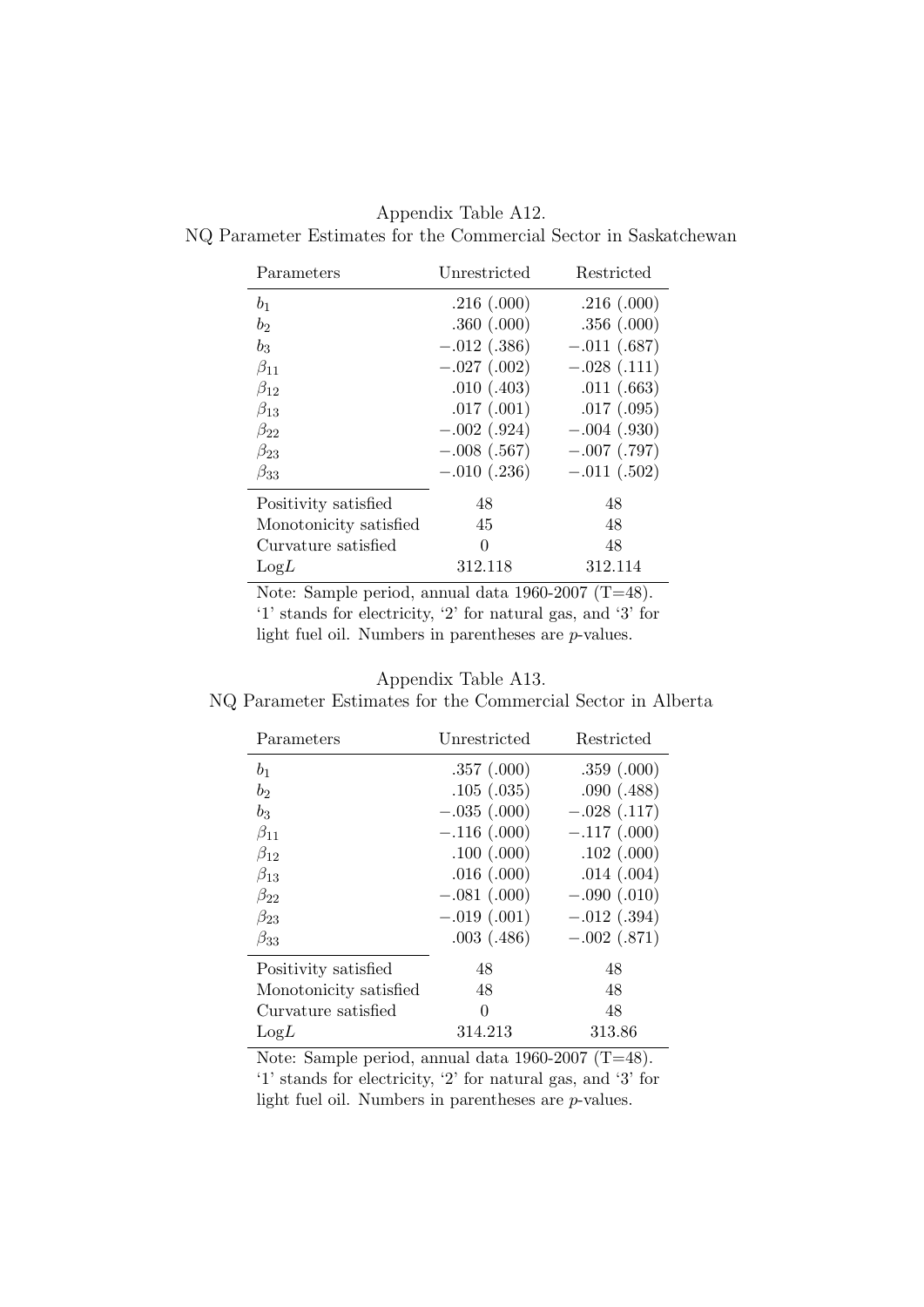Appendix Table A14. NQ Parameter Estimates for the Commercial Sector in British Columbia

| Parameters                                                                                                                                            | Unrestricted  | Restricted             |
|-------------------------------------------------------------------------------------------------------------------------------------------------------|---------------|------------------------|
| b <sub>1</sub>                                                                                                                                        | .168(.000)    |                        |
| $b_2$                                                                                                                                                 | .168(.000)    |                        |
| $b_3$                                                                                                                                                 | .024(.000)    |                        |
| $\beta_{11}$                                                                                                                                          | $-.024(.000)$ |                        |
| $\beta_{12}$                                                                                                                                          | .012(.005)    |                        |
| $\beta_{13}$                                                                                                                                          | .012(.000)    |                        |
| $\beta_{22}$                                                                                                                                          | $-.032(.001)$ |                        |
| $\beta_{23}$                                                                                                                                          | .020(.001)    |                        |
| $\beta_{33}$                                                                                                                                          | $-.032(.000)$ |                        |
| Positivity satisfied                                                                                                                                  | 48            |                        |
| Monotonicity satisfied                                                                                                                                | 48            |                        |
| Curvature satisfied                                                                                                                                   | 48            |                        |
| LogL                                                                                                                                                  | 372.963       |                        |
| $N_{\text{min}}$ , $N_{\text{min}}$ , $N_{\text{min}}$ , $N_{\text{min}}$ , $N_{\text{min}}$ , $N_{\text{min}}$ , $N_{\text{min}}$ , $N_{\text{min}}$ |               | 40)<br>$\sqrt{\Gamma}$ |

#### Appendix Table A15.

NQ Parameter Estimates for the Industrial Sector in Canada

| Parameters             | Unrestricted    | Restricted |
|------------------------|-----------------|------------|
| $b_1$                  | .593(.000)      |            |
| b <sub>2</sub>         | .710(.000)      |            |
| $b_3$                  | .036(.010)      |            |
| $\beta_{11}$           | $-.054(.055)$   |            |
| $\beta_{12}$           | .013(.571)      |            |
| $\beta_{13}$           | $.041$ $(.000)$ |            |
| $\beta_{22}$           | $-.028(.260)$   |            |
| $\beta_{23}$           | .015(.243)      |            |
| $\beta_{33}$           | $-.056(.000)$   |            |
| Positivity satisfied   | 48              |            |
| Monotonicity satisfied | 48              |            |
| Curvature satisfied    | 48              |            |
| LogL                   | 234.739         |            |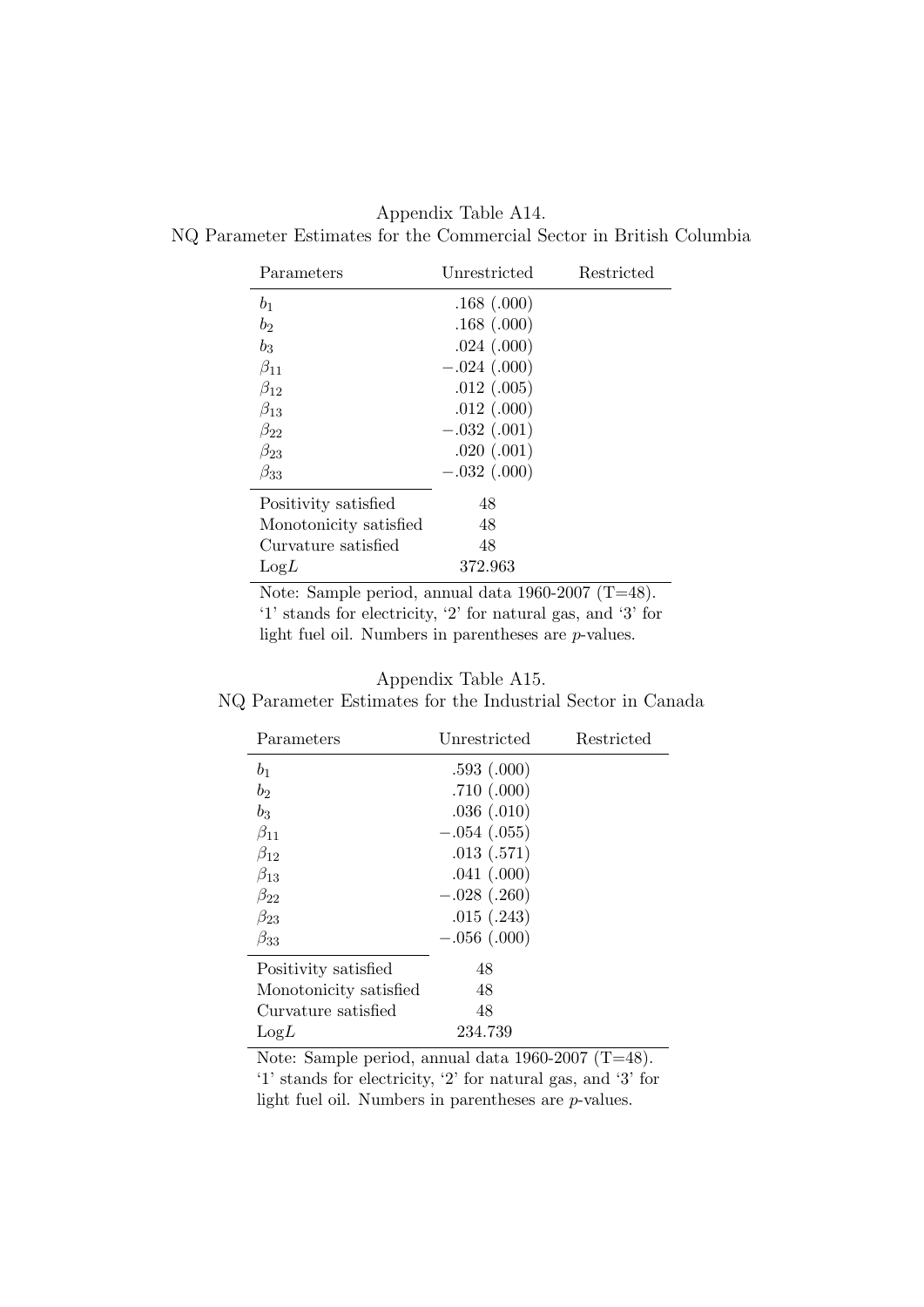|                                                            |  | Appendix Table A16. |  |  |
|------------------------------------------------------------|--|---------------------|--|--|
| NQ Parameter Estimates for the Industrial Sector in Quebec |  |                     |  |  |

| Parameters             | Unrestricted    | Restricted      |
|------------------------|-----------------|-----------------|
| b <sub>1</sub>         | 13.362(000)     | 13.638(.000)    |
| $b_2$                  | 5.171(.000)     | 4.594(.000)     |
| $b_3$                  | 1.238(.002)     | 1.368(.042)     |
| $\beta_{11}$           | .517(.325)      | $-.157(.850)$   |
| $\beta_{12}$           | $-1.055$ (.052) | $-.329(.708)$   |
| $\beta_{13}$           | .538(.150)      | .486(.595)      |
| $\beta_{22}$           | .313(.768)      | $-.689(.706)$   |
| $\beta_{23}$           | .742(.333)      | 1.018(.442)     |
| $\beta_{33}$           | $-1.280$ (.047) | $-1.504$ (.168) |
| Positivity satisfied   | 48              | 48              |
| Monotonicity satisfied | 48              | 48              |
| Curvature satisfied    | 0               | 48              |
| LogL                   | $-228.261$      | $-229.195$      |

### Appendix Table A17.

NQ Parameter Estimates for the Industrial Sector in Ontario

| Parameters             | Unrestricted  | Restricted    |
|------------------------|---------------|---------------|
| $b_1$                  | .319(.000)    | .365(.000)    |
| $b_2$                  | .874(.000)    | .780(.000)    |
| $b_3$                  | .075(.000)    | .081(.002)    |
| $\beta_{11}$           | .039(.067)    | $-.004(.909)$ |
| $\beta_{12}$           | $-.063(.009)$ | $-.015(.687)$ |
| $\beta_{13}$           | .024(.003)    | .019(.194)    |
| $\beta_{22}$           | $-.013(.687)$ | $-.066(.245)$ |
| $\beta_{23}$           | .076(.000)    | .082(.004)    |
| $\beta_{33}$           | $-.100(.000)$ | $-.101(.000)$ |
| Positivity satisfied   | 48            | 48            |
| Monotonicity satisfied | 48            | 48            |
| Curvature satisfied    | 0             | 48            |
| LogL                   | 187.21        | 185.458       |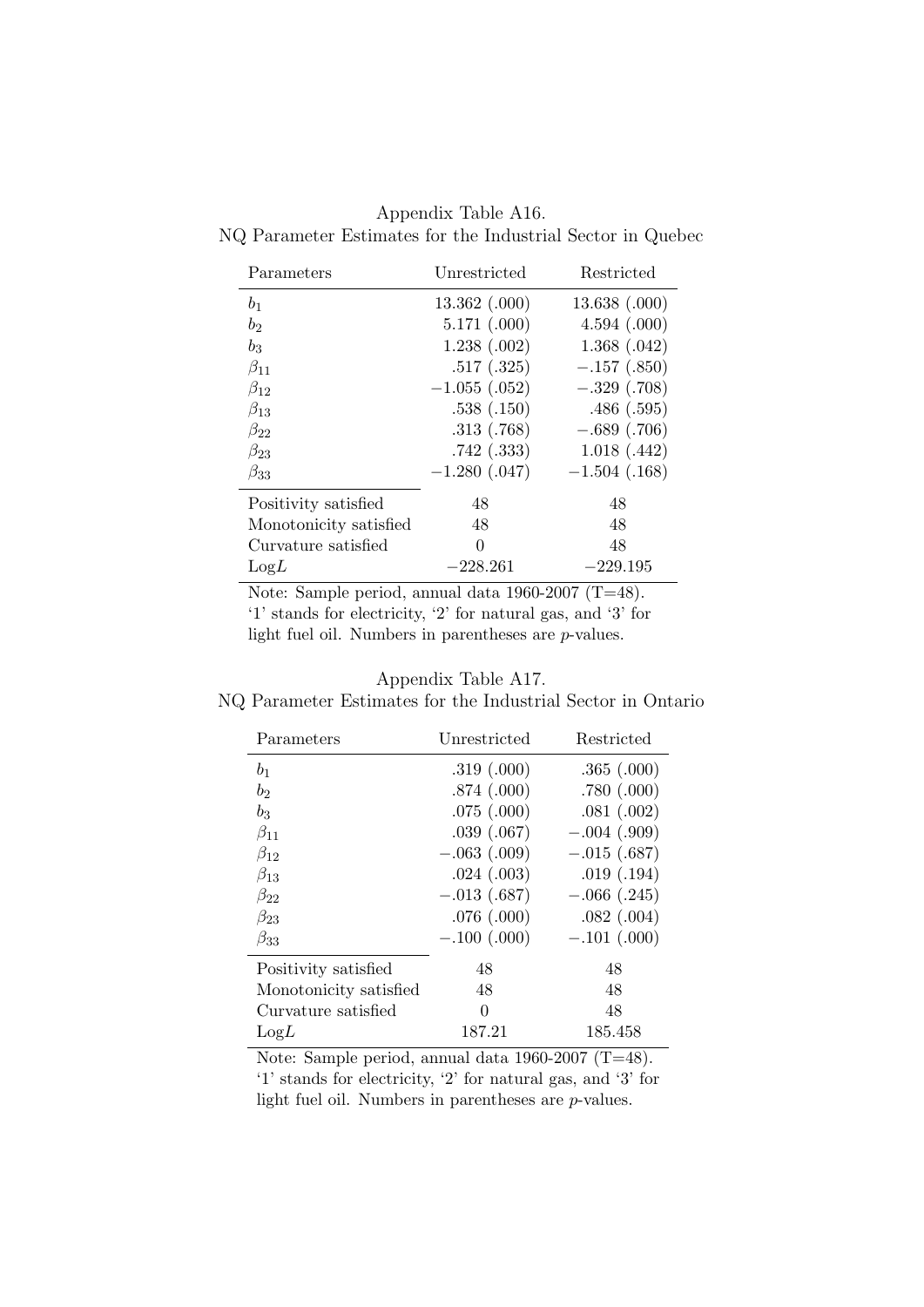Appendix Table A18. NQ Parameter Estimates for the Industrial Sector in Manitoba

| Parameters                                                                                                                                            | Unrestricted<br>Restricted |     |  |
|-------------------------------------------------------------------------------------------------------------------------------------------------------|----------------------------|-----|--|
| b <sub>1</sub>                                                                                                                                        | .545(.000)                 |     |  |
| b <sub>2</sub>                                                                                                                                        | .440(.000)                 |     |  |
| $b_3$                                                                                                                                                 | .016(.005)                 |     |  |
| $\beta_{11}$                                                                                                                                          | $-.117(.000)$              |     |  |
| $\beta_{12}$                                                                                                                                          | .095(.000)                 |     |  |
| $\beta_{13}$                                                                                                                                          | .023(.000)                 |     |  |
| $\beta_{22}$                                                                                                                                          | $-.092(.000)$              |     |  |
| $\beta_{23}$                                                                                                                                          | $-.003(.638)$              |     |  |
| $\beta_{33}$                                                                                                                                          | $-.020(.000)$              |     |  |
| Positivity satisfied                                                                                                                                  | 48                         |     |  |
| Monotonicity satisfied                                                                                                                                | 48                         |     |  |
| Curvature satisfied                                                                                                                                   | 48                         |     |  |
| LogL                                                                                                                                                  | 240.573                    |     |  |
| $N_{\text{min}}$ , $N_{\text{max}}$ , $N_{\text{max}}$ , $N_{\text{max}}$ , $N_{\text{max}}$ , $N_{\text{max}}$ , $N_{\text{max}}$ , $N_{\text{max}}$ |                            | 40) |  |

| Appendix Table A19. |  |  |
|---------------------|--|--|
|---------------------|--|--|

NQ Parameter Estimates for the Industrial Sector in Saskatchewan

| Parameters             | Unrestricted    | Restricted    |
|------------------------|-----------------|---------------|
| $b_1$                  | .519(.000)      | .518(.000)    |
| $b_2$                  | .407(.000)      | .398(.179)    |
| $b_3$                  | $.004$ $(.607)$ | .010(.499)    |
| $\beta_{11}$           | $-.145(.000)$   | $-.145(.000)$ |
| $\beta_{12}$           | .144(.000)      | .144(.000)    |
| $\beta_{13}$           | $.002$ $(.404)$ | .001(.802)    |
| $\beta_{22}$           | $-.137(.000)$   | $-.143(.000)$ |
| $\beta_{23}$           | $-.006(.257)$   | $-.001(.889)$ |
| $\beta_{33}$           | .005(.285)      | .000(.999)    |
| Positivity satisfied   | 48              | 48            |
| Monotonicity satisfied | 48              | 48            |
| Curvature satisfied    | 0               | 48            |
| LogL                   | 199.645         | 199.206       |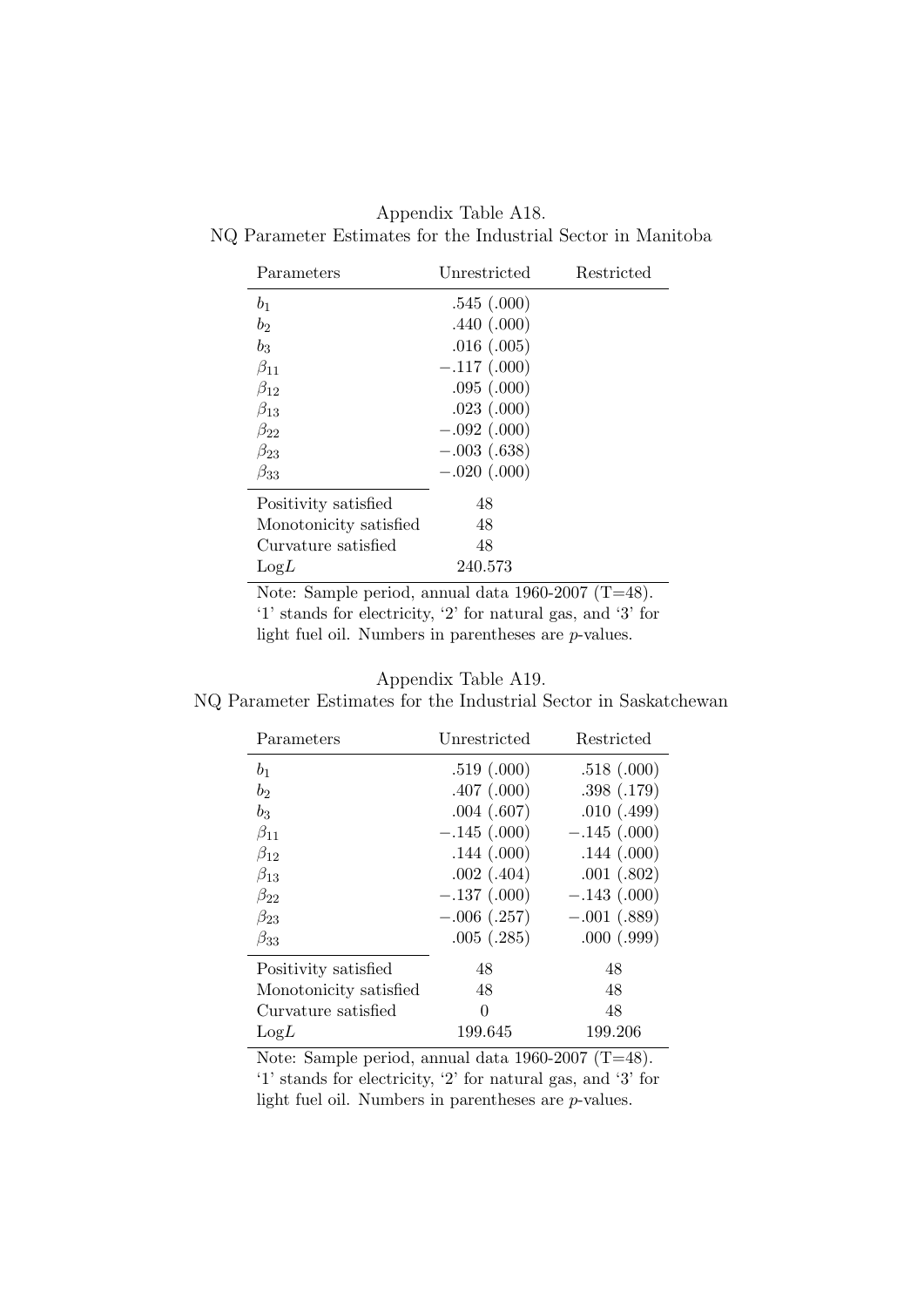| Parameters             | Unrestricted     | Restricted       |
|------------------------|------------------|------------------|
| b <sub>1</sub>         | .345(.000)       | .345(.000)       |
| b <sub>2</sub>         | $1.006$ $(.000)$ | $1.005$ $(.000)$ |
| $b_3$                  | .001(.653)       | $.002$ $(.787)$  |
| $\beta_{11}$           | $-.044(.000)$    | $-.044(.094)$    |
| $\beta_{12}$           | .042(.000)       | .042(.102)       |
| $\beta_{13}$           | $.003$ $(.000)$  | .003(.199)       |
| $\beta_{22}$           | $-.039(.000)$    | $-.039(.114)$    |
| $\beta_{23}$           | $-.003(.085)$    | $-.002(.306)$    |
| $\beta_{33}$           | .000(.995)       | .000(.948)       |
| Positivity satisfied   | 48               | 48               |
| Monotonicity satisfied | 48               | 48               |
| Curvature satisfied    | 0                | 48               |
| LogL                   | 236.991          | 236.985          |

Appendix Table A20. NQ Parameter Estimates for the Industrial Sector in Alberta

#### Appendix Table A21.

NQ Parameter Estimates for the Industrial Sector in British Columbia

| Parameters             | Unrestricted  | Restricted    |
|------------------------|---------------|---------------|
| b <sub>1</sub>         | .779(.000)    | .870(.000)    |
| $b_2$                  | .977(.000)    | .806(.000)    |
| $b_3$                  | .037(.000)    | .037(.000)    |
| $\beta_{11}$           | .119(.000)    | $-.003(.955)$ |
| $\beta_{12}$           | $-.128(.000)$ | $-.006(.890)$ |
| $\beta_{13}$           | .009(.000)    | .008(.179)    |
| $\beta_{22}$           | .110(.000)    | $-.014(.733)$ |
| $\beta_{23}$           | .018(.000)    | .019(.007)    |
| $\beta_{33}$           | $-.028(.000)$ | $-.028(.000)$ |
| Positivity satisfied   | 48            | 48            |
| Monotonicity satisfied | 48            | 48            |
| Curvature satisfied    | 0             | 48            |
| LogL                   | 251.714       | 242.379       |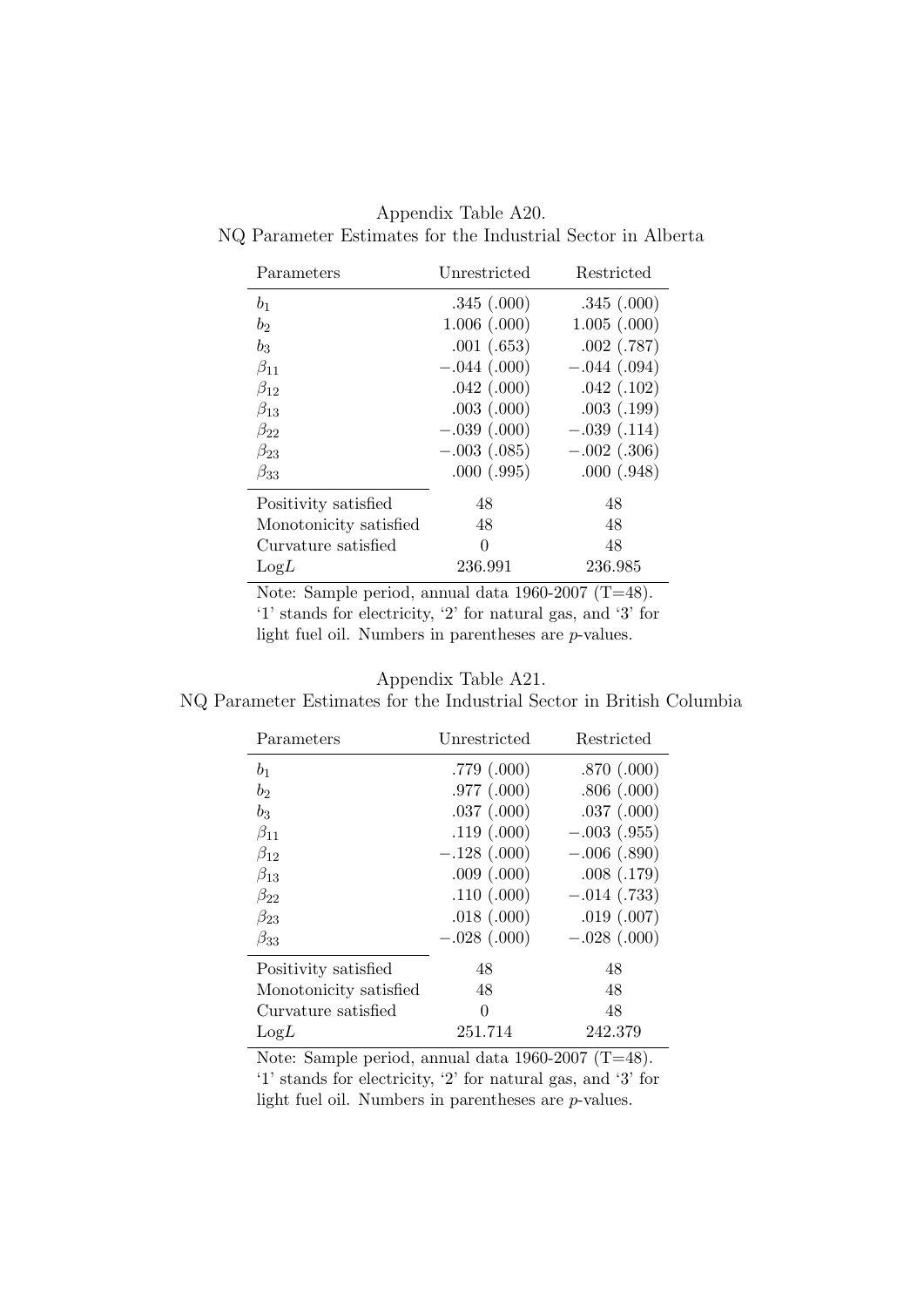|                  |                  | Own- and cross-price elasticities |                 |
|------------------|------------------|-----------------------------------|-----------------|
| Factor $i$       | $\eta_{ie}$      | $\eta_{ig}$                       | $\eta_{if}$     |
| Canada           |                  |                                   |                 |
| $\epsilon$       | $-1.039$ (.000)  | $-.674(.000)$                     | .837(.000)      |
| $\mathfrak{g}$   | $-.713(.000)$    | $-.529(.000)$                     | .265(.025)      |
| $\boldsymbol{f}$ | .994(.000)       | .297(.008)                        | $-2.425$ (.000) |
| Quebec           |                  |                                   |                 |
| $\epsilon$       | $-.761(.000)$    | $-.112(.107)$                     | $-.002(.976)$   |
| $\mathfrak g$    | $-.445(.098)$    | $-1.516(0.000)$                   | .363(.104)      |
| $\boldsymbol{f}$ | $-.030(.971)$    | 1.044(.248)                       | $-1.361(0.126)$ |
| Ontario          |                  |                                   |                 |
| $\epsilon$       | $-.473(.000)$    | $-.400(.000)$                     | .313(.000)      |
| $\boldsymbol{g}$ | $-.222(.000)$    | $-.929(.000)$                     | $-.065(.001)$   |
| $\overline{f}$   | 2.445(.000)      | $-.929(.000)$                     | $-2.482$ (.000) |
| Manitoba         |                  |                                   |                 |
| $\epsilon$       | $-.753(.000)$    | $-.289(.000)$                     | .038(.000)      |
| $\overline{g}$   | $-.432(.000)$    | $-.577(.000)$                     | $-.038(.014)$   |
| f                | $1.080$ $(.000)$ | $-.711(.000)$                     | $-.228(.002)$   |
| Saskatchewan     |                  |                                   |                 |
| $\epsilon$       | $-1.173$ (.000)  | .172(.003)                        | .154(.000)      |
| $\mathfrak g$    | .061(.006)       | $-1.093(0.000)$                   | $-.051(.000)$   |
| $\overline{f}$   | .996(.000)       | $-.792(.000)$                     | $-.177(.000)$   |
| Alberta          |                  |                                   |                 |
| $\epsilon$       | $-1.458$ (.000)  | .405(.004)                        | .232(.000)      |
| $\mathfrak g$    | .101(.004)       | $-1.087$ (.000)                   | $-.057(.000)$   |
| $\ddot{f}$       | 2.389(.000)      | $-2.332(0.000)$                   | $-.454(.000)$   |
| British Columbia |                  |                                   |                 |
| $\epsilon$       | $-.664(.000)$    | $-.341(.000)$                     | .011(.015)      |
| $\mathfrak g$    | $-.638(.000)$    | $-.355(.000)$                     | $-.017(.011)$   |
| $\overline{f}$   | .656(.002)       | $-.550(.008)$                     | $-.906(.000)$   |

Appendix Table A22. Own- and Cross-Price Elasticities: The Residential Sectors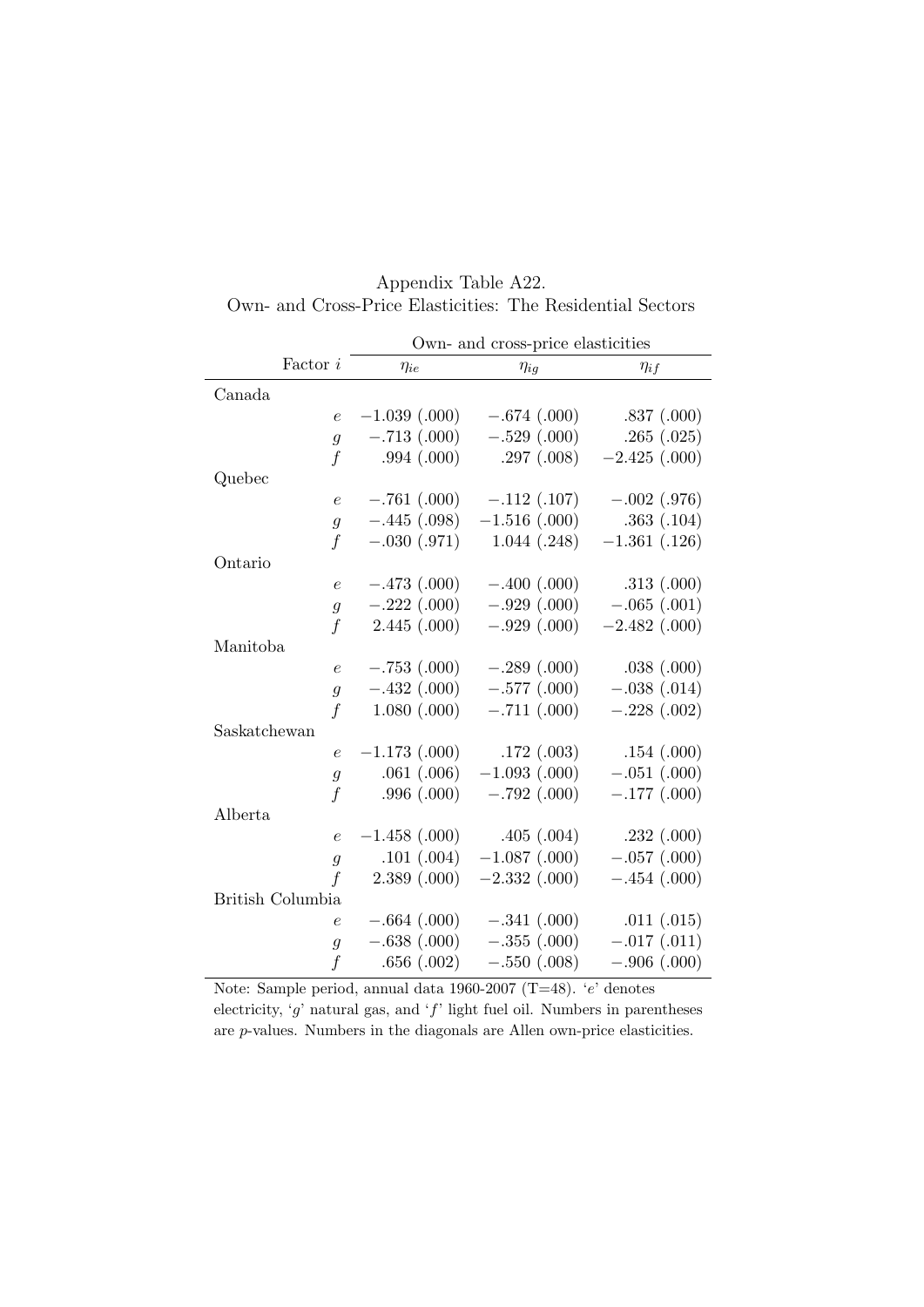|                                                           |                   | Allen elasticities of substitution |                                 |
|-----------------------------------------------------------|-------------------|------------------------------------|---------------------------------|
| Factor $i$                                                | $\sigma_{ie}^a$   | $\sigma_{ig}^a$                    | $\sigma_{if}^a$                 |
| Canada                                                    |                   |                                    |                                 |
| $\epsilon$                                                | $-2.863$ (.000)   | $-1.964(0.000)$                    | 2.749(.000)                     |
| $\mathfrak g$                                             |                   | $-1.542$ (.000)                    | .870(.011)                      |
| $\overline{f}$                                            |                   |                                    | $-7.965$ (.000)                 |
| Quebec                                                    |                   |                                    |                                 |
| $\epsilon$                                                | $-1.000(000)$     | $-.578(.107)$                      | $-.032(.976)$                   |
| $\boldsymbol{g}$                                          |                   | $-7.824$ (.000)                    | 5.353(249)                      |
| $\overline{f}$                                            |                   |                                    | $-20.035$ (.052)                |
| Ontario                                                   |                   |                                    |                                 |
| $\epsilon$                                                | $-1.365$ (.000)   | $-.639(.000)$                      | $7.064$ $(.000)$                |
| $\mathfrak g$                                             |                   | $-1.482$ (.000)                    | $-1.482$ (.000)                 |
| $\overline{f}$                                            |                   |                                    | $-55.892(0.000)$                |
| Manitoba                                                  |                   |                                    |                                 |
| $\epsilon$                                                | $-1.283$ (.000)   | $-.736(.000)$<br>$-1.466$ (.000)   | 1.831(0.000)<br>$-1.828(0.000)$ |
| $\mathfrak g$<br>$\overline{f}$                           |                   |                                    | $-10.764(0.000)$                |
| Saskatchewan                                              |                   |                                    |                                 |
| $\epsilon$                                                | $-4.181(000)$     | .246(.003)                         | 3.634(.000)                     |
| $\mathcal{G}% _{M_{1},M_{2}}^{\alpha,\beta}(\varepsilon)$ |                   | $-1.564(0.000)$                    | $-1.216(0.000)$                 |
| $\overline{f}$                                            |                   |                                    | $-4.194(000)$                   |
| Alberta                                                   |                   |                                    |                                 |
| $\epsilon$                                                | $-7.223$ $(.000)$ | .511(.004)                         | 11.993(0.000)                   |
| $\boldsymbol{g}$                                          |                   | $-1.374(0.000)$                    | $-2.988(.000)$                  |
| $\overline{f}$                                            |                   |                                    | $-23.414(000)$                  |
| British Columbia                                          |                   |                                    |                                 |
| $\epsilon$                                                | $-1.030$ (.000)   | $-.988(.000)$                      | 1.018(.002)                     |
| $\mathcal{G}% _{M_{1},M_{2}}^{\alpha,\beta}(\varepsilon)$ |                   | $-1.030$ $(.000)$                  | $-1.594(0.007)$                 |
| $\boldsymbol{f}$                                          |                   |                                    | $-81.972(0.00)$                 |

Appendix Table A23. Allen Elasticities of Substitution: The Residential Sectors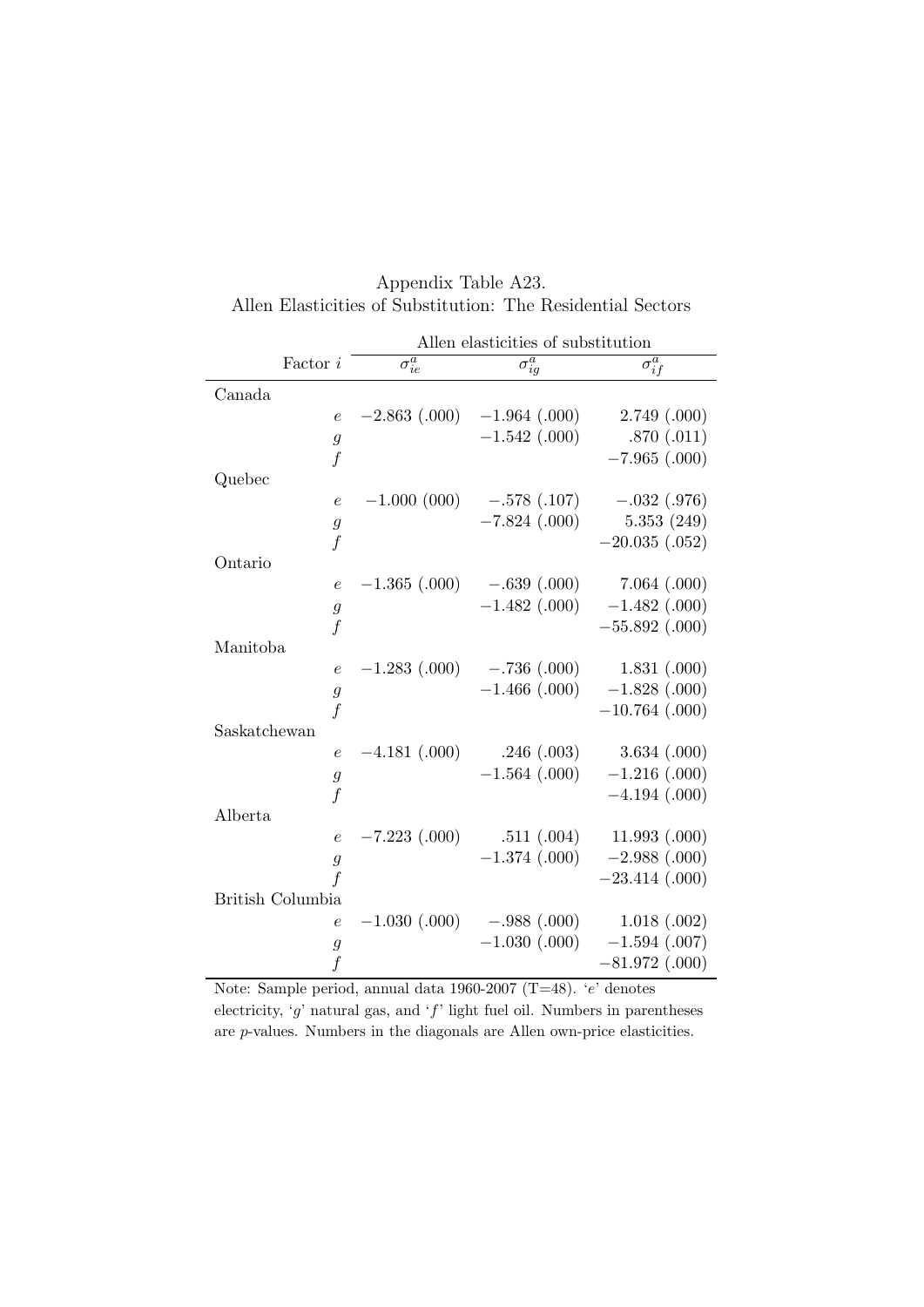|                  | Own- and cross-price elasticities |                             |                  |
|------------------|-----------------------------------|-----------------------------|------------------|
| Factor i         | $\eta_{ie}$                       | $\eta_{ig}$                 | $\eta_{if}$      |
| Canada           |                                   |                             |                  |
| $\boldsymbol{e}$ | $-.011(.000)$                     | $-.002(.132)$               | .014(.000)       |
| $\overline{g}$   | $-.002(.132)$                     | $-.013(.004)$               | .015(.000)       |
| $\boldsymbol{f}$ | .014(.000)                        | .015(.000)                  | $-.029(.000)$    |
| Quebec           |                                   |                             |                  |
| $\epsilon$       | $-.007(.033)$                     | $-.015(.107)$               | .021(.008)       |
| $\overline{g}$   |                                   | $-.015(.107)$ $-.032(.121)$ | $.047$ $(.024)$  |
| $\boldsymbol{f}$ | .021(.008)                        | .047(.024)                  | $-.068(.005)$    |
| Ontario          |                                   |                             |                  |
| $\boldsymbol{e}$ | $-.005(.257)$                     | $-.009(.017)$               | .014(.000)       |
| $\overline{g}$   |                                   | $-.009(.017)$ $-.014(.069)$ | $.022$ $(.000)$  |
| $\boldsymbol{f}$ | .014(.000)                        | $.022$ $(.000)$             | $-.036(.000)$    |
| Manitoba         |                                   |                             |                  |
| $\boldsymbol{e}$ | $-.002$ (.226)                    | $-.002$ (.266)              | $.004$ $(.000)$  |
| $\overline{g}$   | $-.002$ (.266)                    | $-.004(.231)$               | .006(.003)       |
| $\boldsymbol{f}$ | .004(.000)                        | .006(.003)                  | $-.010(.000)$    |
| Saskatchewan     |                                   |                             |                  |
| $\epsilon$       | $-.007(.111)$                     | .003(.663)                  | .005(.095)       |
| $\overline{g}$   | .003(.663)                        | $-.001(.930)$               | $-.002$ (.797)   |
| $\boldsymbol{f}$ | .005(.095)                        | $-.002$ (.797)              | $-.003(.502)$    |
| Alberta          |                                   |                             |                  |
| $\epsilon$       | $-.030(.000)$                     | .026(.000)                  | $.004$ $(.004)$  |
| $\overline{g}$   | .026(.000)                        | $-.023(.010)$               | $-.003(.394)$    |
| $\overline{f}$   | $.004$ $(.004)$                   | $-.003(.394)$               | $-.000(.871)$    |
| British Columbia |                                   |                             |                  |
| $\boldsymbol{e}$ | $-.008(.000)$                     | .004(.005)                  | .004(.000)       |
| $\mathfrak{g}$   | $.004$ $(.005)$                   | $-.011(.001)$               | .007(.001)       |
| $\boldsymbol{f}$ | $.004$ $(.000)$                   | $.007$ $(.001)$             | $-.012$ $(.000)$ |

Appendix Table A24. Own- and Cross-Price Elasticities: The Commercial Sectors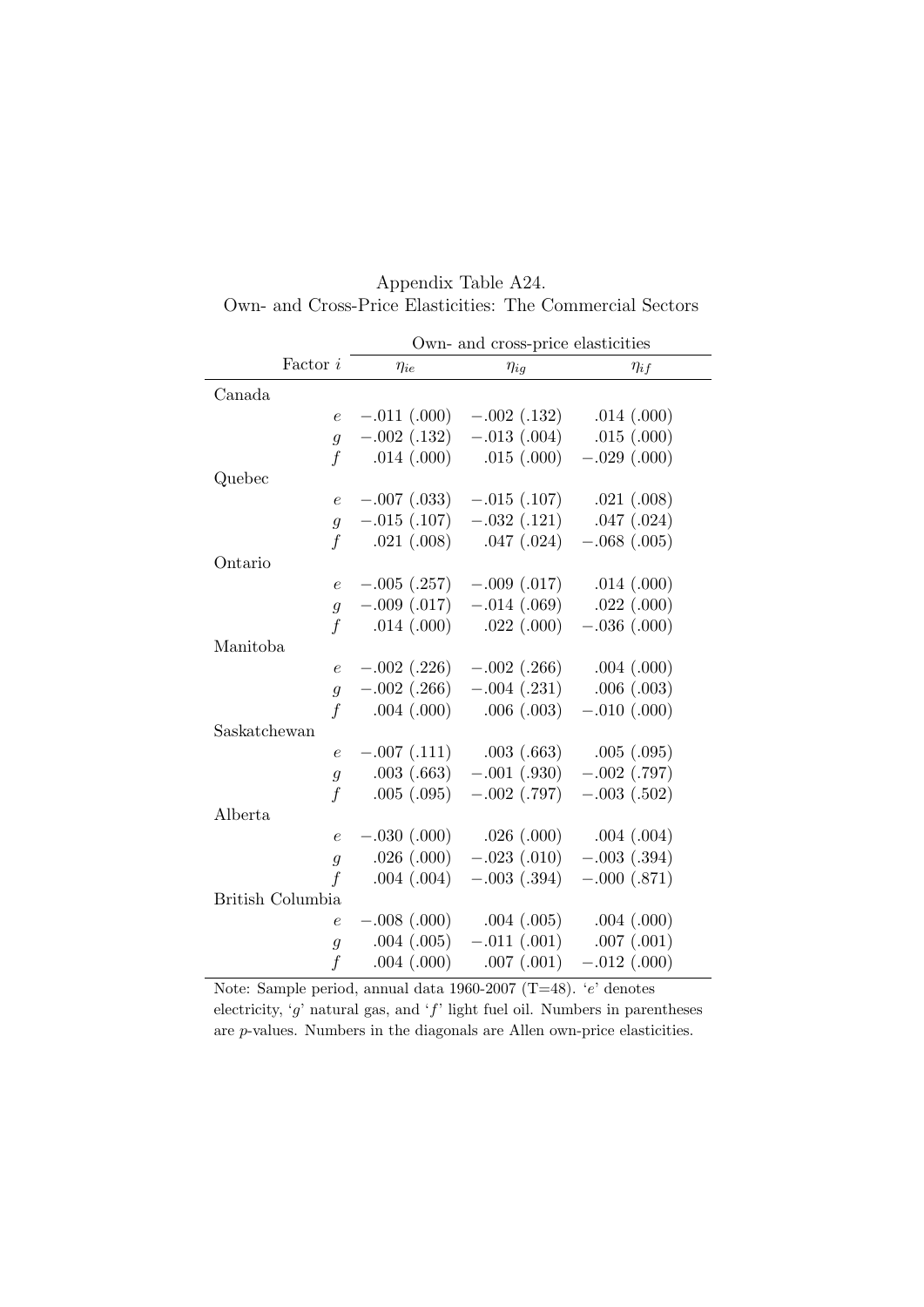|                                                                             |                 | Allen elasticities of substitution |                                |
|-----------------------------------------------------------------------------|-----------------|------------------------------------|--------------------------------|
| Factor $i$                                                                  | $\sigma_{ie}^a$ | $\sigma_{ig}^a$                    | $\sigma_{if}^a$                |
| Canada                                                                      |                 |                                    |                                |
| $\epsilon$                                                                  | $-.003(.000)$   | $-.001(.132)$                      | $.004$ $(.000)$                |
| $\mathfrak g$                                                               |                 | $-.004(.004)$                      | $.004$ $(.000)$                |
| $\overline{f}$                                                              |                 |                                    | $-.008(.000)$                  |
| Quebec                                                                      |                 |                                    |                                |
| $\epsilon$                                                                  | $-.002(.033)$   | $-.004(.107)$                      | .006(.008)                     |
| $\mathcal G$                                                                |                 | $-.009(.121)$                      | .013(.024)                     |
| $\overline{f}$                                                              |                 |                                    | $-.019(.005)$                  |
| Ontario                                                                     |                 |                                    |                                |
| $\epsilon$                                                                  | $-.002(.257)$   | $-.003(.017)$                      | $.004$ $(.000)$                |
| $\mathcal{G}% _{M_{1},M_{2}}^{\alpha,\beta}(\mathcal{G})$                   |                 | $-.004(.069)$                      | $.007$ $(.000)$                |
| $\boldsymbol{f}$                                                            |                 |                                    | $-.011(.000)$                  |
| Manitoba                                                                    |                 |                                    |                                |
| $\boldsymbol{e}$                                                            | $-.000(.226)$   | $-.001$ (.266)                     | .001(.000)                     |
| $\mathcal{G}% _{M_{1},M_{2}}^{\alpha,\beta}(\mathcal{G})$                   |                 | $-.001(.231)$                      | $.002$ $(.003)$                |
| $\overline{f}$                                                              |                 |                                    | $-.003$ $(.000)$               |
| Saskatchewan                                                                |                 |                                    |                                |
| $\boldsymbol{e}$                                                            | $-.002(.111)$   | .001(.663)                         | .001(.095)                     |
| $\mathcal{G}% _{M_{1},M_{2}}^{\alpha,\beta}(\mathcal{G})$<br>$\overline{f}$ |                 | $-.000(.930)$                      | $-.000(.797)$<br>$-.001(.502)$ |
| Alberta                                                                     |                 |                                    |                                |
| $\epsilon$                                                                  | $-.008(.000)$   | $.007$ $(.000)$                    | .001(.004)                     |
|                                                                             |                 | $-.006(.010)$                      | $-.001(.394)$                  |
| $\mathcal{G}% _{M_{1},M_{2}}^{\alpha,\beta}(\mathcal{G})$<br>$\overline{f}$ |                 |                                    | $-.000(.871)$                  |
| British Columbia                                                            |                 |                                    |                                |
| $\epsilon$                                                                  | $-.003(.000)$   | $.002$ $(.005)$                    | $.002$ $(.000)$                |
| $\mathfrak g$                                                               |                 | $-.004(.001)$                      | $.003$ $(.001)$                |
| $\boldsymbol{f}$                                                            |                 |                                    | $-.004(.000)$                  |
|                                                                             |                 |                                    |                                |

Appendix Table A25. Allen Elasticities of Substitution: The Commercial Sectors

 $\overline{\phantom{0}}$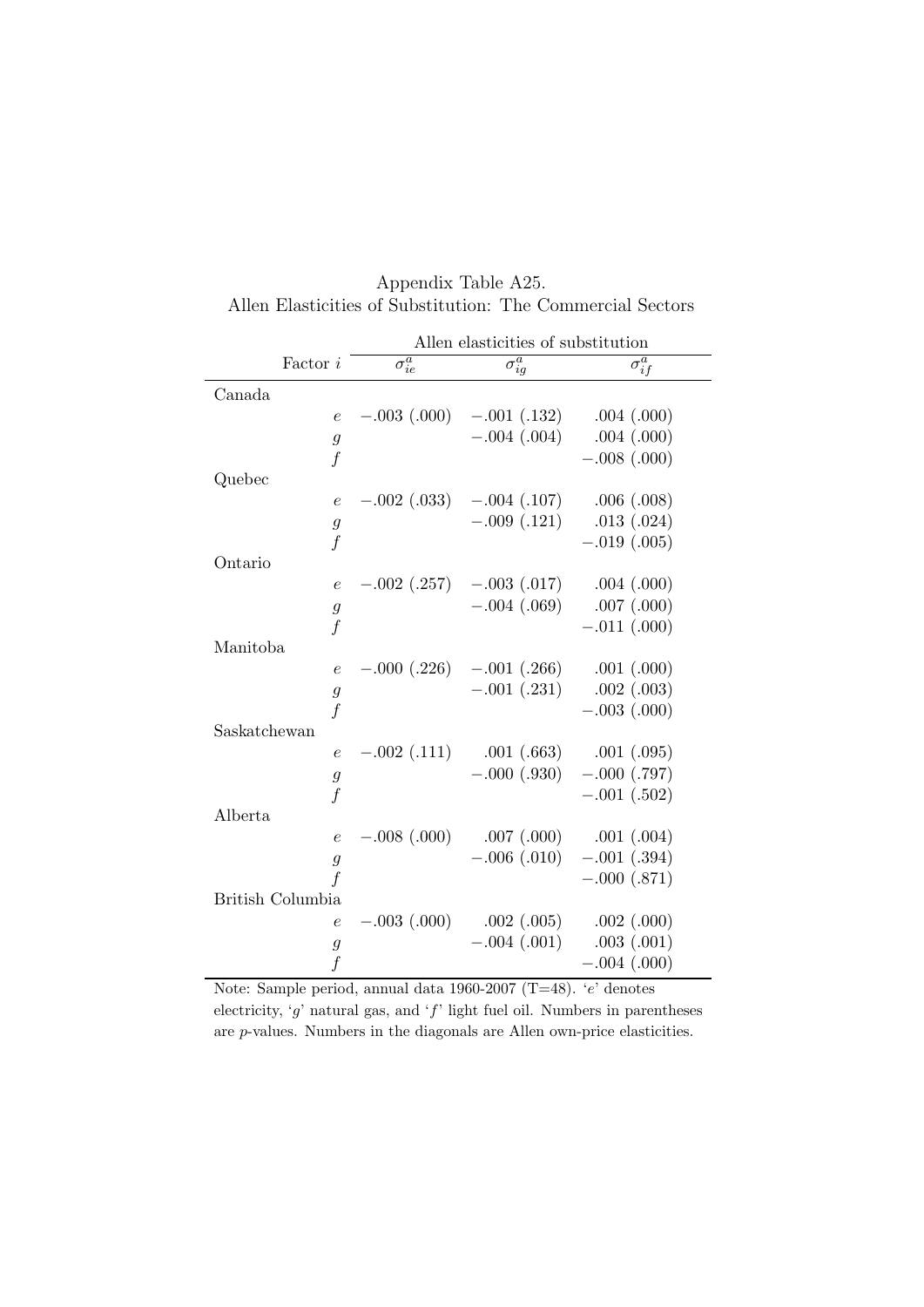|                  |               | Own- and cross-price elasticities |                 |
|------------------|---------------|-----------------------------------|-----------------|
| Factor i         | $\eta_{ie}$   | $\eta_{ig}$                       | $\eta_{if}$     |
| Canada           |               |                                   |                 |
| $\epsilon$       | $-.009(.055)$ | .002(.571)                        | $.007$ $(.000)$ |
| $\overline{g}$   |               | $.002(.571)$ $-.005(.260)$        | .002(.243)      |
| $\overline{f}$   | .007(.000)    | .002(.243)                        | $-.009(.000)$   |
| Quebec           |               |                                   |                 |
| $\epsilon$       | $-.002(.850)$ | $-.003(.708)$                     | .005(.595)      |
| $\overline{g}$   |               | $-.003$ $(.708)$ $-.007$ $(.706)$ | .010(.442)      |
| $\boldsymbol{f}$ | .005(.595)    | .010(.442)                        | $-.014(.168)$   |
| Ontario          |               |                                   |                 |
| $\epsilon$       | $-.001(.909)$ | $-.002(.687)$                     | .003(.194)      |
| $\overline{g}$   |               | $-.002(.687)$ $-.010(.245)$       | .013(.004)      |
| $\boldsymbol{f}$ | .003(.194)    | .013(.004)                        | $-.016(.000)$   |
| Manitoba         |               |                                   |                 |
| $\epsilon$       | $-.024(.000)$ | .019(.000)                        | .005(.000)      |
| $\overline{g}$   |               | $.019$ $(.000)$ $-.019$ $(.000)$  | $-.001(.638)$   |
| $\mathbf f$      | .005(.000)    | $-.001(.638)$                     | $-.004(.000)$   |
| Saskatchewan     |               |                                   |                 |
| $\epsilon$       | $-.029(.000)$ | .029(.000)                        | .000(.802)      |
| $\overline{g}$   | .029(.000)    | $-.029(.000)$                     | $-.000(.889)$   |
| $\overline{f}$   | .000(.802)    | $-.000(.889)$                     | $-.000(.999)$   |
| Alberta          |               |                                   |                 |
| $\epsilon$       | $-.010(.094)$ | .009(.102)                        | .001(.199)      |
| $\mathfrak g$    | .009(.102)    | $-.009(.114)$                     | $-.001(.306)$   |
| $\boldsymbol{f}$ | .001(.199)    | $-.001(.306)$                     | $-.000(.948)$   |
| British Columbia |               |                                   |                 |
| $\boldsymbol{e}$ | $-.000(.955)$ | $-.001(.890)$                     | .001(.179)      |
| $\mathfrak{g}$   | $-.001(.890)$ | $-.002$ (.733)                    | $.002$ $(.007)$ |
| $\boldsymbol{f}$ | .001(.179)    | $.002$ $(.007)$                   | $-.003(.000)$   |

Appendix Table A26. Own- and Cross-Price Elasticities: The Industrial Sectors